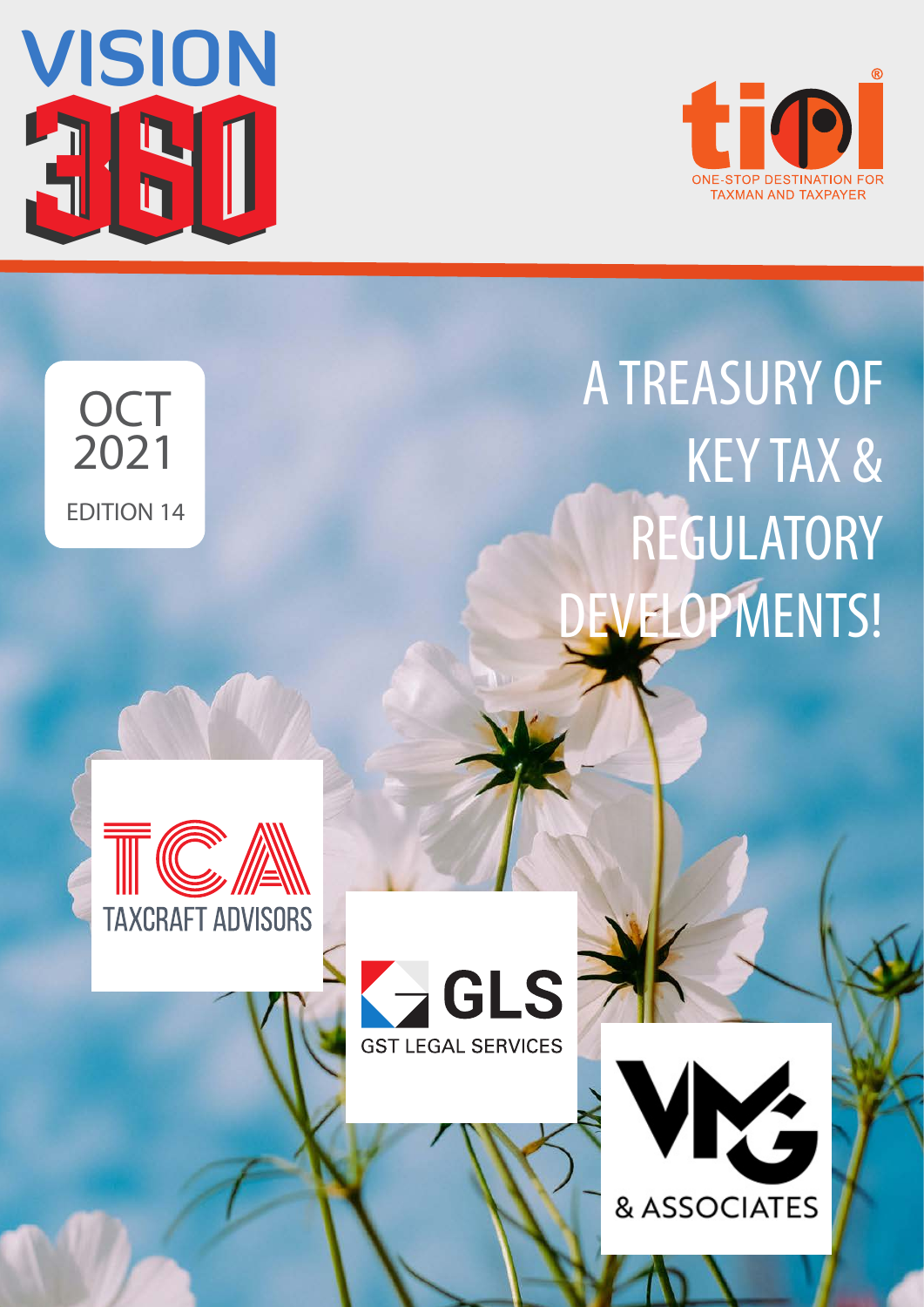### **Vision 360: Positive changes in GST...**

he fundamentals of the Indian economy are sound as the real GDP in Q3 and Q4 of FY 21 already crossed the pre-pandemic level. The Indian economy grew by a record of 20.1 percent in the April – June quarter. Economic data, from electricity consumption to tax collections have been showing encouraging signs of revival. Private investments have also picked up. **T**

Even the tax collections have

increased. GST collection, which stood at INR 1.17 lakh crores, is at a five month high and is 23% higher than the collections in the same period last year. Even the direct tax collection in India for fiscal  $2021-22$  till September 22 has increased by 74.4 percent compared to the corresponding period of last fiscal year.

In the month of September 2021, there have been a number of significant

changes in GST law, especially those recommended by the GST Council in the 45th GST Council meeting dated 17.09.2021 held in Lucknow. As a COVID relief measure, multiple rate concessions on COVID-19 drugs were offered and extended. Similarly, GST rate changes were also recommended on various items such as retro fitment kits for vehicles, railway parts and locomotives, etc.; and various services such as licensing services / right to broadcast and show original films, sound recordings, radio and television programme.

The GST Council also recommended increase in the GST rate on specified renewable energy devices and parts from 5% to 12% with effect from October 01, 2021. This is likely to result in a hike in solar tariffs which is expected to go up by around 10 paise per unit. The increase in GST is also expected to hike the capital cost by 4.5%. The timing for increase in tax rate is not ideal for solar power developers who had planned to take advantage of the tax break before imposition of 25% basic customs duty on solar cells and 40% basic customs duty on solar modules, previous amendments of Section 50(1) of the CGST Act which was amended to impose interest on the net tax liability as opposed to the gross tax liability, Section 50(3) of the CGST Act was proposed to be amended so that interest on wrongful/ineligible ITC be charged only when the same is utilized and not merely availed. Significantly, such changes are recommended to be applicable from retrospective effect w.e.f July 01, 2017.

Likewise, there have been significant

developments in direct tax, customs and regulatory space during the month of September 2021 including issuance of Notification for production linked incentive in relation to auto and auto components sector by the Government of India.

With yet another issue of VISION 360 that captures key developments in tax and regulatory space during the month of September 2021, we, the entire team of **TIOL**, in

association with **Taxcraft Advisors LLP, GST Legal Services LLP and VMG & Associates**, are elated to bring the same to you at one place.

#### Happy Reading!

*P.S.: This document is designed to begin with couple of articles peeking into recent tax/regulatory issues followed by stimulating perspective of a leading industry professional. It then goes on to bring to you latest key developments, judicial and legislative, from Direct tax, Indirect tax and Regulatory space. Don't forget to check out our international desk and sparkle zone for some global and local trivia.*

which will become effective from April 1, 2022.

Generally, a concessional rate of duty is provided for procurement of specified petroleum products required for petroleum operations. While procuring such products an essentiality certificate is issued by the Directorate General of Hydrocarbons. In this regard, it is clarified that there is no requirement for taking a certificate on every transaction of inter-state stock transfer.

Furthermore, in line with the

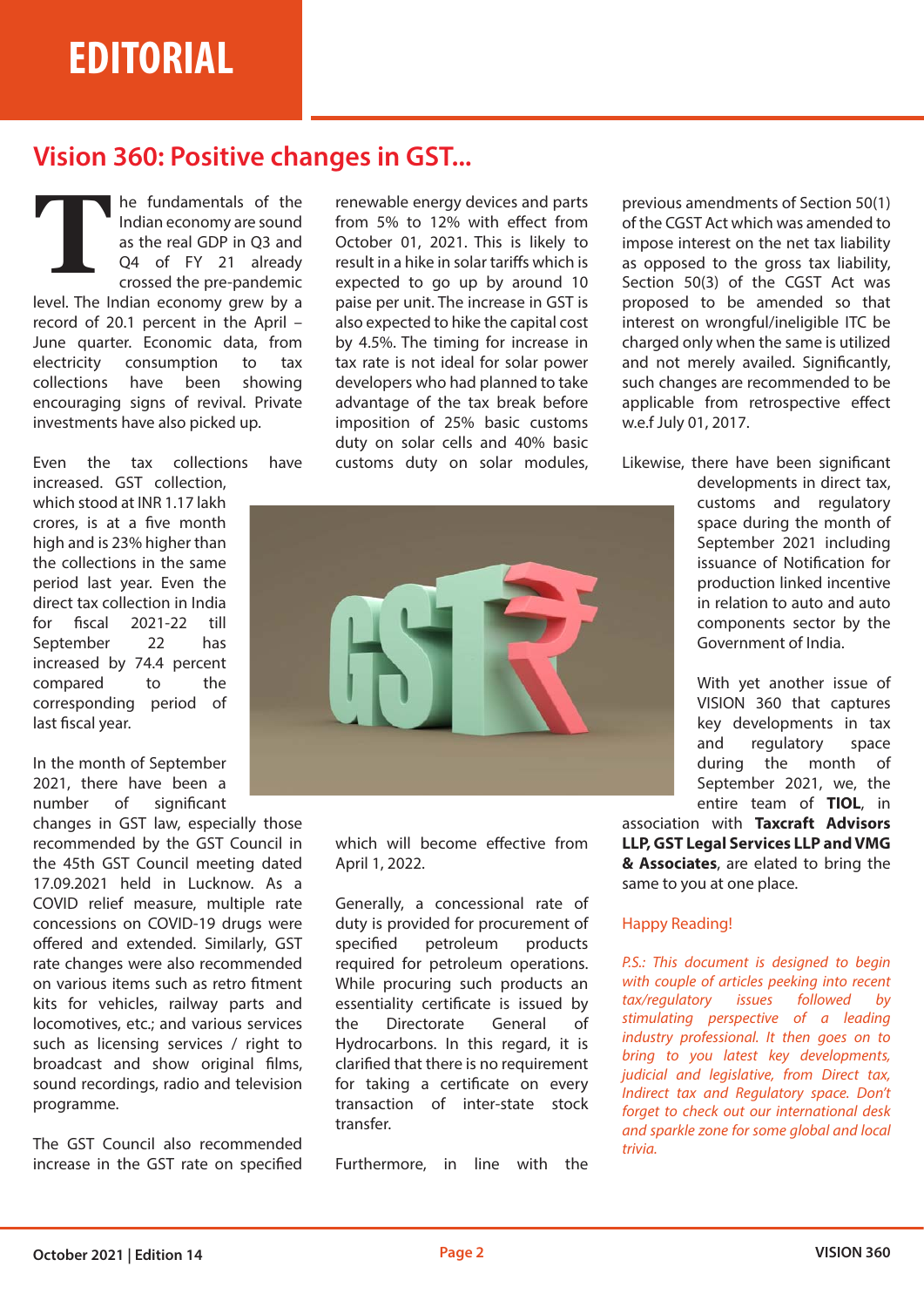### **ARTICLE**

| ARTICLE: EXPORT OF GOODS, TECHNOLOGY AND/OR SOFTWARE: AN EVALUATION FROM THE VIEW-POINT OF EXPORT CONTROL REGULATIONS!<br>Authors take-up a vital issue regarding the Export Control Regulations and SCOMET. The article delves into overview and coverage of SCOMET,<br>consequences of violating these regulations and provide remarks that seeks to create awareness of complex technicalities involved and<br>necessity of timely preparedness | 05                          |
|----------------------------------------------------------------------------------------------------------------------------------------------------------------------------------------------------------------------------------------------------------------------------------------------------------------------------------------------------------------------------------------------------------------------------------------------------|-----------------------------|
| ARTICLE: A TWIST IN SAGA OF 'RE-ASSESSMENT'<br>In this article, the authors bring into light the possibility of claiming refund by modification of BoE under Section 149 of the Customs Act,<br>1962. The analysis revolves around recent decisions of High Court and Tribunal                                                                                                                                                                     | 07                          |
| <b>INDUSTRY PERSPECTIVE</b>                                                                                                                                                                                                                                                                                                                                                                                                                        |                             |
| MR. RAHUL VARMA - SENIOR DIRECTOR, TAXATION, CIPLA LIMITED<br>Mr. Varma shares his thoughts and perspective on Production Linked Incentive Scheme for Pharma Industry, exclusion of Pharma Industry<br>from RoDTEP, digitalization of Indian Tax system and much more                                                                                                                                                                              | 09                          |
| <b>DIRECT TAX - FROM THE JUDICIARY</b>                                                                                                                                                                                                                                                                                                                                                                                                             |                             |
| ITAT holds Explanation 2 to Section 37(1) prospective, allows CSR expenditure incurred in line with Govt. directives<br>ITAT allows expenditure from undisclosed income declared during survey<br>SC holds no legal obligation of banks to maintain separate investment funds for earning different kinds of investment incomes, rejects<br>disallowance of interest under Section 14A<br>and other judicial developments from September 2021      | 11<br>11<br>12 <sup>2</sup> |
| <b>TRANSFER PRICING - FROM THE JUDICIARY</b>                                                                                                                                                                                                                                                                                                                                                                                                       |                             |
| ITAT grants working-capital adjustment on actual basis, rules on SWD comparables<br>HC rejects Assessee's attempt to challenge a part of Settlement Commission's order, dismisses writ petition<br>ITAT disallows recharacterization of debenture/CCD as shares, remits ALP determination of payment of interest to AEs<br>and other judicial developments from September 2021                                                                     | 16<br>16<br>17              |
| <b>DIRECT TAX - FROM THE LEGISLATURE</b>                                                                                                                                                                                                                                                                                                                                                                                                           |                             |
| CBDT notifies "specified bank" u/s 194P for TDS on "specified senior citizen"<br>CBDT notifies Rule for authentication of electronic record u/s 144B<br>CBDT excludes person receiving equity shares of PSUs under strategic disinvestment from ambit of Sec. 56(2)(x)<br>and other Notifications, Circular, Trade Notice, etc. issued in September 2021                                                                                           | 20<br>20<br>20              |
| <b>GST - FROM THE JUDICIARY</b>                                                                                                                                                                                                                                                                                                                                                                                                                    |                             |
| SC denied refund of ITC on Input Services in case of Inverted Duty Structure                                                                                                                                                                                                                                                                                                                                                                       | 22                          |

• SC denied refund of ITC on Input Services in case of Inverted Duty Structure • SC withdraws Suo Motu directions for extension of limitation period • WB AAR disallows ITC on invoices furnished belatedly  *…and other judicial developments from September 2021* **22 23 23**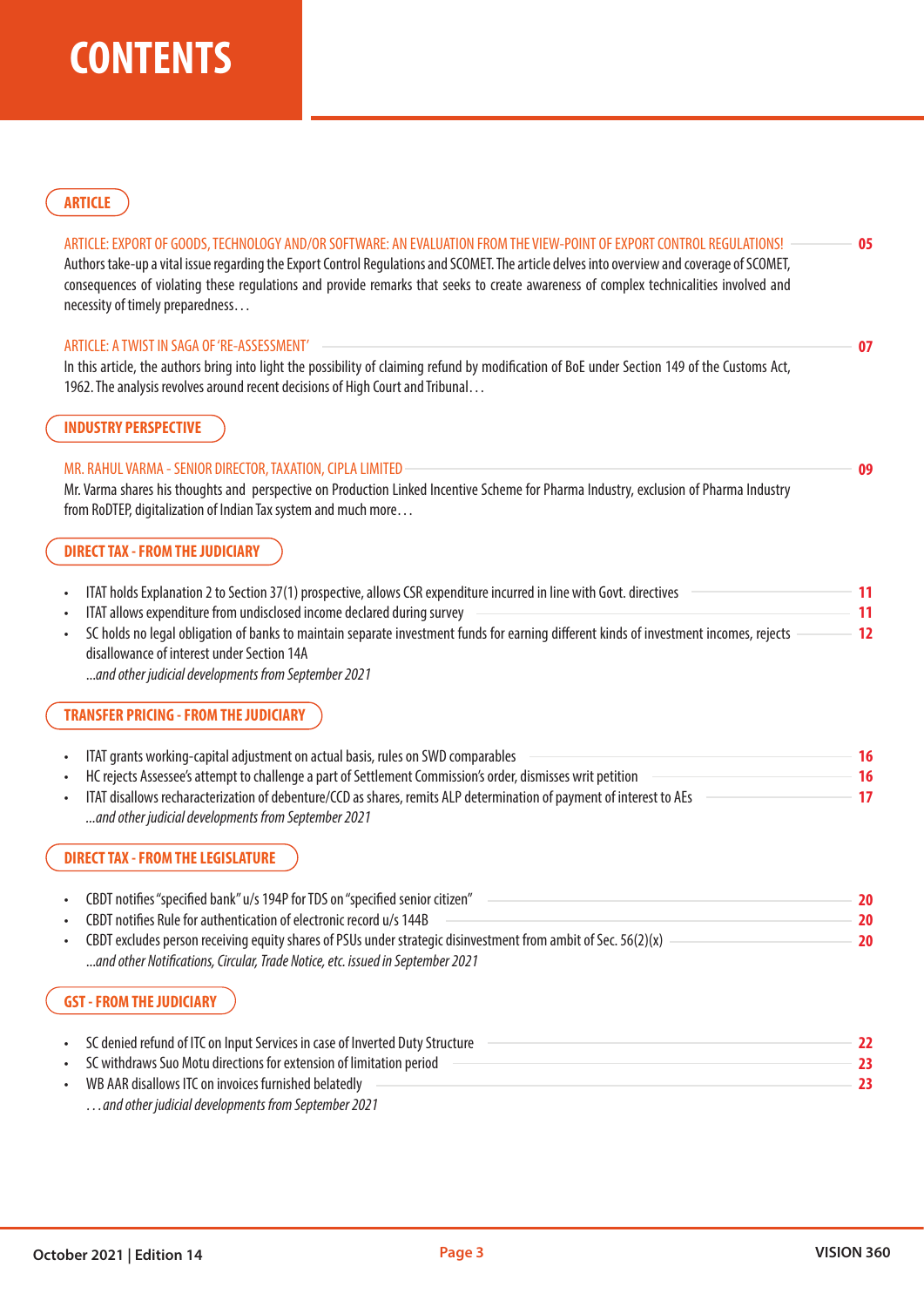#### **GST - FROM THE LEGISLATURE**

| Recommendations of the 45th GST council meeting                                                |    |
|------------------------------------------------------------------------------------------------|----|
| Clarification addressing difficulties relating to amended Section 16(4) of the CGST Act        | 30 |
| Clarification on the scope of Intermediary services                                            |    |
| Clarification on supply of services by subsidiary/sister concern located in overseas territory |    |
| and other Notifications, Circular, Trade Notice, etc. issued in September 2021                 |    |

#### **CUSTOMS & TRADE LAWS - FROM THE JUDICIARY**

| Bombay HC allows GSTIN ID amendment under EDI System                                     |     |
|------------------------------------------------------------------------------------------|-----|
| SC dismisses Revenue's SLP as the proceeding has been initiated by DRI under Customs Act |     |
| Delhi Tribunal allows refund of CVD post GST introduction                                | 34. |
| and other judicial developments from September 2021                                      |     |

#### **CUSTOMS & TRADE LAWS - FROM THE LEGISLATURE**

| Extension of Export Obligation Period till 31st December, 2021 and clarification on EO-period extension for specific Advance/EPCG | 36 |
|-----------------------------------------------------------------------------------------------------------------------------------|----|
| Authorizations without compensation fees                                                                                          |    |
| CBIC amends the SEIS rates for FY 2019-20                                                                                         | 36 |
| Extension of exemption of import duty on import of COVID-19 vaccine                                                               | 37 |
| and other Notifications, Circular, Trade Notice, etc. issued in September 2021                                                    |    |

#### **REGULATORY - FROM THE JUDICIARY**

| HC follows Meethelaveetil ruling, quashes ROC order disqualifying Director under Section 164                             | 38. |
|--------------------------------------------------------------------------------------------------------------------------|-----|
| SC rejects plea challenging CIRP withdrawal basis resolution of CoC                                                      | 39. |
| SC holds IBC moratorium applicable only to Corporate Debtor, allows homebuyers to initiate proceedings against Promoters | 40. |
| and other judicial developments from September 2021                                                                      |     |

#### **REGULATORY - FROM THE LEGISLATURE**

| Extension of last date of filing of Cost Audit Report to Board of Directors                                                     | 43. |
|---------------------------------------------------------------------------------------------------------------------------------|-----|
| Change in Foreign Exchange Management (Export of Goods and Services) rules to prescribe the interest rates on advances received | 43  |
| against export of goods                                                                                                         | 44  |
| Insolvency and Bankruptcy Board of India launches Electronic Platform for Auctions under liquidation process                    |     |
|                                                                                                                                 |     |

 *...and other Notications, Circular, Trade Notice, etc. issued in September 2021*

#### **INTERNATIONAL DESK**

With numerous developments taking place in the field of taxation across the globe, the authors shed light on few of the relevant and interesting recent global tax updates that range from G-24's observation on digitalisation of economy, model manual on exchange of information released by OECD and increase in Bahrain VAT rate, etc… **45**

#### **SPARKLE ZONE**

#### GST: RECENT EVOLUTION!

This special piece pertains to recent developments in GST laws through recommendations from the GST Council and CBIC's clarifications...

**47**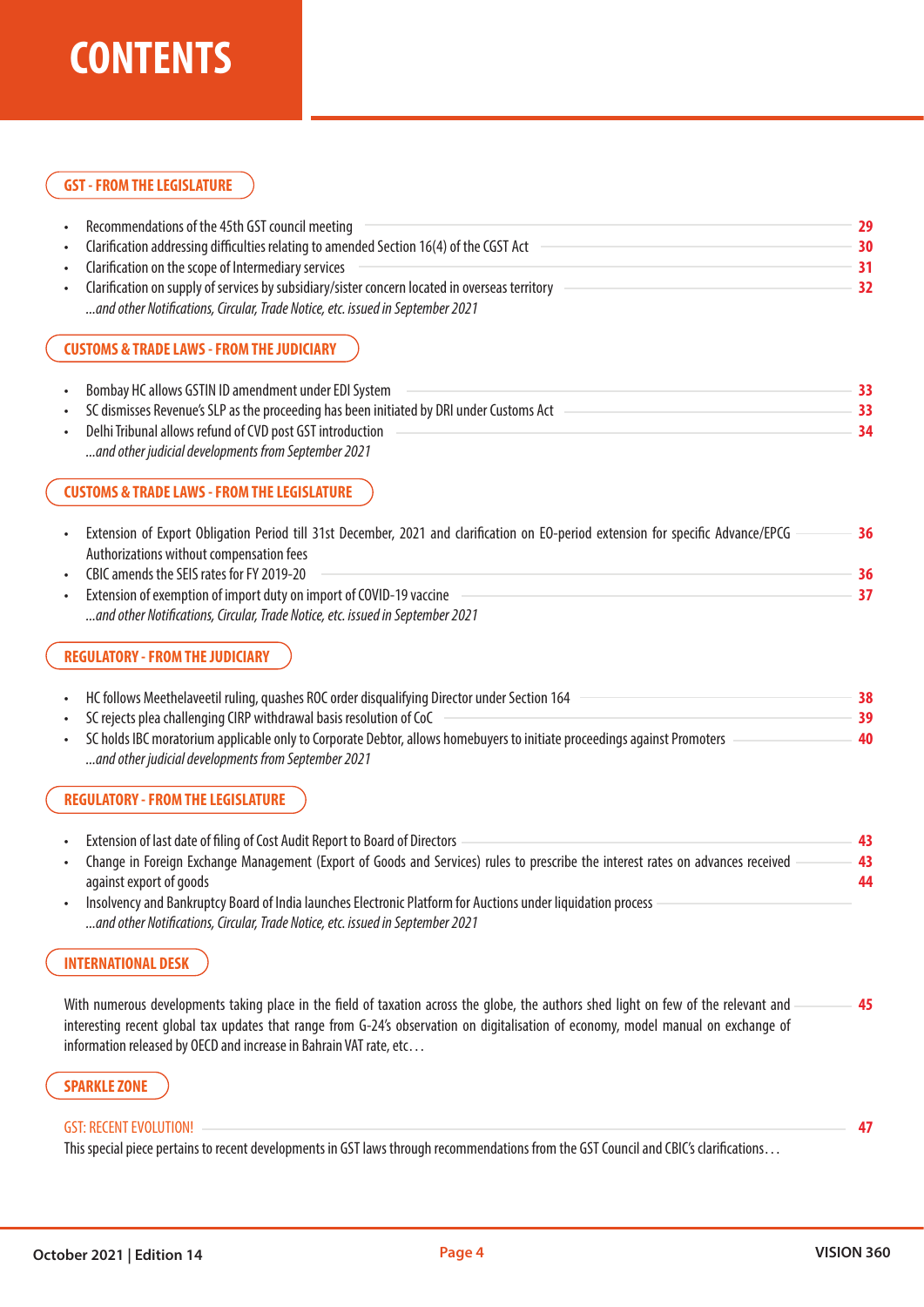### **Export of goods, technology and/or software: An evaluation from the stand point of export control regulations!**

Export control regulations have been in the news recently as authorities have ramped up investigations against exporters and have taken legal action against a few of them for non-compliance. More often than not, exporters, especially those pertaining to the small and medium scale industries have been found to be unaware of the said regulations. In this backdrop, it would be relevant to present a bird's eye view of the regulations. **T**

#### **What are Export Control Regulations?**

In India, the law relating to export controls is found in Appendix 3 to Schedule 2 of the ITC (HS) Classification of Export and Import Items which contains a list of goods (including technologies and software) which have potential dual-use. Dual-use refers to the (potential) usage of the item in military applications or in weapons of mass

destruction, along with its civilian/industrial applications. The list of these items is called the Special Chemicals, Organisms, Materials, Equipment and Technologies (SCOMET) List.

Export of such items is either prohibited or permitted against an

authorisation which is provided by the Directorate General of Foreign Trade (DGFT) or the Department of Defence Production or the Department of Atomic Energy, as the case may be. Imposition of prohibition or grant of authorisation is irrespective of whether the item covered in the SCOMET List is new or used.

SCOMET authorisation holders are required to maintain records in manual or electronic form for a period of 5 years from the date of export.

#### **Coverage of technology and software**

In addition to categorising of goods or items, the SCOMET List also comprises of technology and software. 'Technology' as defined in SCOMET inter-alia is said to include any information that is capable of being used in the development, production, use in any good, software or provision of a service. The definition of 'Technology' also includes 'Technical data' (such as blueprints, plans, diagrams) or 'Technical assistance' (such as instructions, skills, training, working knowledge) within its ambit. In other words, any specialized information may be controlled as 'Technology'.

Controlled technology can be potentially transferred through various means. Ordinarily it may be transferred through email, server access, conference calls/video calls, acquisition of an entity by a foreign corporation, training manuals, workshops, academic journals and university courses. The sheer diversity of modes through which technology can be transferred adds to the compliance risks and enforcement difficulties. This is more so now as



technological innovation has further eased the ability to transfer technology, say through newly developed file sharing applications, video chatting services, cloud services. file sharing features on messaging / video chatting application such as WhatsApp – and, at the same time made it

easy to completely erase any transfer footprint.

#### **Category 8 of SCOMET List – particularly relevant for IT/ ITeS industry**

Category 8 of the SCOMET List has been borrowed from the control list of Wassenaar Arrangement. To reiterate, it comprises of various items, technology and software particularly related to electronics, computers, telecommunications, information security, sensors, lasers, navigation, avionics, aerospace, propulsion and certain special materials and related equipment. Such items which comprise of electronic devices and circuits, semiconductor software and technology, encryption software and technology are significant to IT/ITeS industries. For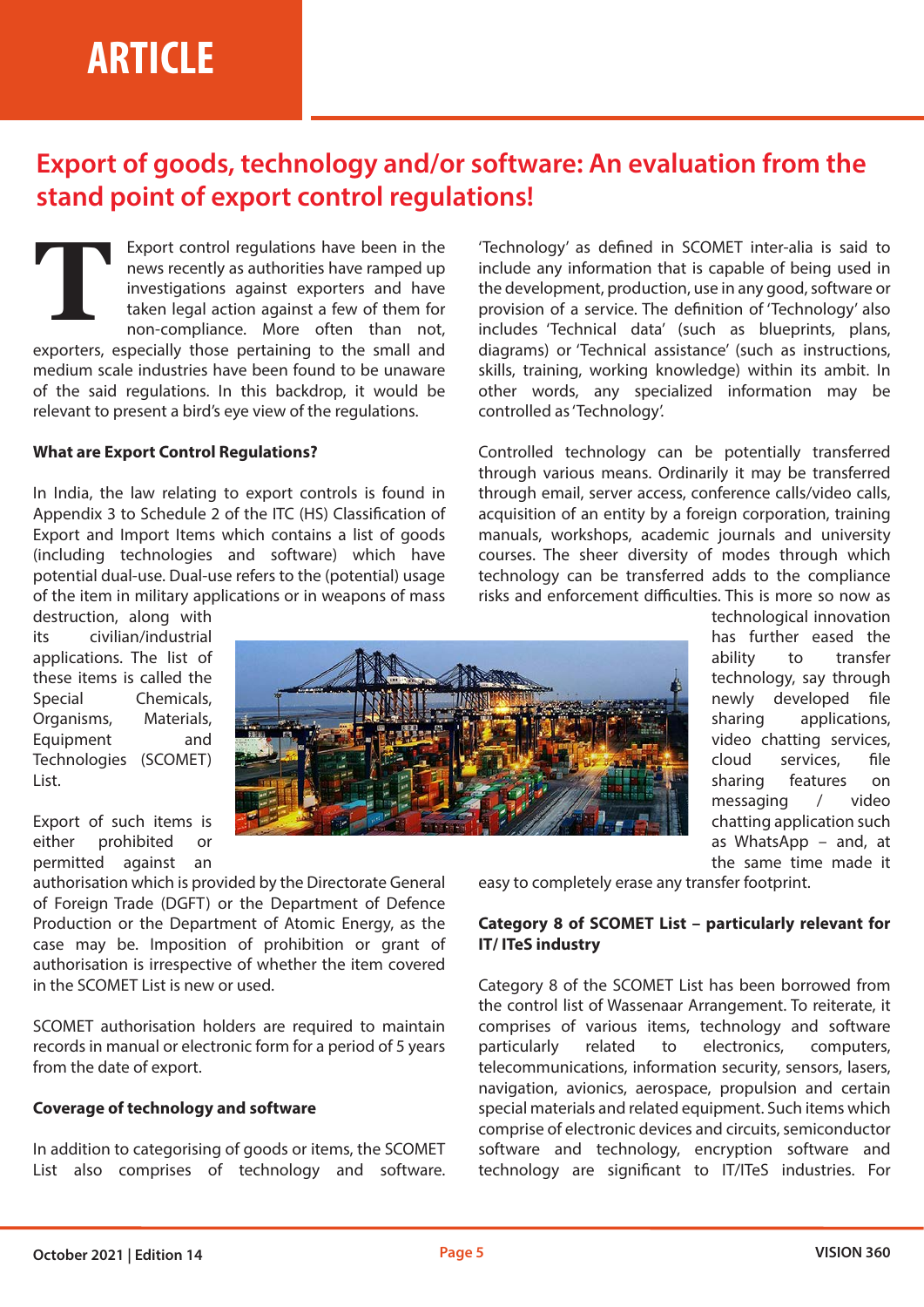# **ARTICLE**

instance: (a) semiconductor which are widely used in the electronics industry such as in analogue-digital-converters, optical integrated circuits, signal processing devices etc are controlled vide Category 8A301/8D301/8E301; and (b) Encryption software and technology comprising of hard drive software, communications software, intranet used within organisation, avionics software etc. are controlled vide Category 8D501.

**Consequence of violating Export Control Regulations** 

In India, stringent measures are adopted for violation of export control regulations. Any exporter violating export control regulations can attract civil and/or criminal penalties which may include penalty, fine and **IT IS HIGH TIME THAT THE INDUSTRY TAKES APPROPRIATE MEASURES, SUCH AS SETTING-UP AN INTERNAL COMPLIANCE MECHANISM, TO ENSURE COMPLIANCE WITH EXPORT CONTROL REGULATIONS!**

goods attracts penalty upto three times the value of the goods (Section 114). Provision of false declarations or incorrect particulars attracts penalty upto five times the value of the goods. Such violations may also attract imprisonment

#### **Before parting…**

It is high time that the industry takes appropriate measures, such as setting-up an internal compliance

mechanism, to ensure compliance with export control regulations. This would broadly entail classifying an item under an appropriate SCOMET category, verification of end use or end-user, risk assessment, export licensing, post shipment tracking, internal audits and training and educating staff.

Given that most of the entries in the SCOMET List are highly technical in nature, whenever in doubt, it would bid well for the exporters to take appropriate guidance/clarification from subject matter experts and/or the DGFT as regards the coverage of their goods or technology or software within the ambit of SCOMET List. Taking such steps would ensure that exporters don't bear the brunt of excessive penalties and sanctions which can at times also lead to the closure of their business.

For the Government's part, need of the hour is to also have a mechanism for voluntary disclosure of export control violation – which enables an exporter to seek a post export authorization/license with no or mitigated penalty, especially if the violation is inadvertent. This would be a breather for the exporters and allow them to be legally compliant. The disclosure of the inadvertent transfers made would enable the Government to keep a better track of the intangible technology transfers, which otherwise may not have been detected.

imprisonment in terms of numerous legislations.

In terms of the Foreign Trade (Development and Regulation) Act, 1992 (FTDR Act) violation of export control regulations can lead to suspension of importer exporter code number [Section 8] and/or imposition of penalty equivalent to five times the value of the goods along with goods being subjected to confiscation [Section] 11].

Under the Weapons of Mass Destruction and their Delivery Systems (Prohibition of Unlawful Activities) Act, 2005, violations as regards any of the prohibitions relating to weapons of mass destruction or fissile/radioactive materials can attract punishment with life imprisonment [Section 14, 15]. Punishment for unauthorised export may attract fine which may extend to INR 20 Lakhs. Other violations also attract payment of penalty/fine along with imprisonment

In terms of the Customs Act 1962, improper exportation of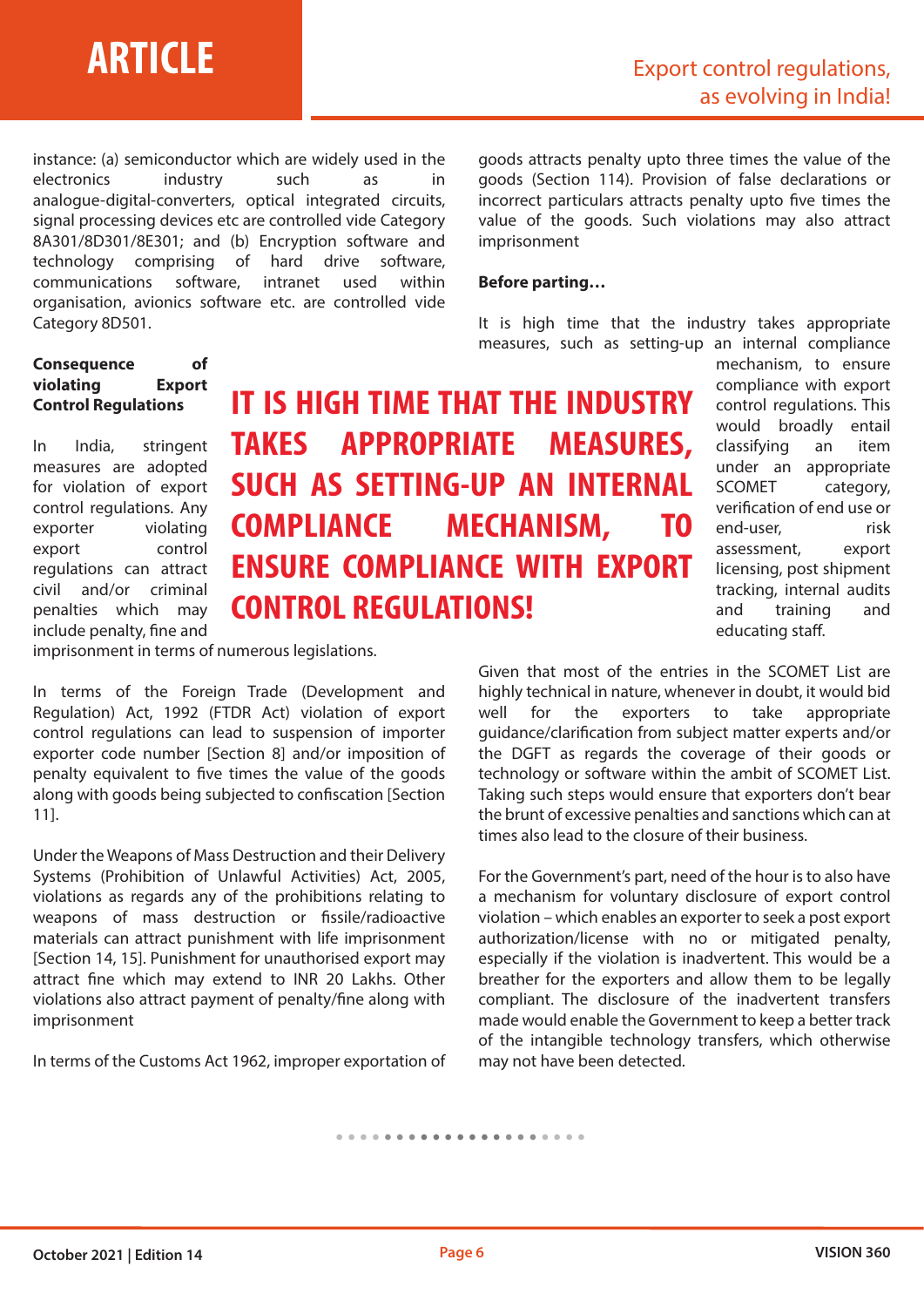### **A twist in saga of 'Re-assessment'!**

ust a week after the M.S. Dhoni hit a six securing India's second World Cup in 2011, the CBEC too hit a sixer in its own right by bringing in a revolutionary change in the Customs Law and introduced the mechanism of self-assessment. Much like the Indian Cricket team bringing cheers to the nation, the CBEC simplified the process of clearance by bestowing responsibilities the importers and exporters for due assessment and certification of the particulars at the time of clearance. **J**

Under the self-assessment Scheme, there was an explicit provision imbedded that the Custom Officer would have the power to verify such assessments and make reassessments where warranted. By way of this enactment the BOE or the SBs could be self-assessed with proper classification and valuation of goods.

However, issues in this regard arose when importers filed refund applications for excess paid duties without submissions of re-assessed BOE. Majorly, the claimants opined that the filing of the refund application ipso facto means and implies that the claimants are seeking re-assessment of all the BOE. This contention however, was neither entertained by the Revenue authorities nor the judicial authorities.

Given the differences between the Revenue and the taxpayers,

the matter reached to the doors of the SC in the case of ITC Limited **[2019-TIOL-418-SC-CUS-LB]**. In this case, the SC had inter alia held that the claim for refund cannot be entertained unless the order of assessment or self-assessment is modified in accordance with law by taking recourse to appropriate proceedings and it would not be within the ken of Section 27 to set aside the order of self-assessment and reassess the duty for processing the refund applications.

The SC had reasoned that in case any person is aggrieved

by any order which would include self-assessment, **he**  must get the order modified under Section 128 or **under other relevant provisions of the Act.** As the judgment pronounced by the SC is the law of land under Art. 141 of the Constitution of India, the Revenue authorities refused the refund applications on account for re-assessment in the absence of an Appealable order. Thus, the situation was such that where any person had paid excess duty, he could not claim refund, unless there was a speaking order passed by the Appellate authority.

#### **Vivo Mobile Case**

In one particular case, Vivo Mobiles had been paying CVD @ 6%/12.5% for import of mobile phones. However, post the SC decision in the case of SRF Limited



[2015-TIOL-74-SC-CUS], it was realized that they were eligible to claim the benefit of a notification requiring CVD to be paid @ 1%. Accordingly, Vivo filed various refund applications u/s. 27 of the Customs Act for the excess paid CVD. While the original authority had sanctioned the refund to be deposited into the CWF, the Commissioner (A) had allowed the refund to be granted to Vivo. Aggrieved, the Revenue preferred an Appeal before the Delhi Tribunal.

#### **Delhi Tribunal's Observations**

Dissecting the judgement of the

SC in the case of ITC Limited (supra), the Tribunal observed that in the said case, amendments or corrections can be carried out in the BOEs in terms of Sections 149 and 154 of the Customs Act at the stage of refund also. Even in ITC Limited (supra), the SC had both prior to the amendment and post amendment of assessment provision, is that the claim for refund cannot be entertained unless the order of assessment or self-assessment is modied **'in accordance with law by taking recourse to appropriate proceedings.'**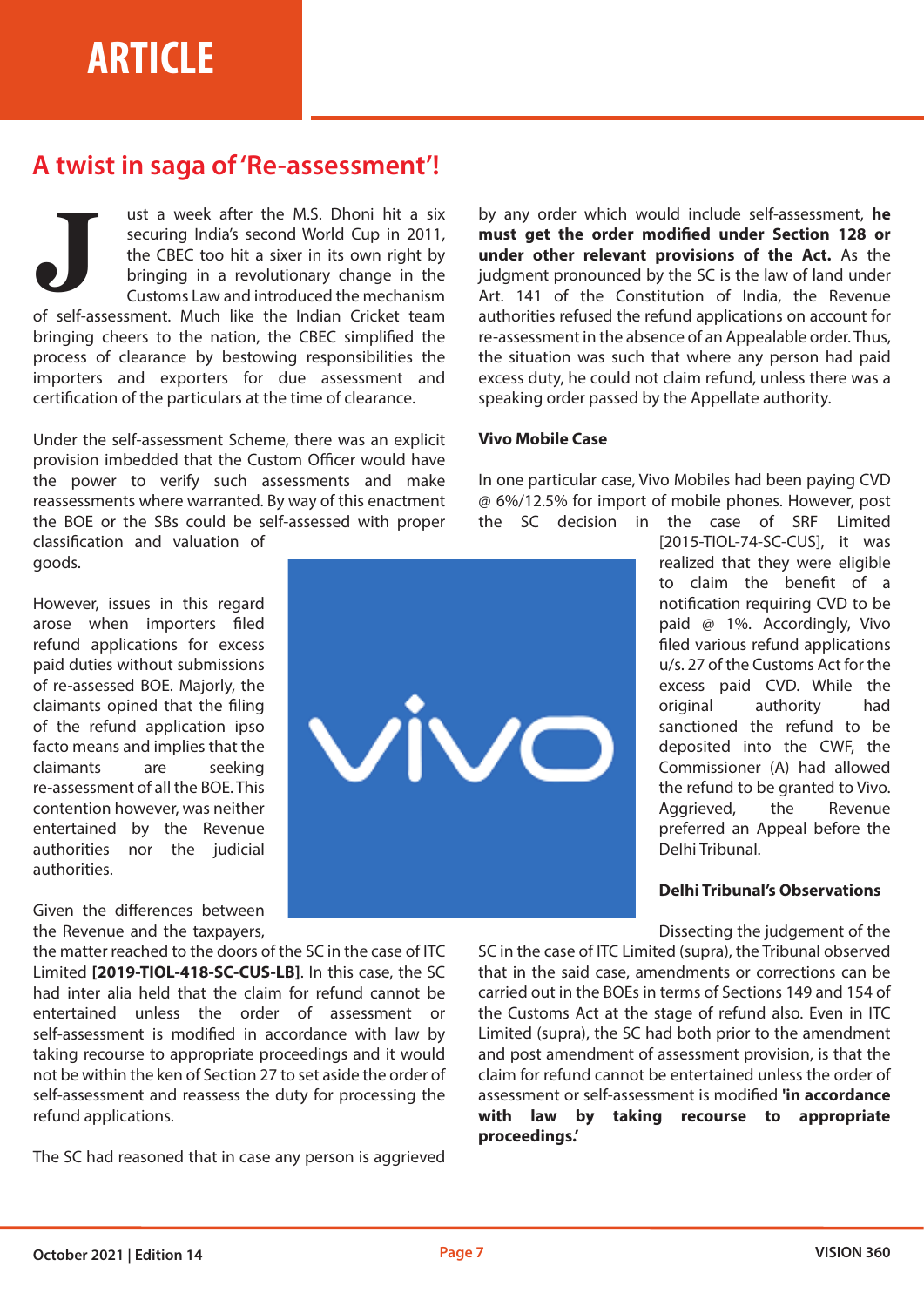# **ARTICLE**

For this reason, it was put forth by the Respondent that even if, the refund applications cannot be entertained, then too it is open to invoke the provisions of Sections 149 or 154 of the Customs Act for either seeking amendment in the Bill of Entries or seeking correction in the Bills of Entry and then refund applications can be filed.

It was further observed that in the case of Dimension Data India Private Limited **[2021-TIOL-224-HC-MUM-CUS]**, the Bombay HC had held that in the case of ITC Limited (supra), the SC had itself clarified that in case if any person is aggrieved by an order which would include an order of self-assessment, he has to get the order modified under

Section 128 **or under other relevant provisions of the Customs Act** before he files a claim for refund. This was based on the premise that as long as the order is not modified. the order remains on record holding the field and on that basis no refund can be claimed. But the moot issue remains is

**THE DELHI TRIBUNAL HELD THAT VIVO MOBILES CAN TAKE RECOURSE TO APPROPRIATE PROCEEDINGS, INCLUDING THE PROVISIONS OF SECTIONS 149 AND 154 OF THE CUSTOMS ACT FOR EITHER AMENDMENT OF THE BILLS OF ENTRY OR FOR CORRECTION OF THE BILLS OF ENTRY!**

that the Supreme Court has not confined modification of the order only through the mechanism of Section 128.

The Tribunal also took note of the judgement by the Telangana HC in the case of Sony India Private Limited **[2021TIOL-1707-HC- Telangana-CUS]**. In this case, it had been held that an order of assessment can be modified either under Section 128 or under other relevant provisions of the Act. Accordingly, it was clarified that the modification of an order of assessment can also be sought under Section 149 of the Act.

In view of the above observations, the Delhi Tribunal held

that Vivo Mobiles can take recourse to appropriate proceedings, including the provisions of Sections 149 and 154 of the Customs Act for either amendment of the Bills of Entry or for correction of the Bills of Entry.

#### **Authors' Note**

While the SC had never expressly prohibited the taxpayers to pursue alternative modes for getting BOE re-assessed for claim of refund, it was widely understood that the sole way for claiming refund of excess paid duty was to file an Appeal before the Appellate authority and obtain a speaking order. The fact that the SC had expressly

> provided for modification of BOE u/s. 128 or any other provision, seemed to have been overseen by many.

> The instant judgement will undoubtedly have a far-reaching impact on the trade and Industry, especially in cases where refund applications are

pending or has been rejected for want of re-assessment. In view of the instant decision, the taxpayers who have paid excess duty upon import, may exercise the window of filing the applications either u/s. 149 or 154 of the Customs Act for amendment or correction. Accordingly, a refund application u/s. 27 of the Customs Act may be filed, even after the substantial lapse of time as the modification/ amendment u/s 149 does not provide any restrictions on time limit as such. However, given the far-reaching impact of instant case to several refund applications filed/rejected on this ground alone, the Government / legislature may take a contrary view and may resort to suitably amend the law with retrospective effect of appeal the instant decision before the High Court.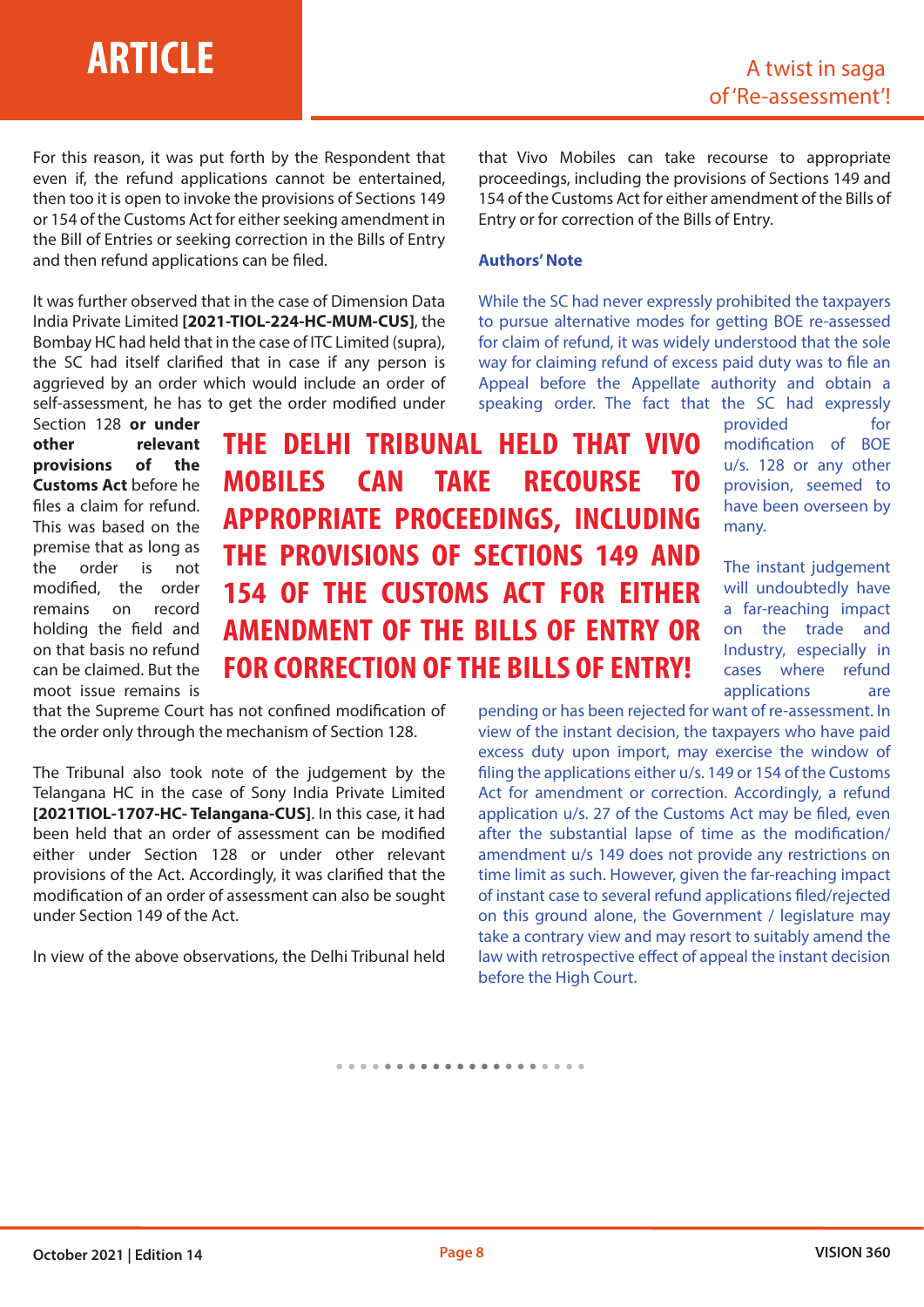

### Senior Director - Taxation, **Cipla Limited Rahul Varma**

*Mr. Varma shares his thoughts and perspective on Production Linked Incentive Scheme for Pharma Industry, exclusion of Pharma Industry from RoDTEP, digitalization of Indian Tax system and much more…*

**The Government has recently announced a Production Linked Incentive ('PLI') Scheme for Pharma Industry in order to boost the domestic production. How do you intent to take advantage of the PLI Scheme?**

With massive production capacities, India is the world's largest manufacturer of generic drugs. The PLI scheme has offered eligible manufacturing companies and sectors a 4-10% incentive on incremental sales over the base year of 2019-20 for a five-year period. This will certainly benefit the Indian manufacturers' given that the sales targets are achieved.

However, some issues could have been addressed better to support make in India in the notifications  $/$  press releases issued by the Government. For instance, setting up a Greenfield project takes too long due to delays in approvals, permissions from the regulatory bodies, etc. Any new project requires a minimum of two years from commencement to start production in a best-case scenario, which means incentives are paid over a period from two to three years of the starting date.

Though, the scheme does provides a great thrust on innovation as well as the development of complex and high-tech products including emerging technologies. Initiatives like these will help India create a truly global industry in terms of stature and size.

#### **Being a regular importer and exporter of healthcare products, what are the major challenges faced by the Company, especially in light of the recent changes in faceless assessment ?**

The newly introduced Faceless Customs procedure has indeed met its stated objectives barring initial procedural hiccups. However, in certain cases, instead of reducing the time for clearances of goods, the authorities are taking longer time to clear the regular consignment. The same is

mostly on account of assessments being referred to officers in remote areas/states wherein the authorities are often unaware about the technicalities of the chemical and medicinal goods / equipment and tend to issues queries, which are mostly not relevant. This is even more critical in the cases of perishable and temperature controlled goods/ medicines, where delay has a direct bearing on the life of the product itself. At the same time, credit must be given to the faceless system for bringing much required transparency in the clearance process and allowing 24\*7 clearances during the pandemic, which has indeed helped the entire industry to some-what overcome the challenges of pandemic.

Further, classification of the goods has been another uphill task, especially in the pharma industry wherein the raw materials consist of wide range of chemicals and like products, with minor differences. The molecular difference in chemicals is something that is not completely envisaged in the tariff and understandably so, the difference in opinion about classification occurs between the department and the importers.

#### **The Government has excluded Pharma Industry from RoDTEP radius. How has the industry as a whole reacted on it?**

The Pharma industry were one of the major beneficiaries of the MEIS Scheme and therefore being left out from the RoDTEP Scheme was indeed a major setback for the entire industry. It is understood that this decision comes from the Government upon considering the sector has done rather well even without incentives. However, such a consideration is beyond our understanding as why such an important and thriving industry has been left out of the ambit of RoDTEP and making it non-competitive compared to other industry The pharma industry can't be made to suffer taxes and expected to export these taxes as part of their cost structure.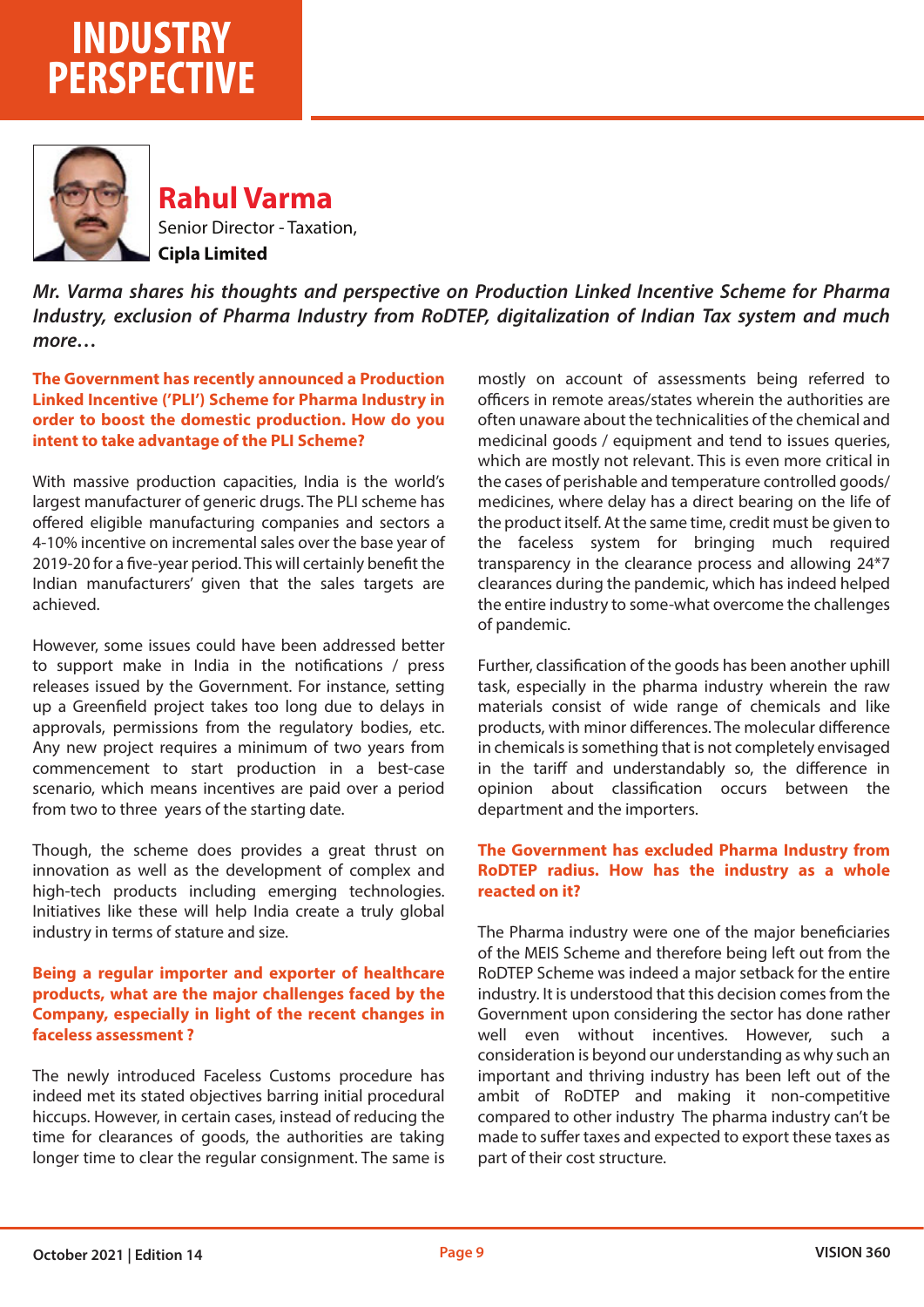# **INDUSTRY PERSPECTIVE**

Accordingly, the industry has collectively submitted its representation before the authorities and we are expecting a favourably consideration by the ministry on the same. However, it would also be worthwhile to note that the quantum of the benefit has been drastically reduced compared to what was available under the MEIS Scheme. Accordingly, even if the benefit is extended to the Pharma industry under the RoDTEP, we cannot really be dependent on the same.

#### **One of the major targets of the current Central Government was to digitalise the Indian tax system. How do you think the Government has fared so far on this front?**

It is no secret that the underlying objective of the Government in digitalization was to curb the tax evasion phenomenon, which is one of the biggest issues faced by the Indian economy. However, in order to put a complete check on the tax evasion, it is imperative for the digital system to work hassle free.

With the current faceless customs clearance systems, as discussed above, or the faceless assessment scheme in the Direct tax sector, it is seen in many cases that instead of streamlining the processes, there have been numerous technical glitches in the system. However, digitisation is undoubtedly key in the compliance matters, especially in taxation, which has been seen in many developed countries such as the U.S.A. and Australia. One of the notable achievements in the digital India movement has been GST. Right from electronic filing of returns, to the introduction of E-Way Bill, E-Invoicing have been major success.

Similarly, the Faceless assessment system in direct tax has also maturing post its implementation by govt few years back. It has saved lot of time both for government and taxpayers. It has worked in reducing any personal bias against the assesses and dispel any apprehension of wrong practices. It has helped in creating a positive environment and improve ease of doing business.

#### **What innovative steps has the Company taken in its business structure in order to boost the overall business activities in the current situation?**

The pharma industry is witnessing a massive revamp. The

pandemic has made it imperative for organisations to become more agile and responsive to the new normal in the short and long term. To face this dynamic situation, the Company is embarking on a strategic re-imagination journey, led by the investment in Innovation and digital transformation. It was a weak spot for the Pharma industry initially but now digitalisation and its presence in such crucial times has impact the overall business structure in a positive manner. This is resulting in increase in value chain across various functions undertaken by the Company as a whole which inter alia includes financial activities, Research and Development, Manufacturing, Supply Chain, Customer Outreach, etc.

#### **Tax has always been a subject matter of litigation. Sometimes, the litigation burden is so heavy that the Government is required to dispose off the same by way of legacy dispute resolution schemes. What are your views on such schemes?**

Back in 2019, the Government had come up with the Sabka Vishwas Legacy Dispute Resolution Scheme for indirect tax matters, which had been very successful. Following suit, the Government had introduced the Vivad Se Vishwas Scheme in 2020. However, the said scheme seems to have fallen short of matching its IDT counterpart in as much as the benefit under this scheme is comparatively lower. Further, I understand that the many applications under the VSV are pending for finalization, which has only added to the current burden of litigation instead of lowering the same. The reason that the IDT scheme was successful while the VSV was not it was largely because of key difference in the way the cases are framed by the revenue for the two. While in the IDT issues are dealt with item by item as a separate case while the VSV was dealing with issues by a direct tax case at various levels which may contain many items. While most of the items shall be in the favour of the industry why should industry could compromise on large covered matter while they may want to settle some isolated issue at risk for the industry.

If the system under the Direct Tax Resolution scheme is modified according to the requirements of the assessees and if the benefits are enhanced, the same would also work as wonders!

*Note: The views/opinions expressed in this section are personal views of the Author*  and do not necessarily reflect the views/opinions of the organization and/or the *Publishers.*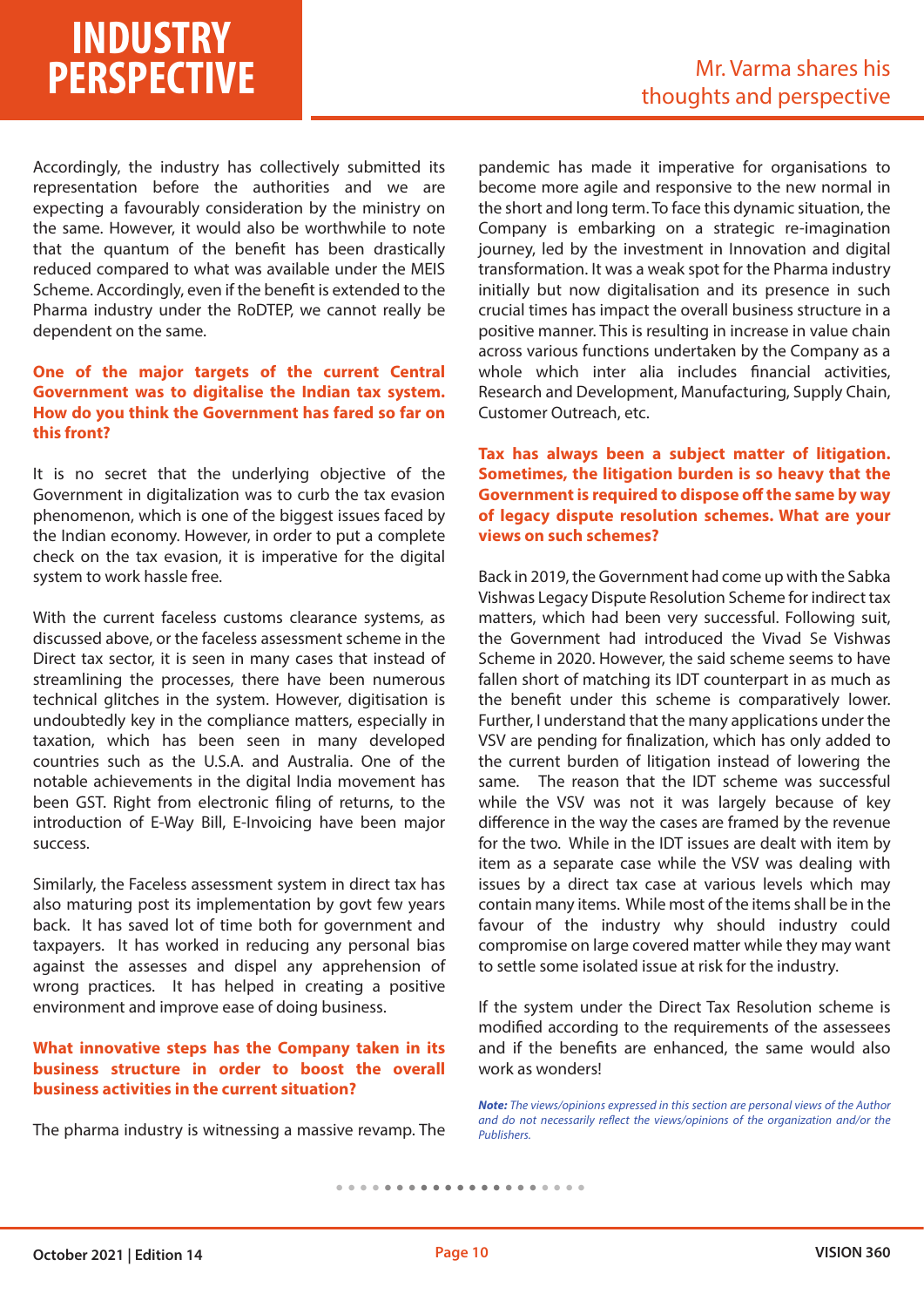### **ITAT holds Explanation 2 to Section 37(1) prospective, allows CSR expenditure incurred in line with Govt. directives**

### **National Building Construction Corporation Ltd ITA No.3819/Del/2018**

The Assessee was a Public Sector Undertaking engaged in execution of civil and electrical projects that had filed its return of income for AY 2014-15. The return of income of the Assessee was selected for scrutiny assessment and certain disallowances were made by the AO.

Aggrieved, the Assessee approached the CIT(A) who sustained the disallowance made in respect of CSR in light of Explanation 2 to Section 37(1) of the IT Act which prohibits CSR expenditure to be clarificatory in nature, and thus makes it applicable retrospectively.

Aggrieved, the Assessee approached the ITAT which placing reliance on its co-ordinate bench ruling in Rites Limited [ITA No.6447 & 6448/Del/2017], held that Explanation 2 to Section 37(1) of the IT Act was prospective in nature and applicable with effect from AY 2015-16 and further expenditure incurred on specific directions of Government was allowable. Thus, allowing the Assessee's claim for CSR expenditure, the ITAT disposed of the appeal.

*• • • • • • • • • • • • • • • • • • • • •* 

### **ITAT allows expenditure from undisclosed income declared during survey**

### **Anjani Infra ITA No. 478/SRT/2018**

The Assessee was a real estate developer. It had filed its return of income for AY 2013-14 which was selected for scrutiny assessment.

During the assessment the AO noted that a survey was carried out and the Assessee had debited expenditure of INR 8.00 Lakhs from the income disclosed in survey.

The AO asked the Assessee to show cause as to why the expenditure of INR 8.00 Lakhs out of income disclosed in survey not be rejected since no expenditure was allowed from the income disclosed during the survey.

The Assessee stated that disclosure of income was made together with other business entities covered in the group known as Laljibhi Daliya and Jyantibhai Babaria cases. The Assessee was engaged only in business of building and developing of residential and other housing projects. No other activities or investment were carried out or undertaken by the Assessee. The disclosure of unaccounted income of INR 8 Lakhs was made by the Assessee to ask receipt of on-money in the business of real estate. Further, the Assessee had also paid professional fees of INR 8.00 Lakhs to its legal consultant.

The reply of the Assessee was not accepted by the AO and he treated the payment of professional fees as cash credits. Treating the additional income declared in survey as deemed income of the Assessee under Section 68 of the IT Act, the AO disallowed the professional fees.

Aggrieved, the Assessee approached the CIT(A) who upheld the disallowance made by the AO.

Aggrieved, the Assessee approached the ITAT which noted that the Assessee had not undertaken any activities other than real estate development. Therefore, placing reliance on the co-ordinate bench rulings in Suyog Corporation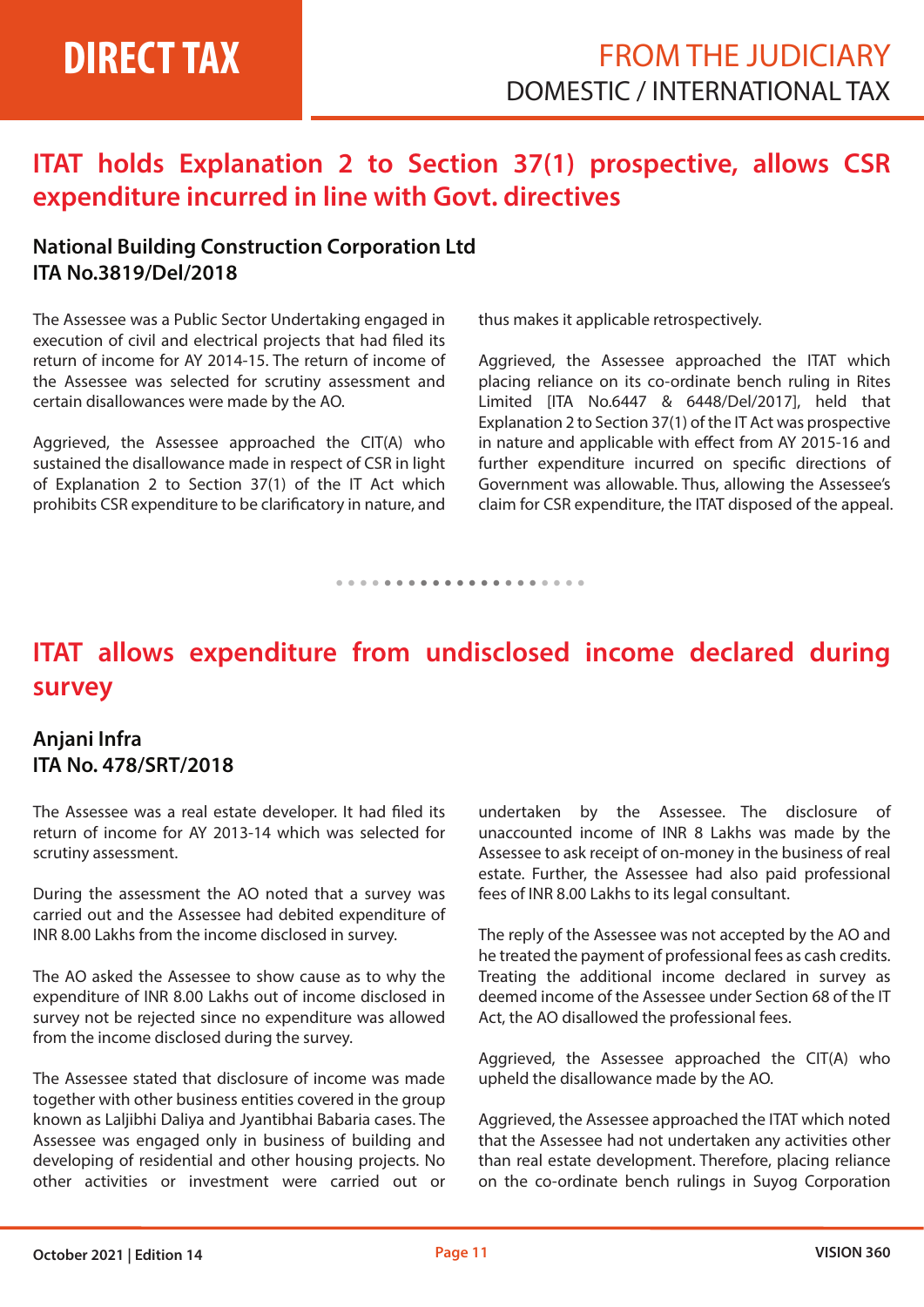# **DIRECT TAX**

### FROM THE JUDICIARY DOMESTIC / INTERNATIONAL TAX

[ITA No.568/Ahd/2012] and Jamnadas Muljibhai [[2006] 99 TTJ 197 (Rajkot)], wherein claim for expenditure was allowed from the on-money treated as business receipts and also observing that the professional fees paid by the Assessee had been subjected to TDS, ITAT found no justification in disallowing the expenditure.

#### *• • • • • • • • • • • • • • • • • • • • •*

### **ITAT holds Interglobe not liable for interest on short-deduction of tax at**  source for acting under bona fide belief of not being informed about the **cancellation of lower TDS certicate**

#### **Interglobe Aviation Ltd. 2021-TIOL-1607-ITAT-DEL-SB**

The Assessee received intimation under Section 200A of the IT Act raising a total demand of INR 73.32 Lakhs including interest of INR 9.23 Lakhs payable thereon under Section 201(1A) of the IT Act for short deduction of tax.

The Assessee submitted that it was not informed about the cancellation of lower TDS certificates, either by the deductee or by the Revenue which resulted in short-deduction.

The AO, not convinced with the submission, demanded the amount in the intimation for short deduction of tax.

Aggrieved, the Assessee approached the CIT(A) which partially confirmed the order of the AO holding the Assessee not to be Assessee-in-default but directing the Assessee to pay interest from the date the tax was deductible till the date of filing of tax returns.

Aggrieved, the Assessee approached the ITAT which observed that short-deduction by the Assessee was under a bona fide belief as substantiated by Form 26A. The ITAT held the interest liability to be unsustainable in law as the valid certificates issued to the Assessee were cancelled without any intimation to the Assessee.

*• • • • • • • • • • • • • • • • • • • • •* 

### **SC holds no legal obligation of banks to maintain separate investment**  funds for earning different kinds of investment incomes, rejects **disallowance of interest under Section 14A**

### **South Indian Bank Ltd. 2021-TIOL-236-SC-IT**

The Assessees were scheduled banks that were also engaged in the business of investments in bonds, securities and shares which resulted in tax-free income.

The Assessees did not maintain separate accounts for the

investments made in bonds, securities and shares wherefrom the tax-free income was earned nor did they maintain separate accounts for the overheads and administrative expenditure, thus, the income could not be related to any separate account.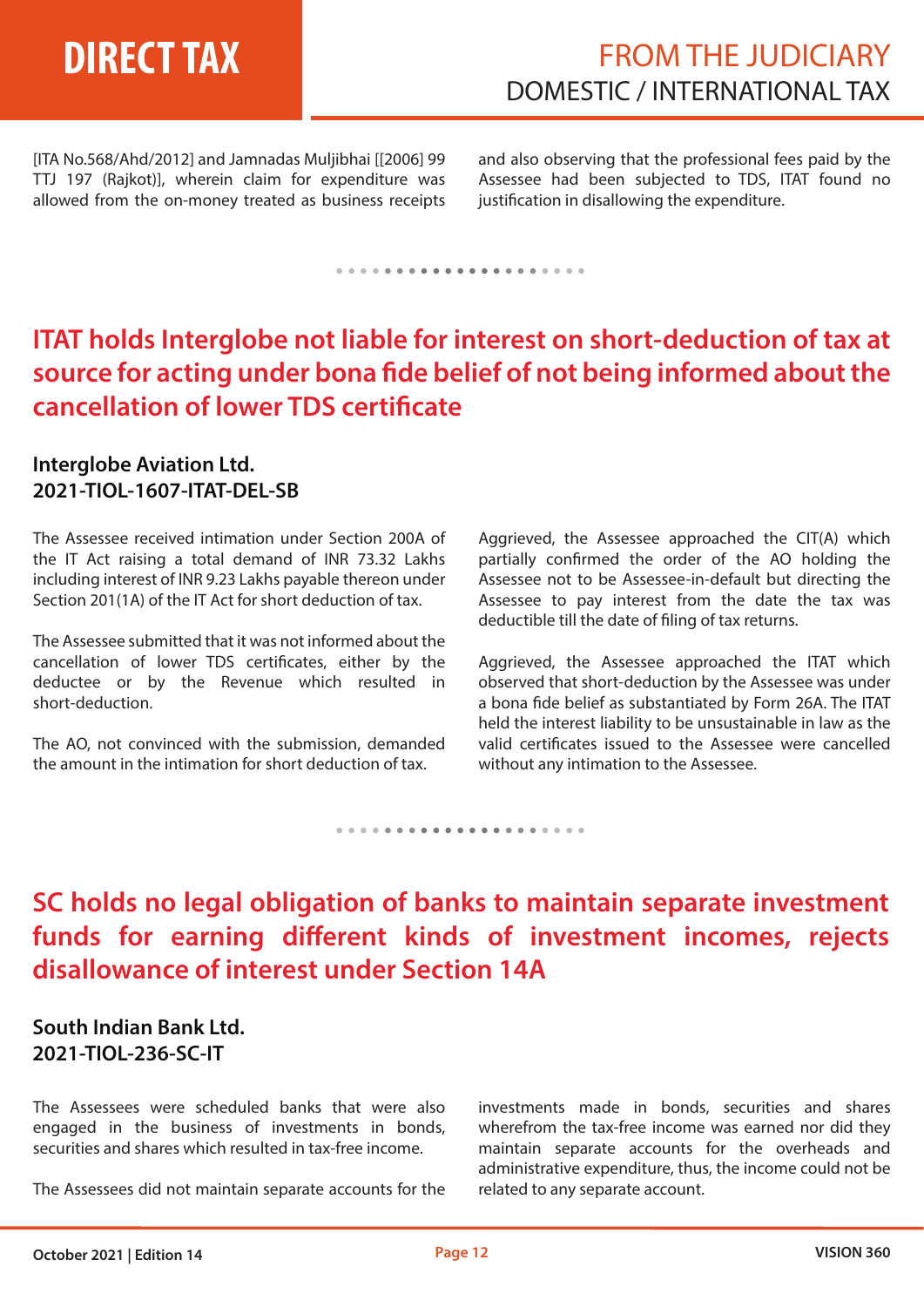Accordingly, the AO in its order made proportionate disallowance of interest attributable to the funds invested to earn tax free income by referring to the average cost of deposit.

Aggrieved, the Assessees approached the CIT(A) who confirmed the order of the AO.

Further aggrieved, the Assessees approached the ITAT which noticed that the Assessees had surplus funds and reserves from which investments could be incurred. In absence of clear identity of funds, the ITAT accepted the argument of the Assessees that investments were not made out of interest or cost bearing funds alone and deleted the disallowance of interest.

Aggrieved, the Revenue approached the HC which

reversed the decision of the ITAT primarily on the basis that the Assessees did not maintain separate accounts as such and had purchased the bonds/shares from mixed account. The HC was of the view that a proportionate amount of the interest paid on the borrowings/deposits, was considered to have been incurred to earn the tax-free income on bonds/shares. Therefore, the HC saw it fit to disallow such proportionate amount.

Aggrieved, the Assessees approached the SC. The SC allowed the appeals of the Assessees and held that the Assessees were not legally obligated to maintain separate investment funds for earning different kinds of investment incomes and where non-interest-bearing funds available were larger than the funds deployed in tax-free investments, disallowance of interest could not be made.

### **ITAT deletes penalty on delayed furnishing of quarterly TDS statements, holds it not prejudicial to Revenue**

*• • • • • • • • • • • • • • • • • • • • •* 

### **Telangana State Medical Services Infrastructure Development Corporation ITA Nos. 1528, 1529 & 1530/H/2016**

The Assessee was a State Government Undertaking that was subjected to a survey operation wherein it was found that the Assessee had failed to file TDS quarterly statements/returns in Form 24Q and 26Q for all the four quarters of FY 2008-09 relevant to AY 2009-10.

In view of Assessee's failure to file subject statements/returns, the AO initiated penalty proceedings and the Assessee was required to show cause as to why an order imposing penalty should not be passed.

Neither did the Assessee appear for the hearing, nor did it submit any written explanation as to why the penalty should not be levied.

Since the Assessee did not respond, the AO verified details of TDS statements from the Assessment Statement System and observed that the Assessee had not filed quarterly returns within the specified dates. Accordingly, AO imposed a penalty on the Assessee.

Aggrieved, the Assessee approached the CIT(A) who confirmed the penalty order.

Aggrieved, the Assessee preferred an appeal before ITAT which decided the matter ex parte basis on the facts available on record and the Revenue's submissions, given that nobody appeared on behalf of the Assessee.

The ITAT observed that though Assessee defaulted in furnishing TDS returns in the prescribed Forms 24Q and 26Q for all the quarters within the stipulated period, the entire tax along with interest was deposited and subsequently the TDS returns for all the quarters were filed after about 2 years from the due date.

Thereby placing reliance on Pune ITAT ruling in Maharashtra Jeevan Pradhikaran **[2021-TIOL-881-**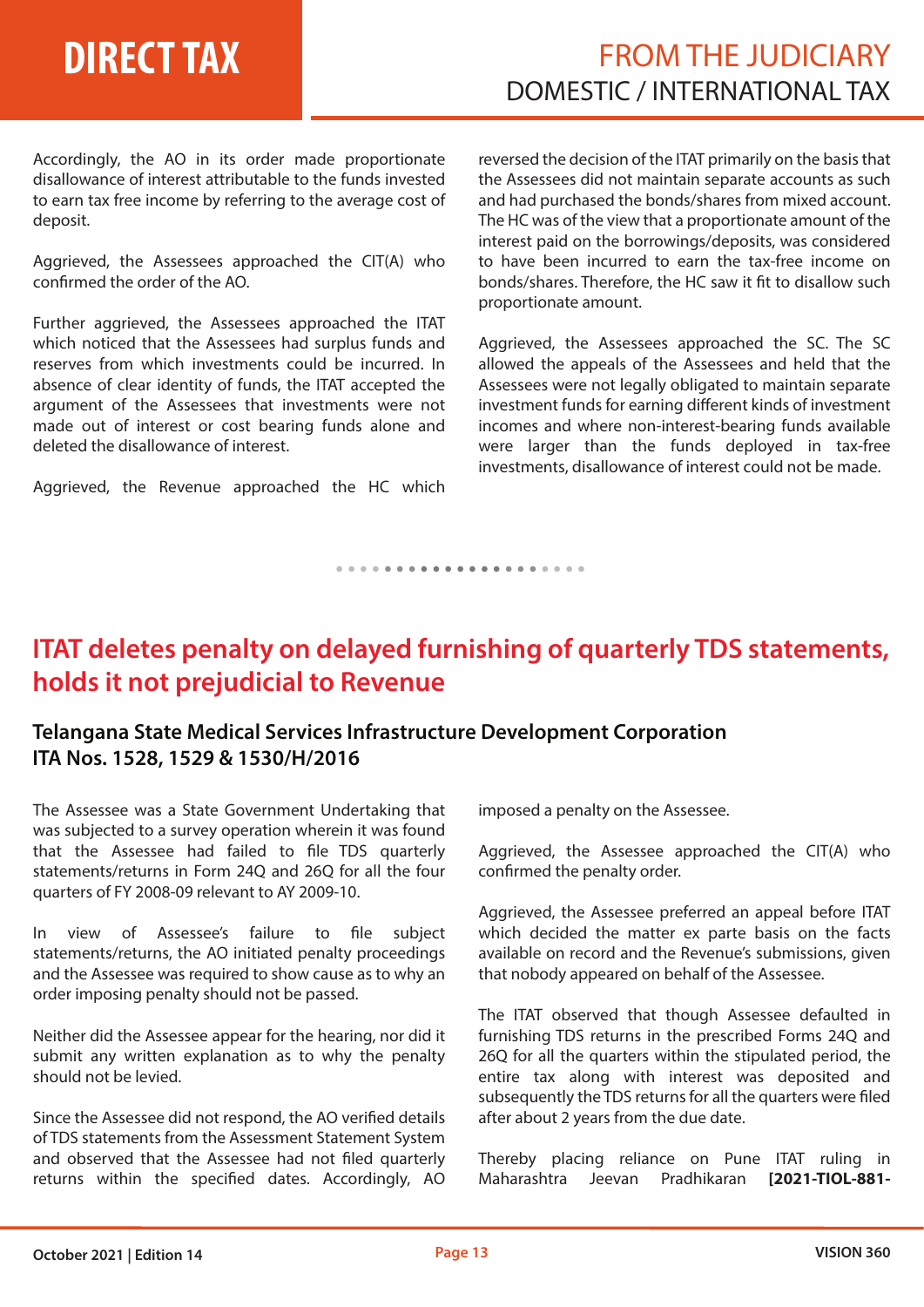# **DIRECT TAX**

### FROM THE JUDICIARY DOMESTIC / INTERNATIONAL TAX

**ITAT-PUNE]**, the ITAT observed that although penalty had been levied on the Assessee due to late filing of TDS statements/returns, no loss had been caused to the Revenue by the action of the Assessee. Thus, setting aside the order of the CIT(A), the ITAT directed the Revenue to delete the penalty so levied.

#### *• • • • • • • • • • • • • • • • • • • • •*

### **ITAT deletes penalty on delayed furnishing of quarterly TDS statements, holds it not prejudicial to Revenue**

#### **Telangana State Medical Services Infrastructure Development Corporation ITA Nos. 1528, 1529 & 1530/H/2016**

The Assessee was a State Government Undertaking that was subjected to a survey operation wherein it was found that the Assessee had failed to file TDS quarterly statements/returns in Form 24Q and 26Q for all the four quarters of FY 2008-09 relevant to AY 2009-10.

In view of Assessee's failure to file subject statements/returns, the AO initiated penalty proceedings and the Assessee was required to show cause as to why an order imposing penalty should not be passed.

Neither did the Assessee appear for the hearing, nor did it submit any written explanation as to why the penalty should not be levied.

Since the Assessee did not respond, the AO verified details of TDS statements from the Assessment Statement System and observed that the Assessee had not filed quarterly returns within the specified dates. Accordingly, AO

imposed a penalty on the Assessee.

Aggrieved, the Assessee approached the CIT(A) who confirmed the penalty order.

Aggrieved, the Assessee preferred an appeal before ITAT which decided the matter ex parte basis on the facts available on record and the Revenue's submissions, given that nobody appeared on behalf of the Assessee.

The ITAT observed that though Assessee defaulted in furnishing TDS returns in the prescribed Forms 24Q and 26Q for all the quarters within the stipulated period, the entire tax along with interest was deposited and subsequently the TDS returns for all the quarters were filed after about 2 years from the due date.

Thereby placing reliance on Pune ITAT ruling in Maharashtra Jeevan Pradhikaran **[2021-TIOL-881-** 

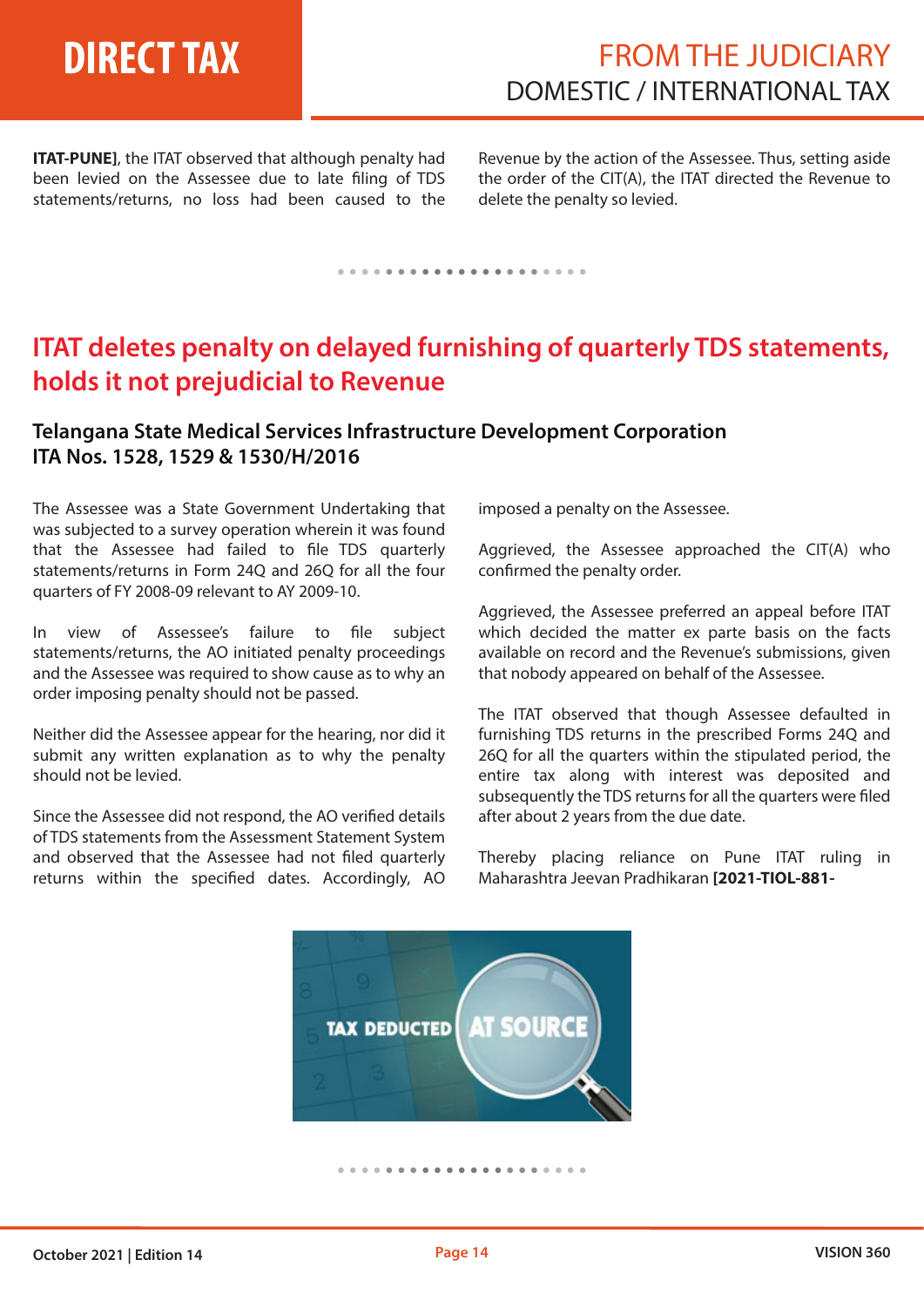### **ITAT follows SC ruling in Maruti Suzuki, holds assessment order on dissolved Infosys Group Company void ab initio**

### **Infosys BPM Limited ITA No.2372/Bang/2019**

The Assessee was an Indian Company engaged in business process outsourcing and a wholly owned Dutch subsidiary company which held 100% shares in three companies a) Infosys BPO (Poland) Sp.Z.o.o (b) Infosys BPO (Thailand) Ltd. and (c) PAN Financial Shared Services India Pvt. Ltd. ('PFSS').

On July 25, 2007, Koninklijke Philips Electronics N.V. ('KPENV') entered into a sale and purchase agreement with the Assessee under which KPENV agreed through the Dutch subsidiary company to outsource and dispose of its shared service centres for finance, accounting and procurement business.

Under the framework of the above agreement, it was decided to transfer the shared service centre for finance. accounting, and procurement business in India ('Undertaking') owned by Philips Electronics India Ltd to PFSS. Accordingly, a business transfer agreement was entered and PFSS became the owner of the Undertaking, with effect from September 30, 2007.

The return of income for AY 2008-09 was filed by PFSS on September 24, 2008 declaring a loss of INR 5.16 Crores.

The Assessee entered into a Share Purchase Agreement with its Dutch subsidiary company by which the entire shares held by the Dutch subsidiary company in the three companies were transferred to the Assessee on December 31, 2008.

Pursuant to the transfer, the three subsidiaries became the direct subsidiaries of the Assessee.

Subsequently, a scheme of amalgamation was filed in the Madras HC and the Karnataka HC under Sections 391 and 394 of the Companies Act for merger of PFSS with the Assessee, which was approved by both the courts, with effect from April 01, 2008. PFSS was accordingly dissolved

without being wound up and the Assessee was a successor of PFSS.

The AO passed the assessment order for AY 2008-09 in the name of PFSS on September 27, 2010, with certain additions.

The Assessee preferred an appeal against the additions and in the proceedings before the  $CIT(A)$ , a letter was filed by the Assessee before the CIT(A) informing of the merger of PFSS with the Assessee.

The CIT(A) was also informed that all communications and correspondence in future be issued and served on the Assessee at its registered office at Bangalore. The hearing was attended by employees of the Assessee and thus, the AO was aware of the fact that PFSS was merged with the Assessee.

The AO proceeded with the assessment and passed the assessment order on PFSS. The Assessee challenged the assessment order passed on the dissolved company and contended that since PFSS was dissolved without being wound up, the concerned CIT(A) should have transferred the jurisdiction and the pending proceedings to the AO of the Assessee in Bangalore. Thereby, the assessment order passed by the AO was without jurisdiction and bad in law.

Aggrieved by the assessment order of the AO against PFSS, the Assessee approached the CIT(A) which refused to accept the Assessee's contention on the ground that the merged entity did not inform the AO about the fact that it ceased to exist and was merged with the Assessee.

Aggrieved, the Assessee preferred an appeal before the ITAT which placing reliance on the SC ruling in Maruti Suzuki [2019-TIOL-56-SC-IT], held that the assessment order passed on PFSS after dissolution to be non est and void ab initio.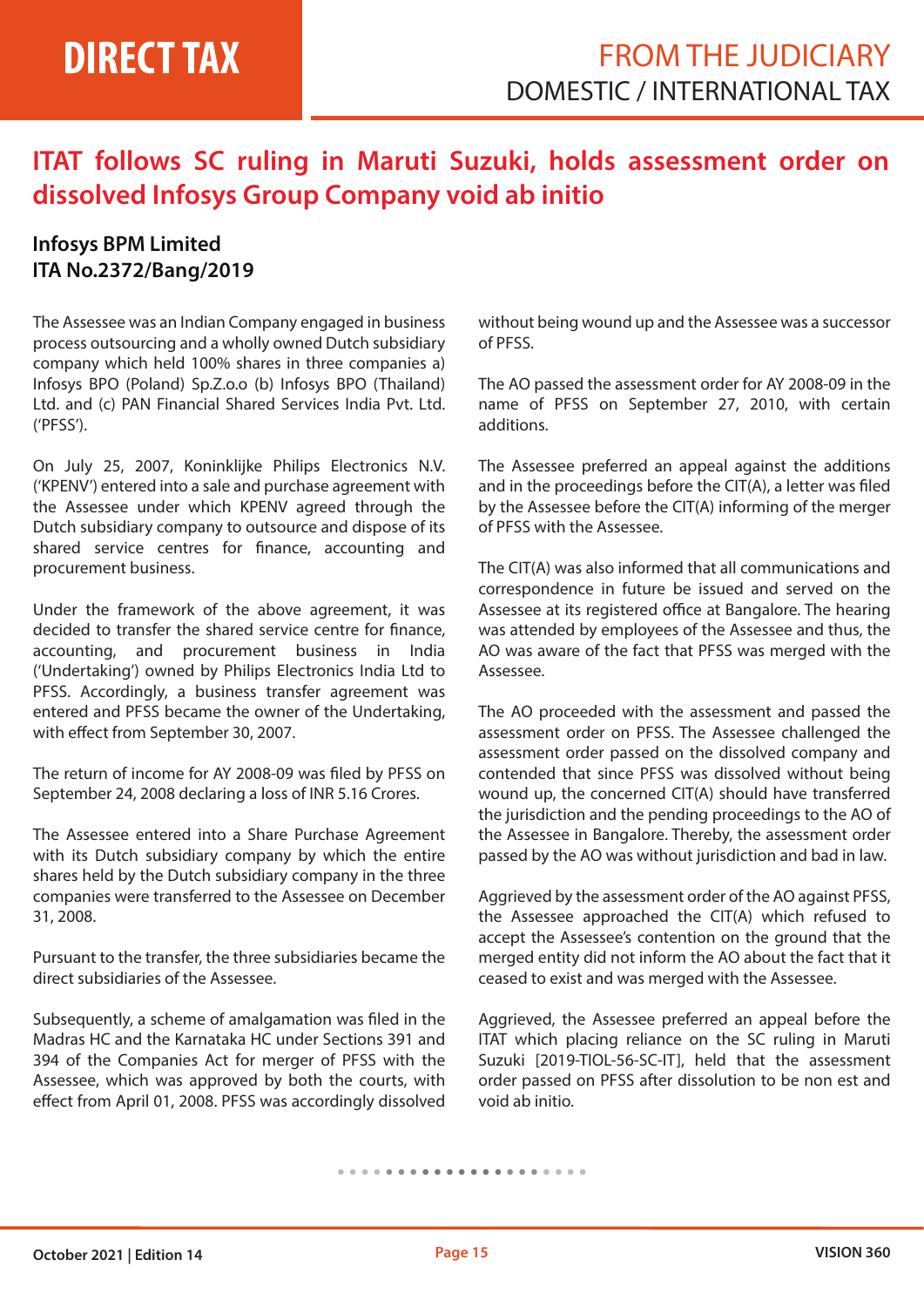### **ITAT grants working-capital adjustment on actual basis, rules on SWD comparables**

### **EF Information Systems Private Limited IT(TP)A No.149/Bang/2020**

The Assessee was a subsidiary of a Luxemburg based company and was engaged in the provision of software development services ('SWD') and IT services to its AEs. The Assessee had entered into an international transaction with its parent company.

To determine ALP, the Assessee in its TP study had taken 21 companies as comparables.

The TPO rejected the TP study and undertook fresh selection of comparables, disallowed working capital adjustment on actual basis placing an upper limit on the said adjustment, and made a TP adjustment against the SWD services rendered by the Assessee to its AEs.

Aggrieved by the TP adjustment, the Assessee approached the CIT(A) which upheld the TP adjustment made by the TPO.

Aggrieved, the Assessee approached the ITAT seeking the

exclusion of the comparables selected by the TPO.

Accepting Assessee's plea, the ITAT excluded 5 comparables selected by the TPO placing reliance on the Coordinate bench ruling in Cisco Systems (India) (P) Ltd. [IT(TP)A Nos.505 and 508/Bang/2015] wherein these companies were excluded on grounds of functional dissimilarity, earning income from sale of products etc.

The ITAT observed that the TPO should have allowed working capital adjustment on actual basis without placing an upper limit on the said adjustment, as there was no dispute with regard to the fact that the difference in working capital would materially affect the price charged for the services rendered.

Accordingly, the AO/TPO was directed to grant working capital adjustment on actual basis while making reference to Rule 10B of the IT Rules which do not restrict the subject adjustment.

*• • • • • • • • • • • • • • • • • • • • •* 

### **HC rejects Assessee's attempt to challenge a part of Settlement Commission's order, dismisses writ petition**

### **Orchid Pharma Limited 2021-TII-57-HC-MAD-TP**

The Assessee was a Public Limited Company listed in National Stock Exchange and Bombay Stock Exchange, engaged in the business of manufacture and trading of pharmaceutical bulk drugs and formulations. Upto AY 2003-2004, all the units of the company enjoyed 100% EOU status and its income was exempted from tax.

Further, the IT Department had conducted a survey on the Assessee March 17, 2010. Consequently, the Assessee on

March 31, 2010, filed its revised return of income for AY 2004-05 to 2009-10. Thereafter, the Assessee moved to the Income Tax Settlement Commission, to settle the disputes. Accordingly, an application was filed by the Assessee before the Income Tax Settlement Commission and the Assessee offered income as detailed in the application. The Income Tax Settlement Commission by an order allowed the Settlement application to proceed with.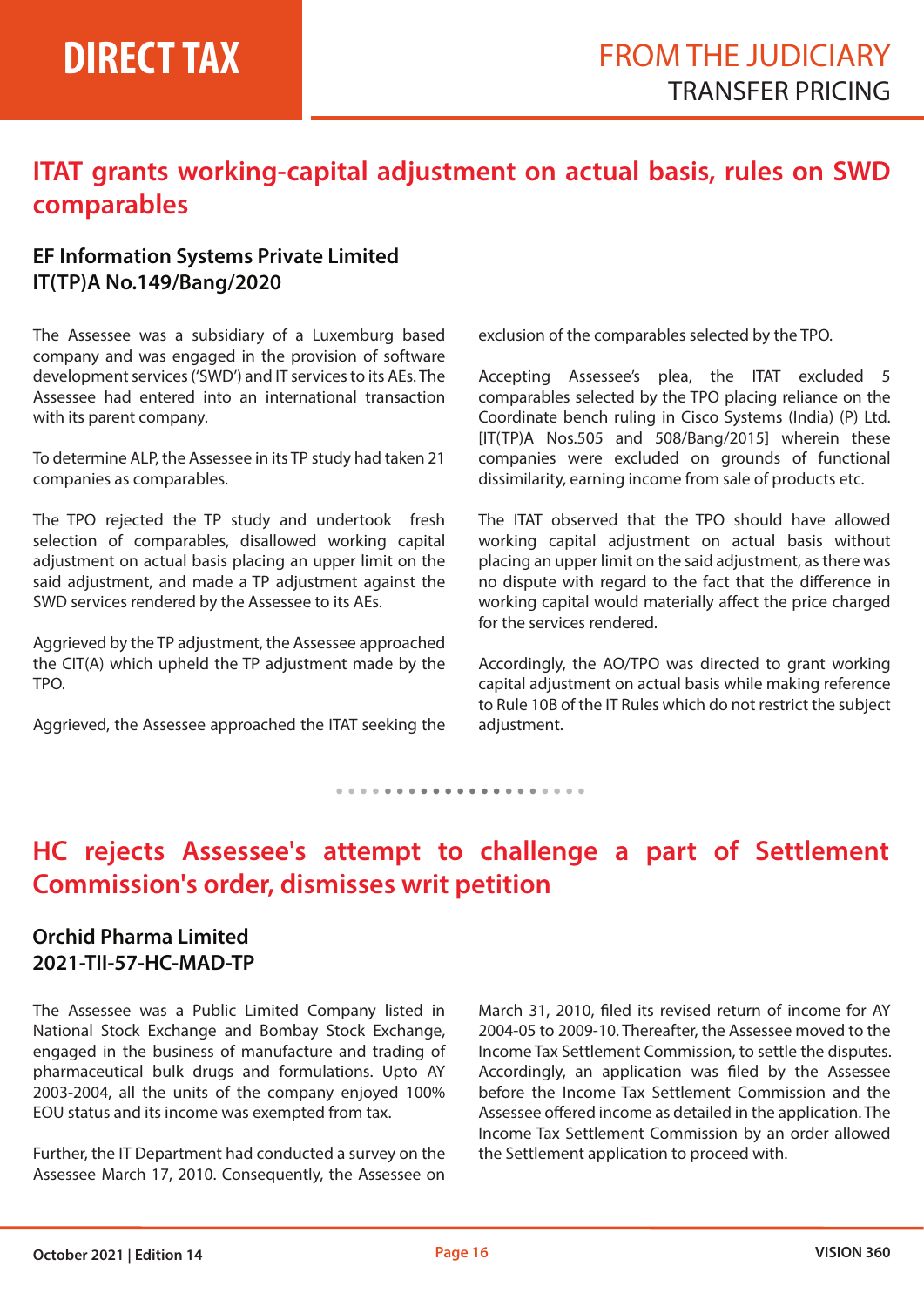# **DIRECT TAX**

Reports were called from the TPO. Assessee stated that in respect of the TP issues, Assessee made substantial exports to various countries across the globe. The global market for pharmaceuticals could broadly be classified as regulated and less regulated markets. The regulated markets comprised USA, UK, Europe, Japan, while all other countries could be clubbed together as the less regulated markets.

In order to verify the ALP of these transactions with the Distribution Partners, the Income Tax Settlement Commission made reference to the TPO.

The Assessee stated that it had furnished all the details fully and truly in the application submitted before the Income Tax Settlement Commission. Only in relation of the TP issues, the Assessee stated that the subject transactions were dealt improperly as it did not treat the Assessee as an AE of the Distribution Partners under Section 92(A) of the IT Act.

Subsequently, the CIT was directed to make further enquiry in respect of various issues including the TP issues. Pursuant to such directions, TPO was directed to submit its report with regard to international transactions. However, TPO with regards to the TP issues held the following:

(i) The Assessee and three of its Distribution Partners were to be treated as Deemed AEs;

(ii) PSM was the MAM over Assessee's CUP method; and

(iii) The activities of the Assessee could be divided into 3 categories (namely Development, Manufacture and Marketing) and since the Assessee undertook both development and manufacture of the products and also shared some of the marketing responsibilities the profit-sharing ratio was fixed at 70:30 (70 to the Assessee and 30 to the Distribution Partners) following the PSM as against 50:50 agreed between the Assessee and the Distribution Partners.

Aggrieved, the Assessee preferred a writ petition before the HC. The HC dismissed the Assessee's petition and observed that the Assessee could not selectively accept the majority portion of the order passed by the Income Tax Settlement Commission and dissect the TP issues, which were not considered to its expectation.

Thus, remarking that it could not modify the Income Tax Settlement Commission's order or quash the said TP issues alone, the HC stated it was to be construed for all purposes that the said TP issues had not been settled by the Income Tax Settlement Commission and the competent authority of the IT Department was bound to proceed further in respect of the TP issues, which were not settled before the Income Tax Settlement Commission.

## **ITAT disallows recharacterization of debentures/CCD as shares, remits ALP determination of payment of interest to AEs**

*• • • • • • • • • • • • • • • • • • • • •* 

#### **City Corporation Limited ITA No. 276/PUN/2021**

The Assessee was a private limited company in the field of real estate development. The return of income filed by the Assessee was selected for scrutiny.

While going through the Assessee's Form 3CEB and transfer pricing report, the TPO observed that it had not done the benchmarking for the payment of interest on debentures/compulsory convertible debentures ('CCDs') properly. The TPO observed that the assessee had issued

CCDs to its AEs in India and abroad against which it had claimed an interest payment. In respect of the same, the TPO held that the said transaction was a shareholder activity and thus, the payment of interest was nothing but a self-inflicting loss.

Accordingly, the TPO took the ALP of the payment of interest to AEs at Nil and thus, made a TP adjustment which was confirmed by the AO in his order.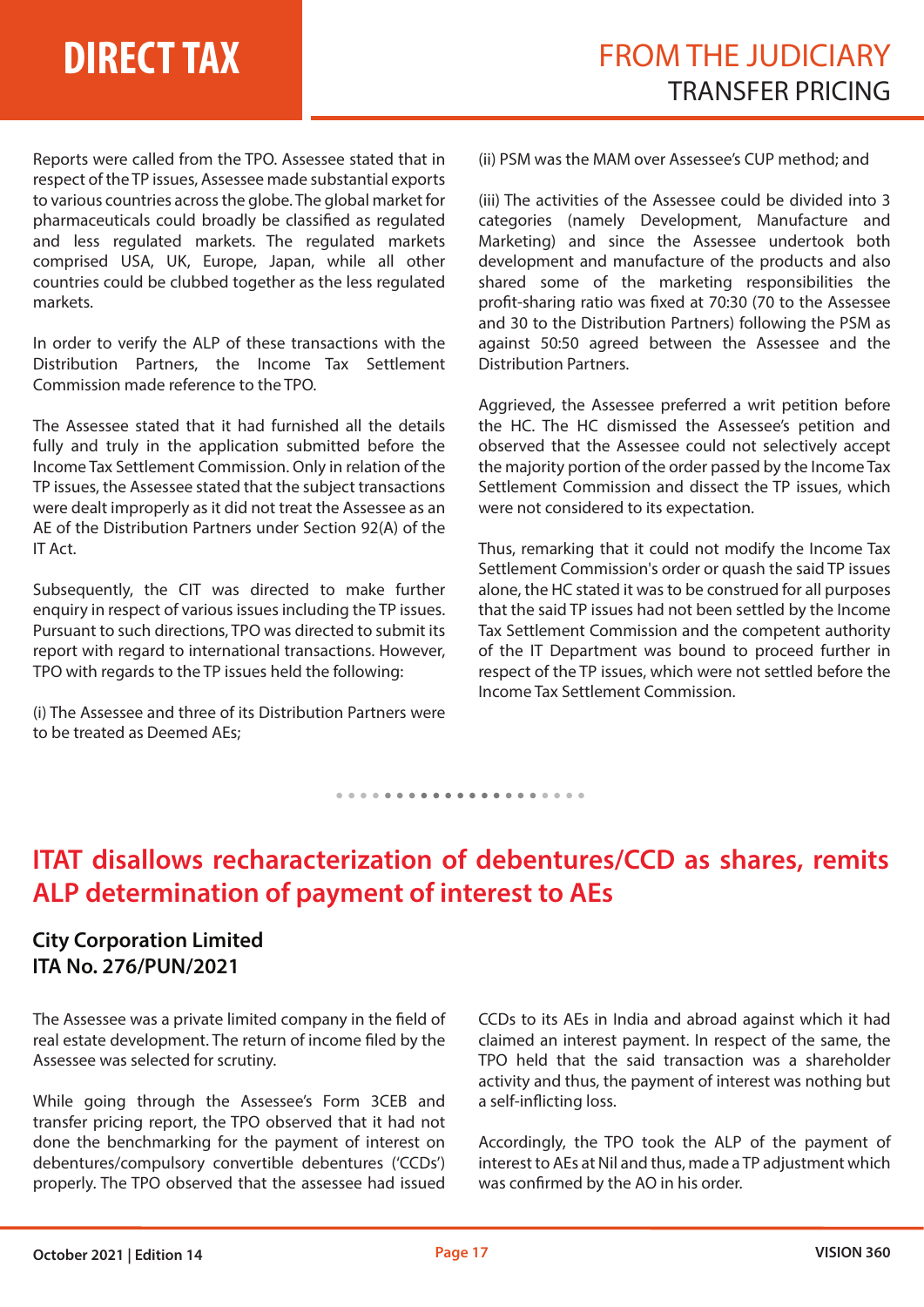# **DIRECT TAX**

Aggrieved, the Assessee approached the CIT(A). Relying on the decision of the Pune Bench of the ITAT in Assessee's own case for AY 2013-14, the CIT(A) provided partial relief to the Assessee by reducing the TP adjustment. It was held that the AO was not justified in re-characterising the transaction of issue of debentures/CCDs as that of equity shares.

Aggrieved, the Assessee approached ITAT contending that

no TP adjustment was required in respect of interest payments to its AEs. ITAT noted that the amount of excess interest on debentures/CCDs over and above its ALP ought to be reversed and added back to the income of that year. The ITAT, finding no reason to interfere with the  $CIT(A)$ order which relied on the ITAT ruling in Assessee's own case, upheld the same and remitted the determination of ALP for the payment of interest made by the Assessee to its AEs back to the file of the AO/TPO.

*• • • • • • • • • • • • • • • • • • • • •* 

### **ITAT excludes 6 comparables for ITeS-provider, treats forex gain as operating in nature**

#### **Tech Mahindra Business Services Limited 2021-TII-293-ITAT-MUM-TP**

The Assessee was engaged in providing IT enabled services to its AEs and had benchmarked its international transactions by adopting Transactional Net Margin Method and taking PLI as OP/TC having 8 comparables.

The TPO applying various filters and taking fresh comparables made a TP adjustment on the provision of IT enabled services to its AEs which was upheld by the DRP and the final assessment order was passed by the AO.

Aggrieved, the Assessee approached the ITAT with a plea for exclusion of 6 comparables selected by the TPO and treating Forex gain as operative in nature.

While placing reliance on coordinate bench ruling in Assessee's own case in previous years, the ITAT accepted Assessee's plea of exclusion of the 6 comparables selected by the TPO. In the instant case, the subject functionally dissimilar comparables were excluded on grounds of

being KPO service provider, specialised geospatial service provider, engineering design services provider, etc.

Further, the ITAT noted that Assessee had derived foreign exchange fluctuation gains on re-statement of outstanding debtors as on the balance sheet date. Accordingly, placing reliance on coordinate bench ruling in Medtronics Pvt Ltd [ITA No.7263/Mum/2018, ITAT directed the TPO to include forex gain as part of operating revenue stating that the forex gain would certainly form part of only operating revenue of the company.

In addition to the above, observing that with the exclusion of the 6 comparables and treatment of forex gain as operating, the Assessee would be well within  $+/- 5\%$ tolerance range as per proviso 2 to Section 92C (2) of the IT Act. ITAT held that there was no need to make any TP adjustment in respect of provision of IT enabled services by the Assessee to its AEs.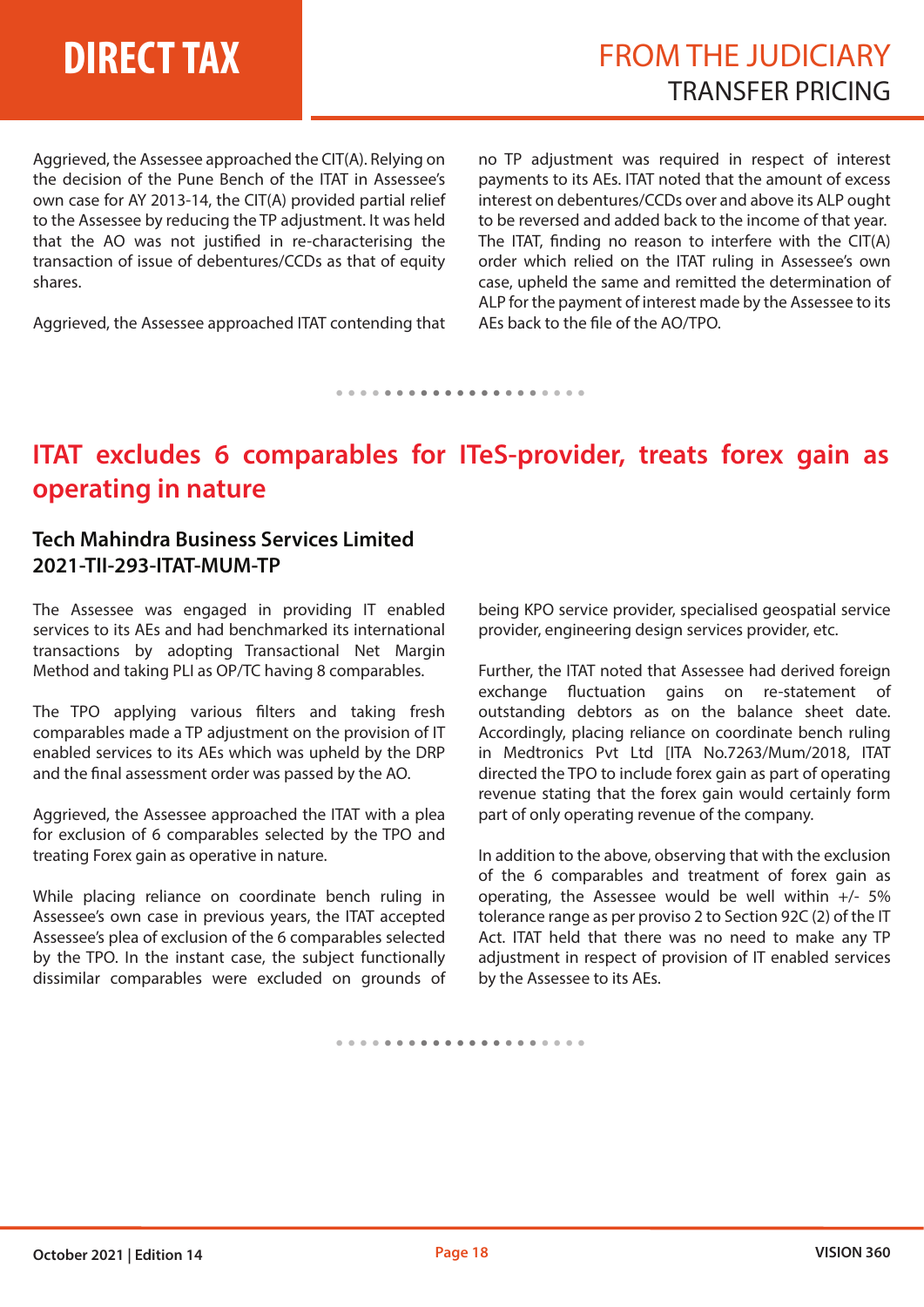### **ITAT holds revisionary powers cannot be exercised against void final assessment order passed without draft order**

#### **Mohan Jute Bags Mfg. Co 2021-TII-317-ITAT-KOL-TP**

The Asseessee had filed its return of income which was selected for scrutiny under CASS.

The AO noted that the total transaction of the Assessee with its AE exceeded INR 5 Crores and attracted the provisions of TP; therefore, the AO referred the Assessee's case to the TPO. The TPO determined ALP of the Assessee's transactions with its AE and made a TP adjustment.

Aggrieved, the Assessee approached the CIT(A) which dismissed the Assessee's appeal ex parte.

Further aggrieved, the Assessee approached the ITAT which restored the appeal back to the CIT(A) for fresh adjudication.

Much before the ITAT ordered the restoration of the appeal back to CIT(A), the CIT(A) had issued SCN to the Assessee conveying his desire to exercise his power under Section 263 of the IT Act to intervene in the order passed by the AO contending that it had the right to do so since the Assessee had not raised before the CIT(A) the legal issue of failure on the part of AO to frame draft assessment order.

The CIT(A) thereby set asides the order of the AO and directed the AO to make fresh assessment after properly

complying with the provisions of Section 144C of the IT Act.

Aggrieved, the Assessee approached the ITAT against the exercise of revisional jurisdiction by CIT(A), pointing out that the subject matter of the issue regarding the TP had already been agitated by the Assessee before the appellate forum.

As per law, the AO was bound to issue draft assessment order and thereby, inter alia give an opportunity to Assessee to avail to go before the Dispute Resolution Panel. Thereby, the ITAT noted that the order of the AO was null in law as the AO had acted arbitrarily without taking into consideration the mandatory procedure to be followed as per Section 144C of the IT Act.

Accordingly, the ITAT observed the AO's action to be arbitrary & whimsical exercise of power which violated Article 14 & 21 of the Constitution of India. Therefore, the CIT(A) could not exercise his jurisdiction to interfere with a null and void order.

Thus, holding the order of the CIT(A) to also be a nullity, ITAT allowed Assessee's appeal.

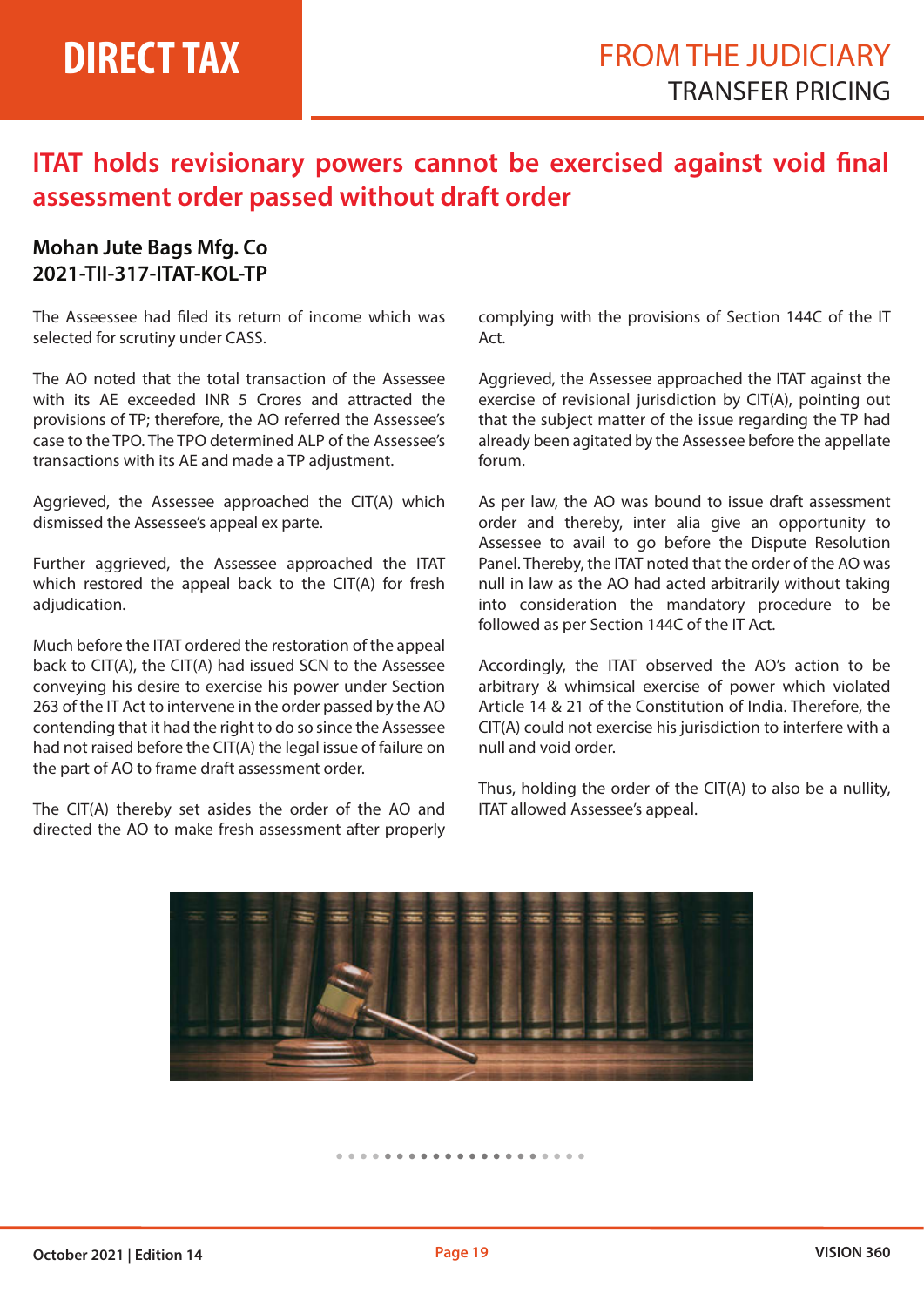### CBDT notifies "specified bank" u/s 194P for TDS on "specified senior **citizen"**

#### **Notication No. 98/2021 September 2, 2021**

In exercise of powers in Explanation (a) to Section 194P, CBDT notifies "specified bank" to mean a banking company which is a scheduled bank and has been appointed as agents of RBI under Section 45 of the RBI Act'.

Further, CBDT states that "banking company" shall have the meaning assigned to it in Section 45A(a) of the RBI Act and the "scheduled bank" shall have the meaning assigned to it in Section 2(e) of the RBI Act.

#### *• • • • • • • • • • • • • • • • • • • • •*

### **CBDT notifies Rule for authentication of electronic record u/s 144B**

### **Notication No. 101/2021 September 6, 2021**

CBDT introduces Rule 14C to prescribe the manner of authentication of an electronic record through electronic verification code. Accordingly, it provides that for the purpose of Section 144B(7)(i)(b) where an assessee or any other person submits an electronic record by logging into his registered account in the designated portal, such electronic record shall be deemed to have been authenticated under electronic verification code.

CBDT further clarifies that 'designated portal' shall have the same meaning assigned to in clause (i) of Explanation to Section 144B to mean the web portal designated as such by the Principal Chief Commissioner or Principal Director General, in charge of the National Faceless Assessment Centre.

*• • • • • • • • • • • • • • • • • • • • •* 

### **CBDT excludes person receiving equity shares of PSUs under strategic disinvestment from ambit of Sec. 56(2)(x)**

#### **Notication No. 105/2021 September 10, 2021**

CBDT notifies the Income-tax (28th Amendment) Rules, 2021 through which it inserts clause (4) to Rule 11UAC. Through this insertion, CBDT excludes person receiving equity shares of PSUs under strategic disinvestment from the ambit of Section 56(2)(x) of the IT Act.

Section 56(2)(x) provides that following receipts shall be taxed in hands of any person:

(a) Any sum of money exceeding INR 50,000/- in aggregate without consideration;

(b) Any immovable property received without

consideration, if the stamp duty value of such property exceeds INR 50,000/-; and

(c) Any immovable property received for a consideration which is less than the stamp duty value of the property by an amount exceeding INR 50,000/-.

Prior to the subject amendment, Section 56(2)(x) also applied to equity shares of PSUs under strategic disinvestment. However, CBDT has exempted persons receiving equity shares of PSUs from the levy of tax under  $56(2)(x)$  of the IT Act.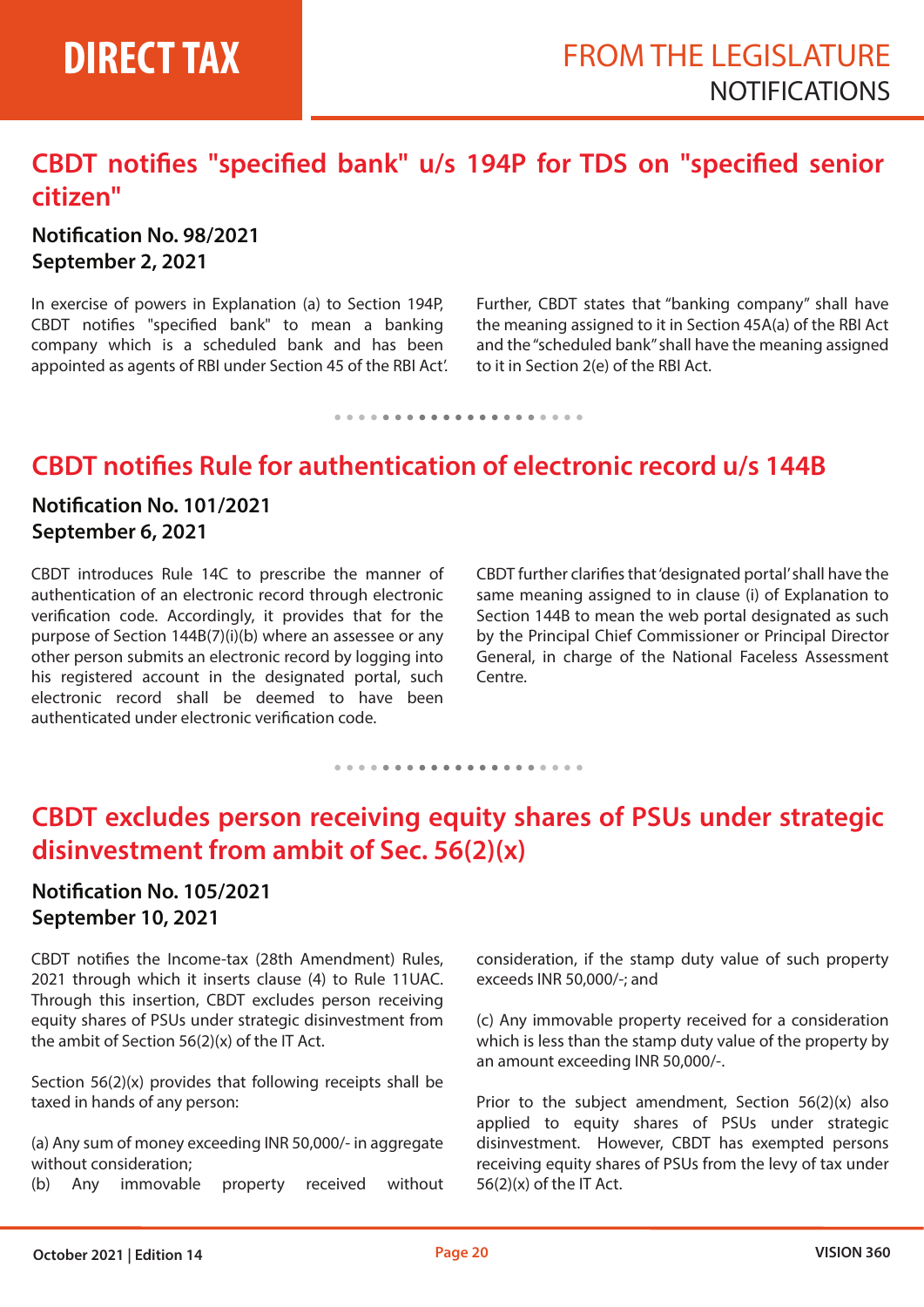Further, CBDT clarifies that "strategic disinvestment" shall have the same meaning as assigned to it in clause (iii) of Explanation to Section 72A(1)(d) to mean sale of shareholding by the Central Government or any State

Government in a public sector company which results in reduction of its shareholding to below 51%, along with transfer of control to the buyer.

*• • • • • • • • • • • • • • • • • • • • •* 

### **CBDT extends due-dates for filing of various Income-tax returns and audit reports for AY 2021-22**

#### **Circular No. 17/2021 September 9, 2021**

In view of the difficulties reported by the taxpayers and other stakeholders in filing of Income-tax returns and various reports of audit for the AY 2021-22 under the IT Act, CBDT further extends the due dates for filing of Income-tax returns and various reports of audit as herein below:

| <b>Compliance</b>                                                                                                                              | <b>Period</b> | <b>Earlier Due-Date</b> | <b>Revised Due-Date</b> |
|------------------------------------------------------------------------------------------------------------------------------------------------|---------------|-------------------------|-------------------------|
| Return of Income under Section 139(1) of the IT<br>Act – where Tax Audit is not applicable*                                                    | AY 2021-22    | September 30, 2021      | December 31, 2021       |
| Report of Audit                                                                                                                                | PY 2020-21    | October 31, 2021        | January 15, 2022        |
| Report from Accountant by persons entering<br>international transactions or specified domestic<br>transactions under Section 92E of the IT Act | PY 2020-21    | November 30, 2021       | January 31, 2022        |
| Return of Income under Section 139(1) of the IT<br>Act – where Tax Audit is applicable*                                                        | AY 2021-22    | November 30, 2021       | February 15, 2022       |
| Return of Income under Section 139(1) of the IT<br>Act – where Transfer Pricing provisions are<br>applicable*                                  | AY 2021-22    | December 31, 2021       | February 28, 2022       |
| Belated/Revised Return of Income under Section<br>139(4) / 139(5) of the IT Act                                                                | AY 2021-22    | January 31, 2022        | March 31, 2022          |

Clarification  $(*)$  - Where the amount of net tax payable exceeds 1 Lakh, the extension shall not apply to Explanation 1 to Section 234A of the IT Act thereby the interest of 1% per month or part thereof under Section 234A shall apply considering the original due date. Further, in case of an individual resident in India referred to in sub-section (2) of Section 207 of the IT Act, the tax paid by him under Section 140A of the IT Act within the due date provided in that Act, shall be deemed to be the advance tax.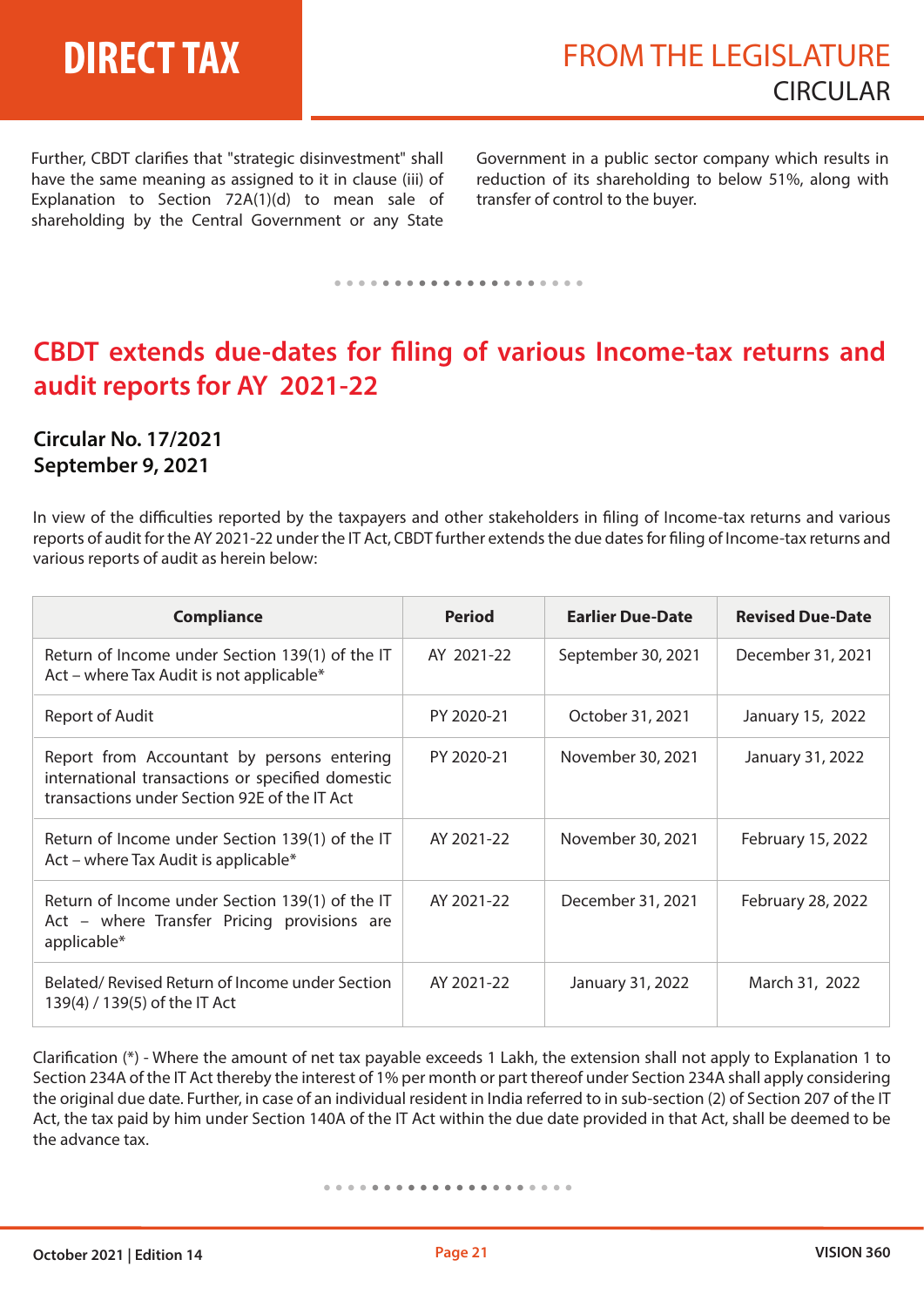### **SC denied refund of ITC on Input Services in case of Inverted Duty Structure**

#### **VKC Footsteps India Private Limited 2021-TIOL-237-SC-GST**

The Gujarat HC in the case of VKC Footsteps India Private Limited [2020-TIOL-1273-HC-AHM-GST], had held that Rule 89(5) of the CGST Rules which allows refund of unutilized ITC in case of inverted duty structure only on 'inputs' and not 'input services' was ultra vires to the parent provision of Section 54(3) of the CGST Act.

Contrary to the Gujarat HC decision (supra), the Madras HC in TVL Transtonnelstroy Afcons Joint Venture **[2020-TIOL-1599-HC-MAD-GST]**, held that Section 54(3)(ii) does not infringe with Article 14 of the Constitution of India and therefore refund of only inputs would be available under Inverted Duty Structure. Given the contradictory judgements, the matter was taken up by the SC. The SC has inter alia upheld the validity of Rule 89(5) on following premises:

- The Parliament had appropriately employed the expression of 'unutilized ITC' in the principal clause of Section 54(3) and the first proviso and used the limited expression 'inputs' in sub-clause (ii) to the first proviso in the IDS. Therefore, the position laid down by the Parliament stipulating refund admissibility only where the unutilized ITC has accumulated on account of rate of tax on inputs being higher than the rate of tax on output supplies is valid and cannot be interpreted otherwise.
- The Petitioners had challenged the validity of Rule 89(5) as a piece of delegated legislation on the ground that it ultra vires the Section 54(3) and therefore, lacking in substance. In this regard, it was further observed that clause (ii) of the first proviso is not merely a condition of eligibility for availing of a refund but a substantive restriction under which a refund of unutilized ITC can be claimed, only when the accumulation is relatable to an inverted duty structure. Accordingly, Rule 89(5) was held to coexist harmoniously with Section 54(3).
- Although there exists anomaly in Rule 89(5), it per se

cannot result in the invalidation of a fiscal rule which has been framed in exercise of the power of delegated legislation.

Basis the above observations, the SC upheld the validity of Rule 89(5) of the CGST Rules, while also urging the GST Council to reconsider the said provision and make a policy decision.

#### **Authors' Note**

Immediately after the instant decision of Apex Court, the GST Council took cognizance of the issue in its recently held 45th GST Council Meeting and recommended to set-up a Group of Ministries ('GoM') to examine the issue of correction of IDS for major sectors, rationalize the rates and review the exemptions from the perspective of revenue augmentation under the GST. Particularly for the Footwear and Textile sector, the GST Council has recommended to change the rate of GST itself from January 2022 in order to avoid or reduce the impact of IDS. With the slew of recommendations and changes suggested by the GST Council pursuant to the instant decision of SC, the industry is indeed optimistic and watchful of the outcomes of the GoM, hoping for a suitable amendment in the Rule 89(5) of the CGST Rules.

With power conferred under the constitution, the legislature indeed has the authority to frame the rules in order to provide the mechanism for appropriate implementation of the Act. However, the formulation of rules needs to be in harmony with the governing statute. If a rule restricts the very purpose and intent of the legislation and imposes / exceeds the jurisdiction of the principal statute, then the said rule needs to be struck down. As a settled matter of principle, the Rules are required to provide only the form and manner in which the provisions of the Act need to be carried out and the substantive provisions of the Act cannot be curtailed by making a contrary rule.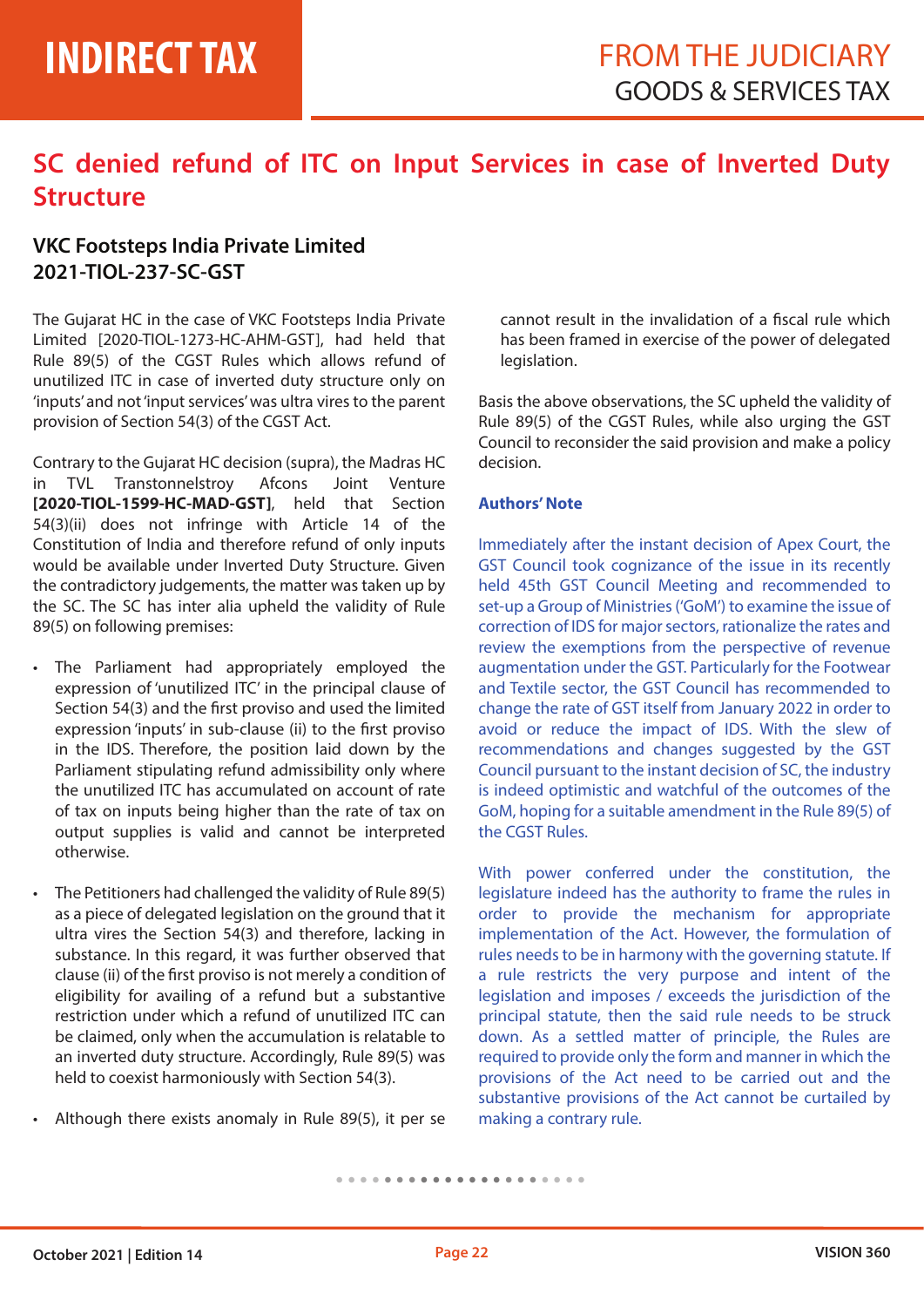### **SC withdraws Suo Motu directions for extension of limitation period**

#### **In Re: Cognizance for Extension of Limitation 2021-TIOL-246-SC-MISC-LB**

The Hon'ble Supreme Court In Re: Cognizance for Extension of Limitation, withdrew its earlier suo motu directions which provided extension from limitation period for court proceedings. Such extension was provided to recoup with COVID situation.

Now that situation has returned to normalcy, the Court has withdrawn the extension. The Order also issued directions as follows:

- Period of March 15, 2020, to October 02, 2021 shall stand excluded from limitation period of any suit, appeal, application, etc.
- In cases where the limitation period has expired between March 15, 2020, till October 02, 2021, the persons will have a limitation period of 90 days from October 03, 2021. In the event where the actual balance

period of limitation as on October 03, 2021 is greater than 90 days, the longer period shall apply.

• The Government of India shall amend the guidelines for containment zones.

#### **Authors' Note**

The withdrawal of extension comes amidst a battery of advocates pleading for its continuation anticipating third wave of COVID. The Supreme Court in this regard noted its remarks that if such third wave indeed hits, the court will take cognizance thereof. However, for now it is only appropriate that the limitation period prescribed by legislators is brought in place.

This decision is relevant for all the court proceedings relevant across the statutes in operation in India.

### *• • • • • • • • • • • • • • • • • • • • •*

### **WB AAR disallows ITC on invoices furnished belatedly**

#### **Eastern Coalfields Limited 2021-TIOL-221-AAR-GST**

The Applicant had sought an advance ruling before the WB AAR to ascertain entitlement to claim ITC on the invoices raised by the supplier pertaining to past period for which the supplier has actually paid the tax charged in respect of such supply in the subsequent months.

The AAR observed that GSTR-2B had come into effect from January 2021, and accordingly, the same did not have statutory force on entitlement of ITC for the prior periods. It was further observed that, as the Applicant availed ITC in January to March 2020, whereas invoices for such supplies were not uploaded by supplier during relevant months, there was a violation of Rule 36(4) of the CGST Rules. Accordingly, the Applicant would not be entitled to avail or claim ITC owing to delayed compliances by the supplier.

#### **Authors' Note**

Ever since the inception of Rule 36(4) of the CGST Rules, it had been rigorously challenged before various judicial authorities, especially on the premise that it does not flow from the parent provision of Section 16 of the CGST Act. It would be pertinent to note that even the Finance Bill, 2021 had proposed to suitably amend Section 16(2) of the CGST Act by inserting a clause allowing ITC only for invoices uploaded by the supplier. However, such proposed amendment is yet to be notified. Accordingly, it can be argued that as the law stands on date, there is no backing to Rule 36(4) of the CGST Rules, and in-turn no enabling provision for restriction of ITC on the basis of GSTR-2A/2B.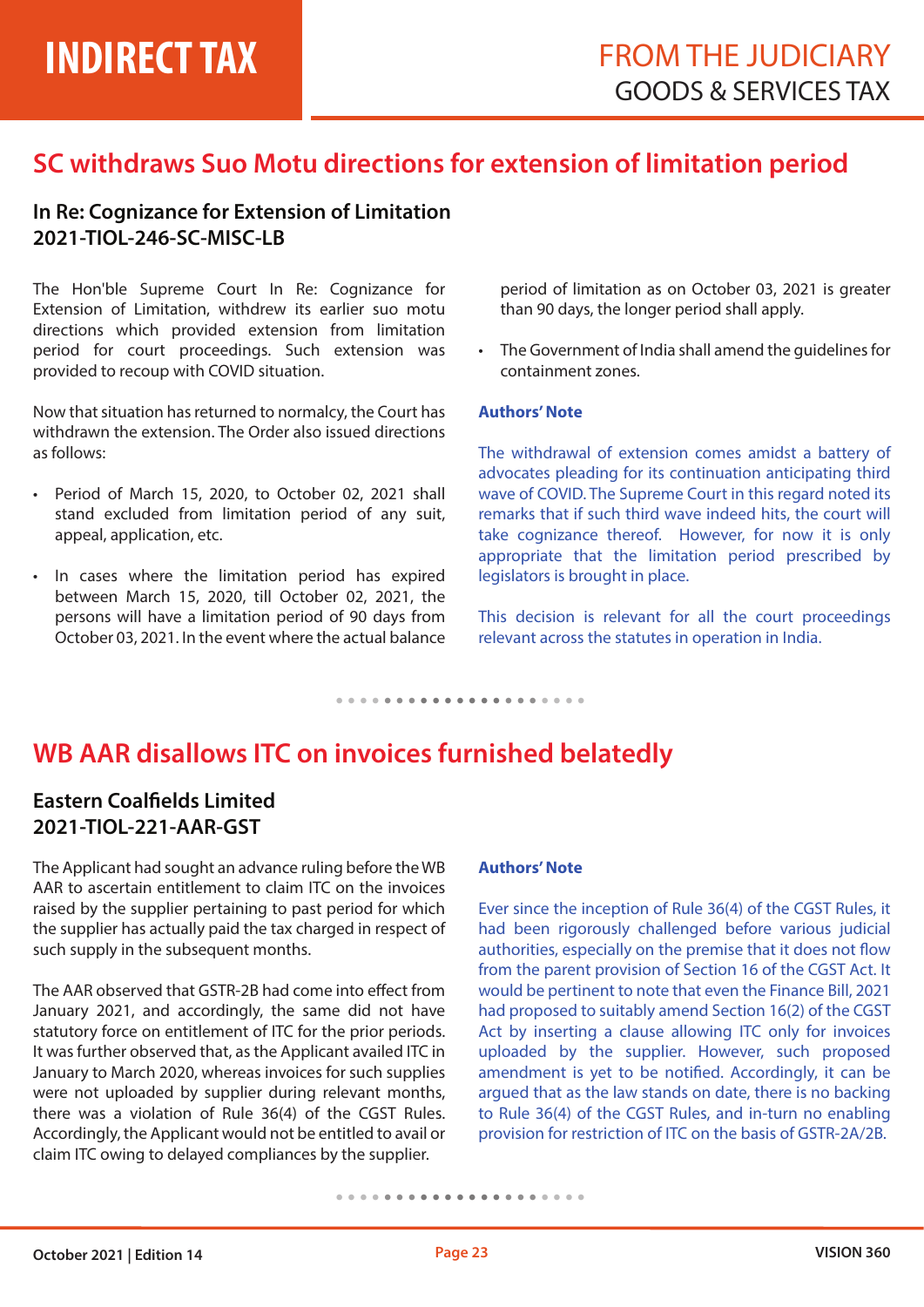### **Karnataka HC quashes attachment order against e-commerce operator for alleged fraud by its suppliers**

### **Sterne India Private Limited 2021-TIOL-1853-HC-KAR-GST**

The Revenue had initiated investigation against one of suppliers of the Petitioner for alleged issuance of bogus invoices without supply of goods. In relation to the investigations, searches had been conducted at the Petitioner's premises and statements had been recorded. Thereafter, the Revenue had provisionally attached the bank account of the Petitioner. The Petitioner had been notified about the bank account attachment only by the bank and not by the Revenue authorities. Aggrieved, the Petitioner preferred a Writ before the Karnataka HC.

The HC observed that the Revenue could not produce evidence that order for bank attachment was communicated to the Petitioner. The HC further observed that as no proceedings had been initiated against the Petitioner u/s. 74 of the CGST Act, the action of bank account attachment was arbitrary and without the authority of law. In view of the above observations, the HC set aside the bank account attachment order and ordered for its release.

### *• • • • • • • • • • • • • • • • • • • • •*

### **Denial of refund on export of marketing/promotion service, challenged**

#### **Uber India Systems Private Writ Petition No. 17856 OF 2021/17874-2021**

The Petitioner had entered into an inter-company Service Agreement with its overseas group companies for rendering various support services in the nature of marketing and promotion of Uber app, research on new territories, etc. Considering such services as export u/s 2(6) of IGST Act, the Petitioner had filed various refund applications, which were subsequently rejected. The Revenue observed that such services qualified as 'intermediary' under the CGST Act and consequently, the place of supply shall be deemed to be in India.

The Petitioner preferred a Writ before the Punjab and Haryana HC. The Petitioner inter alia argued that it does not satisfy the ingredients of Section 2(13) and therefore, does not qualify as an intermediary. It had been further argued that the Revenue had accepted the services rendered as export under the pre-GST regime, accordingly, they ought not take a contrary view in the GST regime, as the definition of 'intermediary' under ST and GST is identical.

Taking cognizance of the submissions put forth by the

Petitioner, the HC has listed the matter for hearing on 27 October 2021.

#### **Authors' Note**

It is pertinent to note that intermediary service provision has always been a bone of contention for the Revenue vis-à-vis the taxpayers and understandably so, given the subject provision has huge tax implications for the exporters. Under the erstwhile ST regime, the New Delhi AAR in the case of GoDaddy India Web Services Private Limited **[2016-TIOL-08-ARA-ST]** had ruled that Place of Provision of Services Rules, does not include a person who provides main service on his own account. In the instant case, as the applicant itself provides the principal service, i.e., business support services to a receiver abroad on his own account, the services provided by it would not be regarded as an 'intermediary services'.

Even in light of a catena of precedents categorically differentiating export vis-à-vis intermediary, the Revenue authorities often pass judgements upholding the tax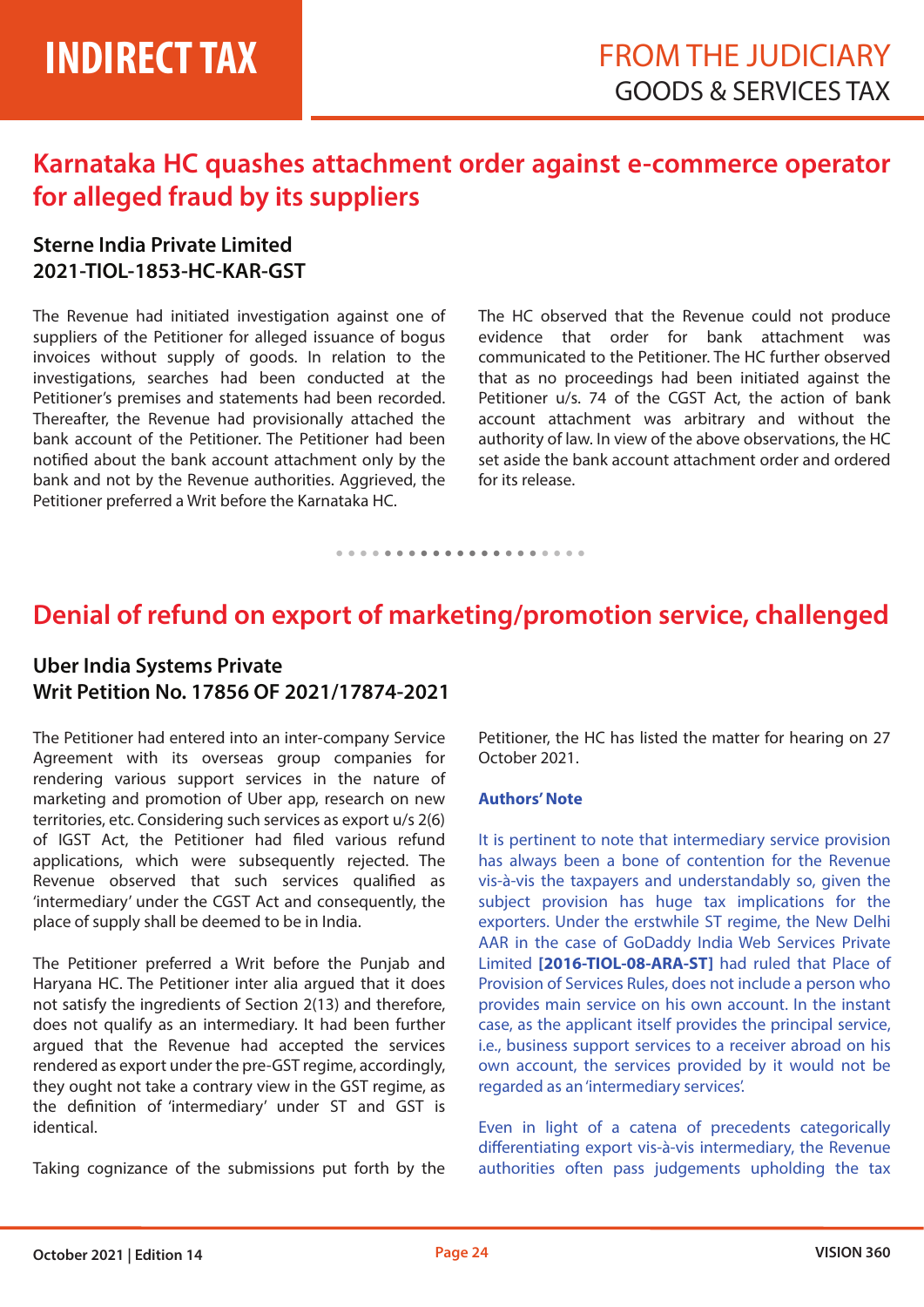liabilities without giving much heed to the settled principles. It would further be pertinent to note that recently, the very provision of 'intermediary' had been challenged before the Bombay HC in Dharmendra M Jani **[2021-TIOL-1326-HC-MUM-GST].** However, as the said

matter has arrived at a dead-lock, it would be interesting to see the view of the P&H HC. Though, taking cognisance of the dispute surrounding the issues, the Department has issued Circular No. 159/15/2021-GST dated 20.09.2021, clarifying majority of the concerns on the subject.

*• • • • • • • • • • • • • • • • • • • • •* 

### **Order for blocking of ITC in absence of 'reasons to believe', sustained.**

### **North End Food Marketing Private Limited 2021-TIOL-1769-HC-ALL-GST**

Pursuant to investigation proceedings, the ITC in the Electronic Credit Ledger of the Petitioner had been blocked u/r. 86A of the CGST Rules. Aggrieved, the Petitioner had preferred an Appeal before the Appellate authority which set-aside the order holding that the 'reason to believe' that the ITC was fraudulently availed needs to mandatorily exist for invoking Rule 86A.

Thereafter, the Addl. Commissioner communicated to the Revisionary Authority that the Appellate Authority's is required to be revised as the same is erroneous. Accordingly, the Revisionary Authority stayed operation of the Appellate Authority's order without calling for and examining records or providing any hearing opportunity. Aggrieved, the Petitioner preferred a Writ before the Allahabad HC challenging blocking of ITC and the correctness of exercise of Revisionary Power by the Commissioner.

The HC observed that the power under Rule 86A of the CGST Rules is draconian in nature and must be invoked only based on tangible and credible material instead of any and every material. Accordingly, it was held that such power should not be exercised merely on the ground that an inquiry has been initiated or basis any unfound suspicion.

The HC further held that power of Revisionary Authority being supervisory power, should be exercised with independent application of mind. Such power should not be exercised based on assumptions or mere noting of other officers. It was also observed that it is mandatory to follow procedure as laid down under the CGST Rules which prescribes for issuance of a Notice in GST RVN-01 before passing of an order under Section 108 of the CGST Act. In view of the above observations, the Allahabad HC set aside the order of Revisional Authority.

#### **Authors' Note**

The CGST Rules draws powers conferred by virtue of CGST Act. Conditions under Section 16 of the CGST Act restrict the availment of credit and warrant reversal in cases where credit has been wrongly availed. The right to avail and utilize ITC for discharging tax liability is a legal right arising from the statute, and it is trite in law that this right can be curtailed only with the specific power of the law and not otherwise. None of the provisions contained in Section 16 or any of the other sections under the Act empowers the government to block ITC under any circumstances. The Act provides for the provisional taking of credit on a self-assessment basis. Accordingly, it appears that the blocking of credit goes against the very intent and objective of the Act.

**October 2021 | Edition 14 Page 25 VISION 360**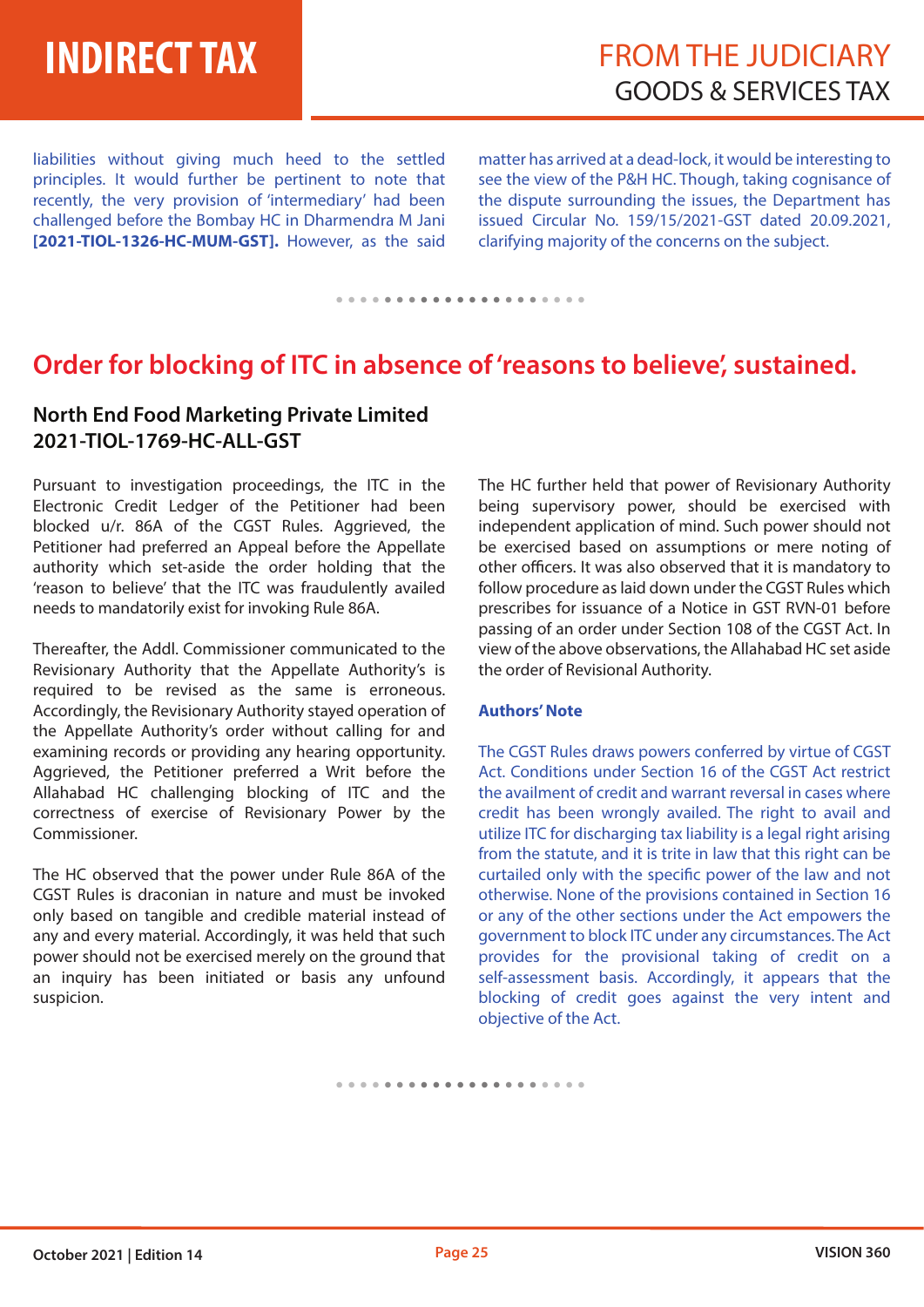### **ITC on CSR expenses denied**

### **Adama India Private Limited Advance Ruling No. GUJ/GAAR/R/44/2021**

The Applicant had incurred various expenses on CSR activities such as donations to Government organizations, civil works, distribution of stationary, medicine etc. Such expenses are mandatory under the Companies Act. In view of the above facts, the Applicant had sought an advance ruling before the Gujarat AAR to ascertain whether the ITC would be eligible on the said CSR activities.

Referring to Rule 2(d) of the Companies (CSR Policy) Rules, the AAR observed that it excludes activities undertaken in pursuance of normal course of business from the purview of CSR. The AAR further observed that Section 16 of the CGST Act allows ITC only on goods or services which are received in course or furtherance of business. In view of the above observations, the AAR held that expenses

incurred on CSR activities cannot be said to be received in normal course of business and accordingly, ITC on such CSR expenses shall not be available.

#### **Authors' Note**

There are various contradictory rulings in respect of ITC eligibility on CSR expenses. Notably, the UP AAR in the case of Dwarikesh Sugar Industries Limited **[2020-TIOL-305- AAR-GST]** had held that ITC shall be available on expenses incurred to comply with the requirements of CSR under Companies Act. In the instant Ruling, the Gujarat AAR has narrowly interpreted the provisions of CSR Rules. Accordingly, it is likely that the Applicant would prefer an Appeal before the AAAR.

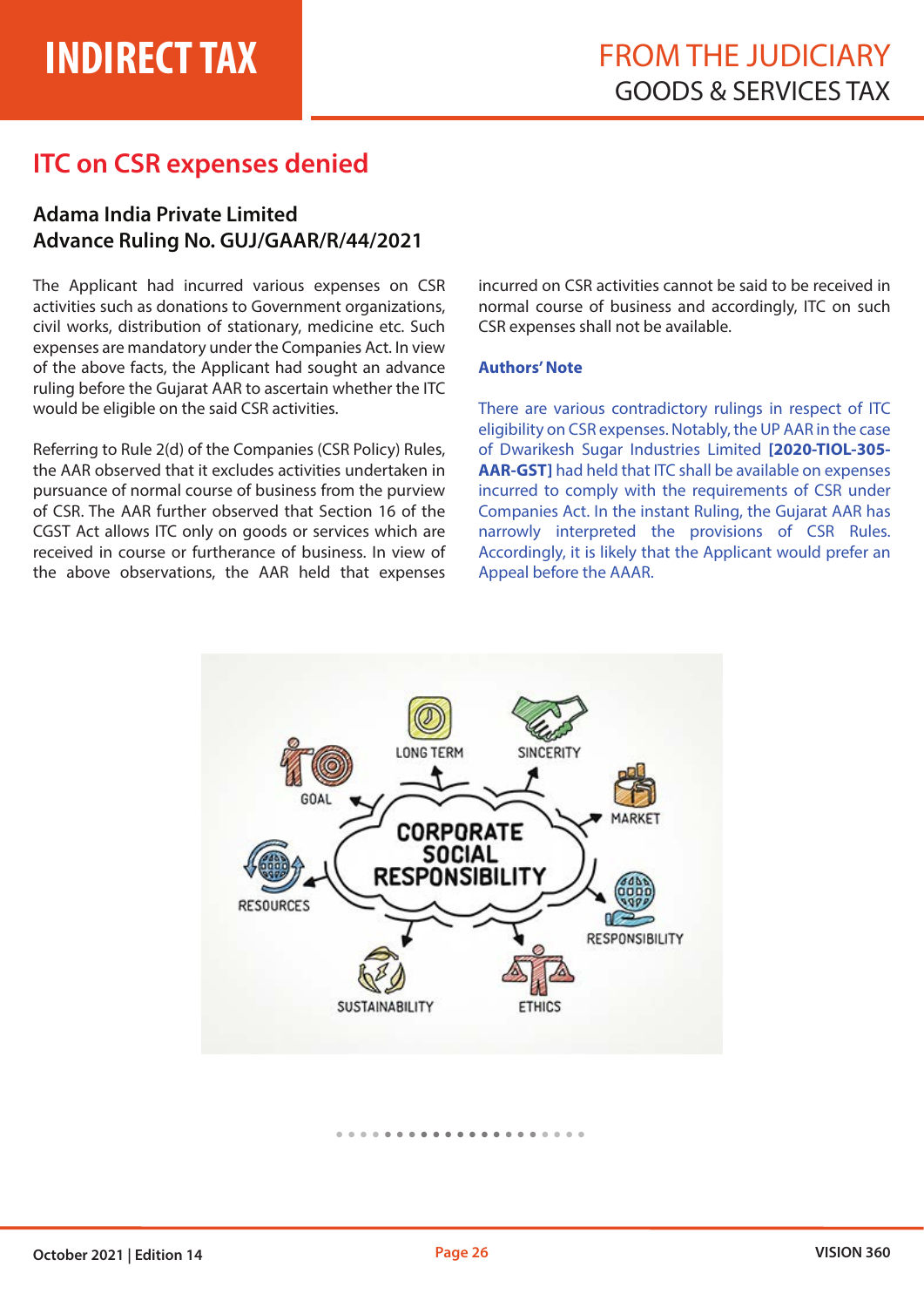### **Bangalore Tribunal allows CENVAT Credit on tower and tower materials**

### **Bharti Airtel Limited 2021-TIOL-70-CESTAT-BANG**

The Appellant had procured various telecommunication equipment's for setting up of telecom network. The Appellant availed the entire credit on input service and only 50% of the credit on capital goods. The Revenue denied the CENVAT Credit so availed inter alia on the premise that the activity of erection of towers does not amount to manufacture as the tower is in the nature of immovable fixture and hence, angles, channels and beams, cannot be treated as inputs. Aggrieved, the Appellant challenged the CENVAT credit denial before the Bangalore Tribunal.

The Tribunal noted that while the Bombay HC in the case of Bharti Airtel Limited [2014-TIOL-1452-HC-MUM-ST] had disallowed the CENVAT Credit on angles, channels, beams, etc., the Delhi HC in the case of Vodafone Mobile Services Limited **[2019-TIOL-3728-CESTAT-CHD]** had taken a contradictory view and allowed the CENVAT Credit. The Tribunal further observed that the Bombay HC judgement was duly referred in the subsequent Delhi HC judgement. Distinguishing the views of the Bombay HC, the Delhi HC had observed that a machine or apparatus annexed to the earth without its assimilation by fixing with nuts and bolts on a foundation to provide for stability and wobble free operation cannot be said to be one permanently attached to the earth and therefore, would not constitute an immovable property.

The Tribunal further took note of the Delhi HC's observation that the definition of all goods mentioned in

Rule 2(k) of the CCR is wide enough to bring all goods which are used for providing any output service. Accordingly, the court held that the towers and pre-fabricated shelters form an essential element in the provision of telecommunication service. Accordingly, the Bangalore Tribunal allowed the CENVAT Credit on tower materials, antennae, prefabricated shelters as 'capital goods', used for providing output service.

#### **Authors' Note**

It goes without saying that structural steel is the essential input which is quintessential for certain industries, such as steel manufacturing, telecom, etc. and without it such industries cannot be established. Accordingly, disallowing CENVAT Credit on such inputs / capital goods is fatal for such industries. It would be pertinent that the erstwhile CBEC vide Circular No. 964/07/2012-CX dated 02.04.2012 had categorically clarified that structural components used essentially as a part of Boiler System shall not be hit by the exclusion clause to the said definition of inputs, as these are not used for laying of foundation or making of structures for support of capital goods, but are essentially the part of said Boilers. This position was once again reiterated by the CBEC vide Circular No. 966/09/ 2012-CX dated 18.05.2012. It appears that even in light of categorical clarifications, the Revenue authorities seldom take cognizance of such clarifications and arbitrarily issue notices and disallow credit, adding unnecessary litigation to the already overburdened Judicial system.

#### *• • • • • • • • • • • • • • • • • • • • •*

### **Mumbai Tribunal's deadlock on refund of unutilized CENVAT credit continues**

### **ATV Projects India Limited Excise Appeal No. 87084 of 2019**

The Appellant, engaged in manufacturing of heavy engineering equipment, had closed down its factory in the year 1998 due to various business exigencies. However, they continued filing the period Excise returns until 2017.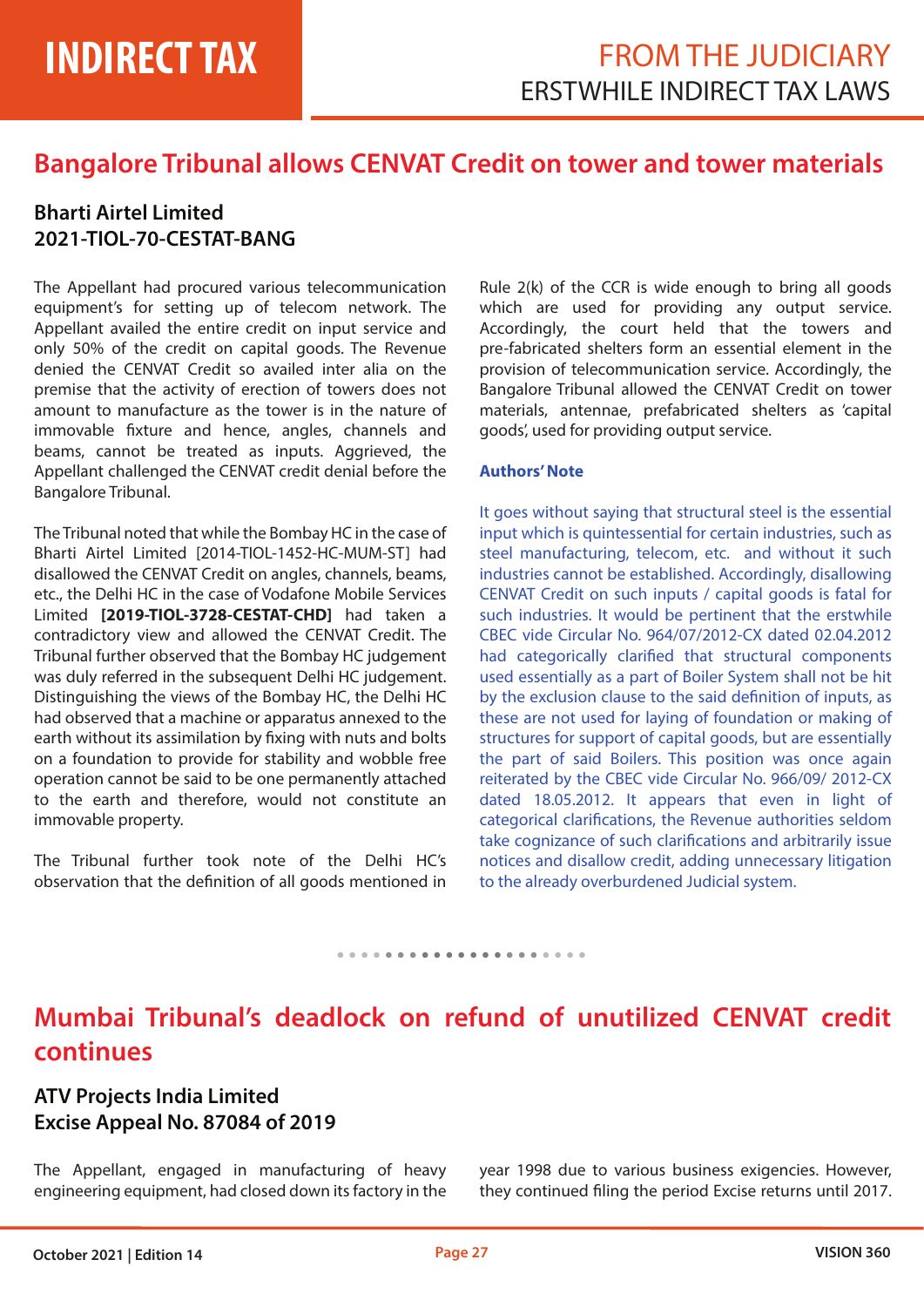The Appellant had accumulated CENVAT Credit, which had been claimed as refund in the year 2017 u/s. 11B of the Excise Act. The said refund application came to be rejected on the ground that the larger bench of the Bombay HC in the case of Gauri Plasticulture Private Limited [2019-TIOL-1806-HC-MUM-CX] had inter alia held that refund of unutilized CENVAT credit was not available on factory closure. Aggrieved, the Appellant had preferred an appeal before the Mumbai Tribunal.'

The Judicial Member of the Tribunal observed that the Karnataka HC in the case of Slovak India Trading Company Private Limited **[2006-TIOL-469-HC-KAR-CX]** had held that there may not be a specific provision in the Rule 5 of the CCR to grant refund when the manufacturing is stopped as a result of the closure of the factory, however, there is also no prohibition in terms of Rule 5. Consequently, refund of CENVAT Credit on account of factory closure had been allowed. Thereafter, the Revenue had preferred an SLP against the said judgement of Karnataka HC. The SLP had been dismissed by the SC on the ground that Additional Solicitor General had conceded the correctness of the High Court judgment and admitted that various judgements relied upon by the court were not appealed against.

The Judicial Member further observed that in the case of Jain Vanguard Polybutlene Limited [2015 (326) E.L.T. A86 (S.C.)] the SLP was dismissed keeping the question of law open. However, it was observed such dismissal would not necessarily mean that the question of law concerning admissibility of such cash refund was kept open as it was settled by the Tribunal in the appeal by Slovak India Trading (supra) and concurred by the judgement of the Karnataka HC that attained finality in rejection of the SLP by SC with admission of learned ASG that the Union of India had not appealed against any of those judgments of the Tribunal basing on which Karnataka HC had confirmed the Tribunal's order.

It was further observed that the SC in the case of Gangadhar Palo [2012 (25) STR 273 (SC)], it had been observed distinctly that SLP if dismissed with reasons, however meagre (even one sentence) there is merger or orders. Accordingly, it had been observed that judgement of Karnataka HC in the case of Slovak India (supra) would be merged with the SC judgement. In view of the above, the Judicial Member allowed the Appeal and directed the Respondent to process the refund within 3 months.

On the other hand, the Technical Member of the Tribunal observed that the judgement of the Karnataka HC in the case of Slovak India (supra) is distinguishable from the instant case in as much as refund arising on account of the disputed credit in that case could not have been utilized at the time when the unit was in operation.

It was further observed that the Delhi Tribunal in the case of Steel Strips Limited **[2011-TIOL-656-CESTAT-DEL-LB]**  had held that the earlier view of the tribunal does not merge with dismissal of the SLP in the case of Slovak India (supra). It had been also observed that as a settled principle in law, the court cannot read anything into a statutory provision or a stipulated condition which is plain and unambiguous. A statute is an edict of the legislature. The language employed in a statute is the determinative factor of legislative intent. Accordingly, the Technical Member dismissed the Appeal. To settle the issues and give finality to the divergent opinion emerged, the Registry has now been directed to place the matter before the Hon'ble President of the Tribunal.

#### **Authors' Note**

The instant case has once again opened the pandora's box for the matter relating to refund of unutilized CENVAT Credit. It shall be noted that until now, various taxpayers have lost out on their eligible CENVAT Credit under the erstwhile CENVAT/MODVAT Scheme, on the ground of absence of express provision allowing refund in case of factory closure. Such a reasoning does not seem to be justifiable. Lord J. Denning had once remarked that 'a Judge must not alter the material of which the Act is woven but he can and should iron out the creases. When a defect appears, a Judge cannot simply fold his hands and blame the draftsman.'

Accordingly, it is expected that the instant matter would reach the doors of the HC or the SC to attain finality where the judge might iron out the creases under the Excise Law, allowing refund of unutilized CENVAT Credit on factory closure.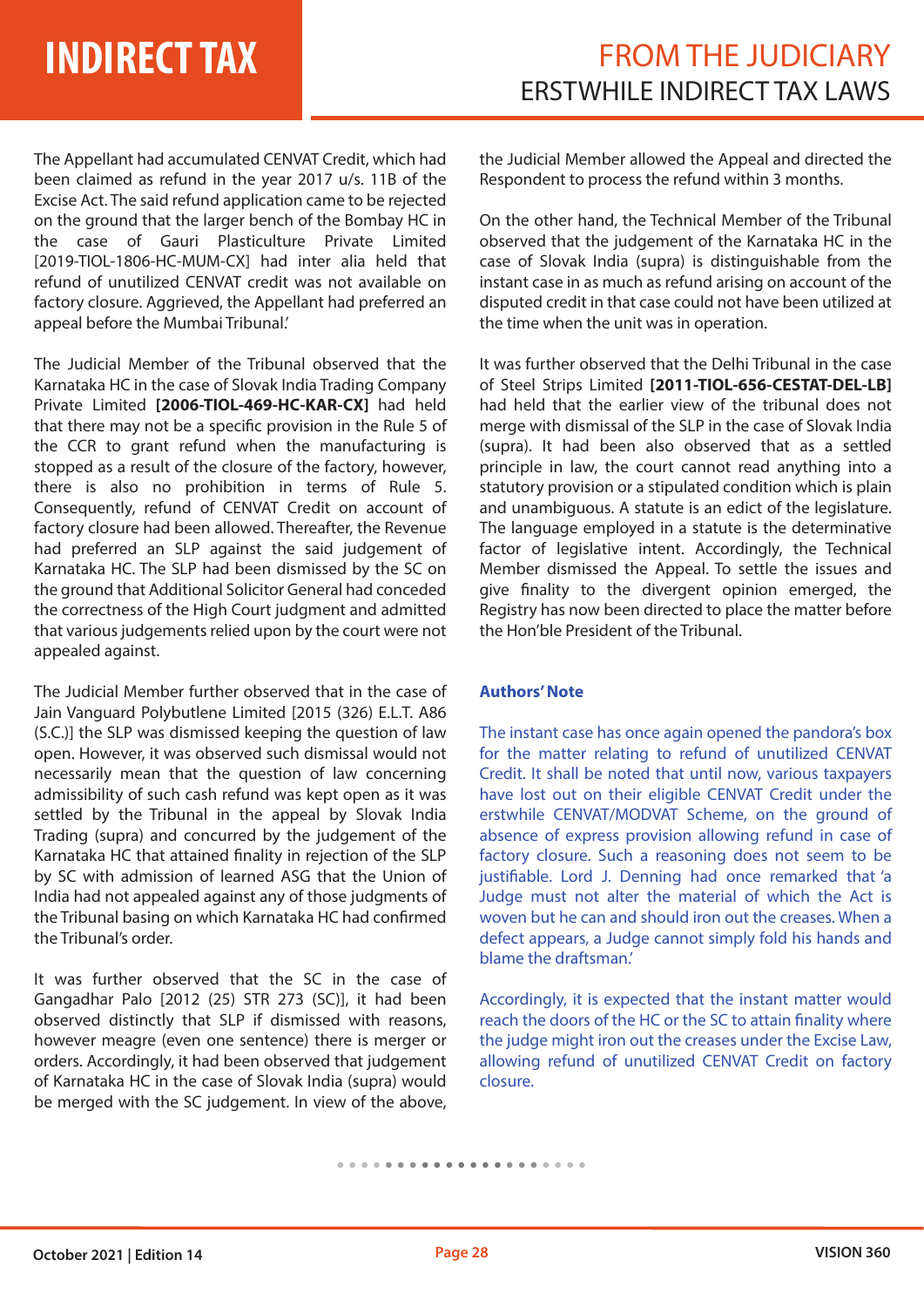$\sim$ 

### **INDIRECT TAX** FROM THE LEGISLATURE GOODS & SERVICES TAX

| <b>Notification / Circular</b>           | <b>Summary</b>                                                                                                                                                                                                                                                                                                                                                                                                                               |
|------------------------------------------|----------------------------------------------------------------------------------------------------------------------------------------------------------------------------------------------------------------------------------------------------------------------------------------------------------------------------------------------------------------------------------------------------------------------------------------------|
| Press Release dated 18<br>September 2021 | <b>Recommendations of the 45th GST Council Meeting</b>                                                                                                                                                                                                                                                                                                                                                                                       |
|                                          | In a rather eventful week for GST, beginning with the Supreme Court's verdict on Inverted<br>Duty Structure, ended with one of the most significant GST Council Meetings. The Meeting<br>was held yesterday in Lucknow under the chairmanship of the Union Finance and Corporate<br>Affairs Minister Smt. Nirmala Sitharaman. The Council made the following the following key<br>recommendations:                                           |
|                                          | <b>GST rates on goods and services:</b>                                                                                                                                                                                                                                                                                                                                                                                                      |
|                                          | Extending the existing concessional GST rates on certain COVID-19 treatment drugs, up<br>to 31 December 2021 such as Remdesivir chargeable to 5% GST, Tocilizumab chargeable<br>to Nil rate, etc. The Council further recommended reduction of GST rate to 5% on more<br>COVID-19 treatment drugs, up to 31 December 2021; and                                                                                                               |
|                                          | GST rate changes in order to correct inverted duty structure, in footwear and textiles<br>sector, to be implemented with effect from 01 January 2022.                                                                                                                                                                                                                                                                                        |
|                                          | <b>Correction in Inverted Duty structure in Footwear and Textiles sector</b>                                                                                                                                                                                                                                                                                                                                                                 |
|                                          | External batteries sold along with UPS Systems/ Inverter attract GST rate applicable to<br>batteries [28% for batteries other than lithium-ion battery] while UPS/inverter would<br>attract 18%;                                                                                                                                                                                                                                             |
|                                          | ▶ All pharmaceutical goods falling under heading 3006 attract GST at the rate of 12% and<br>not 18%; and                                                                                                                                                                                                                                                                                                                                     |
|                                          | Carbonated Fruit Beverages of Fruit Drink and Carbonated Beverages with Fruit Juice<br>attract GST rate of 28% and Cess of 12%. This is being prescribed specifically in the GST<br>rate schedule.                                                                                                                                                                                                                                           |
|                                          | <b>Clarifications on GST rate on certain services</b>                                                                                                                                                                                                                                                                                                                                                                                        |
|                                          | ▶ Coaching services to students provided by coaching institutions and NGOs under the<br>central sector scheme of Scholarships for students with Disabilities is exempt from GST;                                                                                                                                                                                                                                                             |
|                                          | ▶ Overloading charges at toll plaza are exempt from GST being akin to toll; and                                                                                                                                                                                                                                                                                                                                                              |
|                                          | ▶ Alcoholic liquor for human consumption is not food and food products for the purpose of<br>the entry prescribing 5% GST rate on job work services in relation to food and food<br>products.                                                                                                                                                                                                                                                |
|                                          | <b>Other recommendations</b>                                                                                                                                                                                                                                                                                                                                                                                                                 |
|                                          | The Council decided to set up a GoM to examine the issue of correction of inverted duty<br>structure for major sectors, rationalize the rates and review exemptions from the point of<br>view of revenue augmentation, from GST. It was also decided to set up a GoM to discuss<br>ways and means of using technology to further improve compliance including<br>monitoring through improved e-way bill systems, e-invoices, FASTag data and |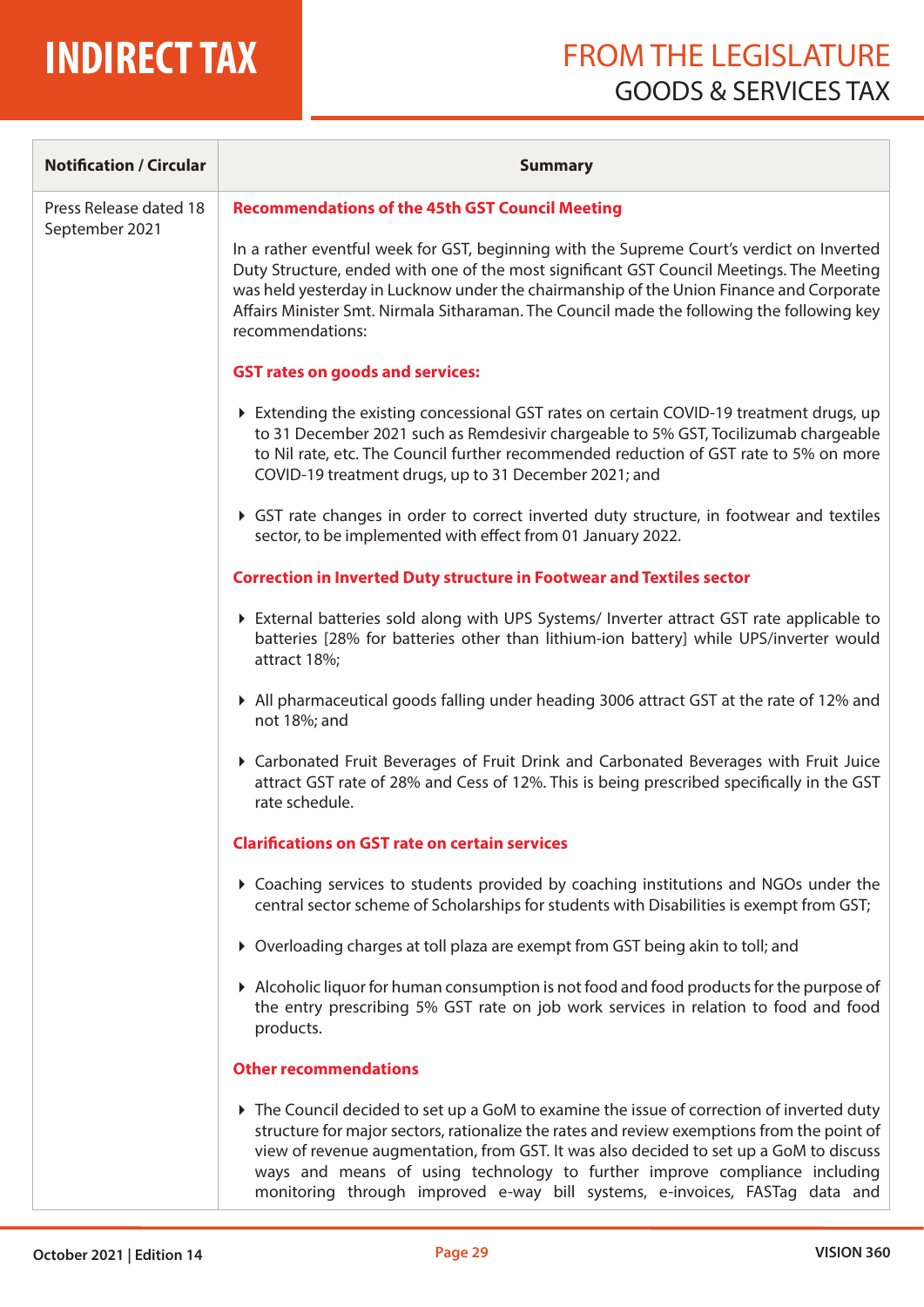| <b>Notification / Circular</b>                | <b>Summary</b>                                                                                                                                                                                                                                                                                                                                                         |
|-----------------------------------------------|------------------------------------------------------------------------------------------------------------------------------------------------------------------------------------------------------------------------------------------------------------------------------------------------------------------------------------------------------------------------|
|                                               | strengthening the institutional mechanism for sharing of intelligence and coordinated<br>enforcement actions by the Centre and the States.                                                                                                                                                                                                                             |
|                                               | <b>Measures for streamlining compliances in GST</b>                                                                                                                                                                                                                                                                                                                    |
|                                               | Aadhaar authentication of registration to be made mandatory for being eligible for filing<br>refund claim and application for revocation of cancellation of registration;                                                                                                                                                                                              |
|                                               | ▶ Late fee for delayed filing of Form GSTR-1 to be auto-populated and collected in next<br>open return in Form GSTR-3B;                                                                                                                                                                                                                                                |
|                                               | ▶ Refund to be disbursed in the bank account, which is linked with same PAN on which<br>registration has been obtained under GST; and                                                                                                                                                                                                                                  |
|                                               | ▶ Rule 36(4) of CGST Rules, to be amended, once the proposed clause (aa) of section 16(2)<br>of CGST Act, is notified, to restrict availment of ITC in respect of invoices/ debit notes, to<br>the extent the details of such invoices/ debit notes are furnished by the supplier in Form<br>GSTR-1/IFF and are communicated to the registered person in FORM GSTR-2B. |
| Circular No.                                  | Addressed difficulties relating to amended Section 16(4) of the CGST Act                                                                                                                                                                                                                                                                                               |
| 160/16/2021-GST<br>dated 20 September<br>2021 | It has been clarified that w.e.f. 01 January 2021, the issuance date of debit notes shall<br>determine the relevant financial year; and                                                                                                                                                                                                                                |
|                                               | Further, ITC on the debit notes issued after the 01 January 2021 will be eligible as per the<br>amended provision of Section 16(4) and for the debit notes raised before 01 January<br>2021. ITC applicability will be determined based on the provision of Section 16(4) as it<br>existed before the amendment.                                                       |
|                                               | Physical copy of invoices not required if invoice generated as per Rule 48(4)                                                                                                                                                                                                                                                                                          |
|                                               | ▶ No physical copy of invoices is required in cases where invoice has been generated by the<br>supplier in the manner prescribed u/r 48(4) of the CGST Rules and production of the QR<br>code having an embedded IRN electronically, for verification by the proper officer, would<br>suffice;                                                                         |
|                                               | Scope of 'subjected to export duty' explained qua Section 54(3)                                                                                                                                                                                                                                                                                                        |
|                                               | In cases where there is no export duty and supplies are at NIL rate such transactions shall<br>not be covered by the restriction imposed under the first proviso to sec 54(3) of the CGST<br>Act.                                                                                                                                                                      |
| Circular No.                                  | Refund of taxes erroneously paid under wrong head                                                                                                                                                                                                                                                                                                                      |
| 162/18/2021-GST<br>dated 25 September<br>2021 | It has been clarified that the taxpayer can claim refund in both situations provided the<br>taxpayer pays the required amount of tax in the correct head;                                                                                                                                                                                                              |
|                                               | Rule 89(1A) of CGST Rules, provides that any person claiming refund, in respect of a<br>transaction considered by him to be an intra-State supply, which is subsequently held to                                                                                                                                                                                       |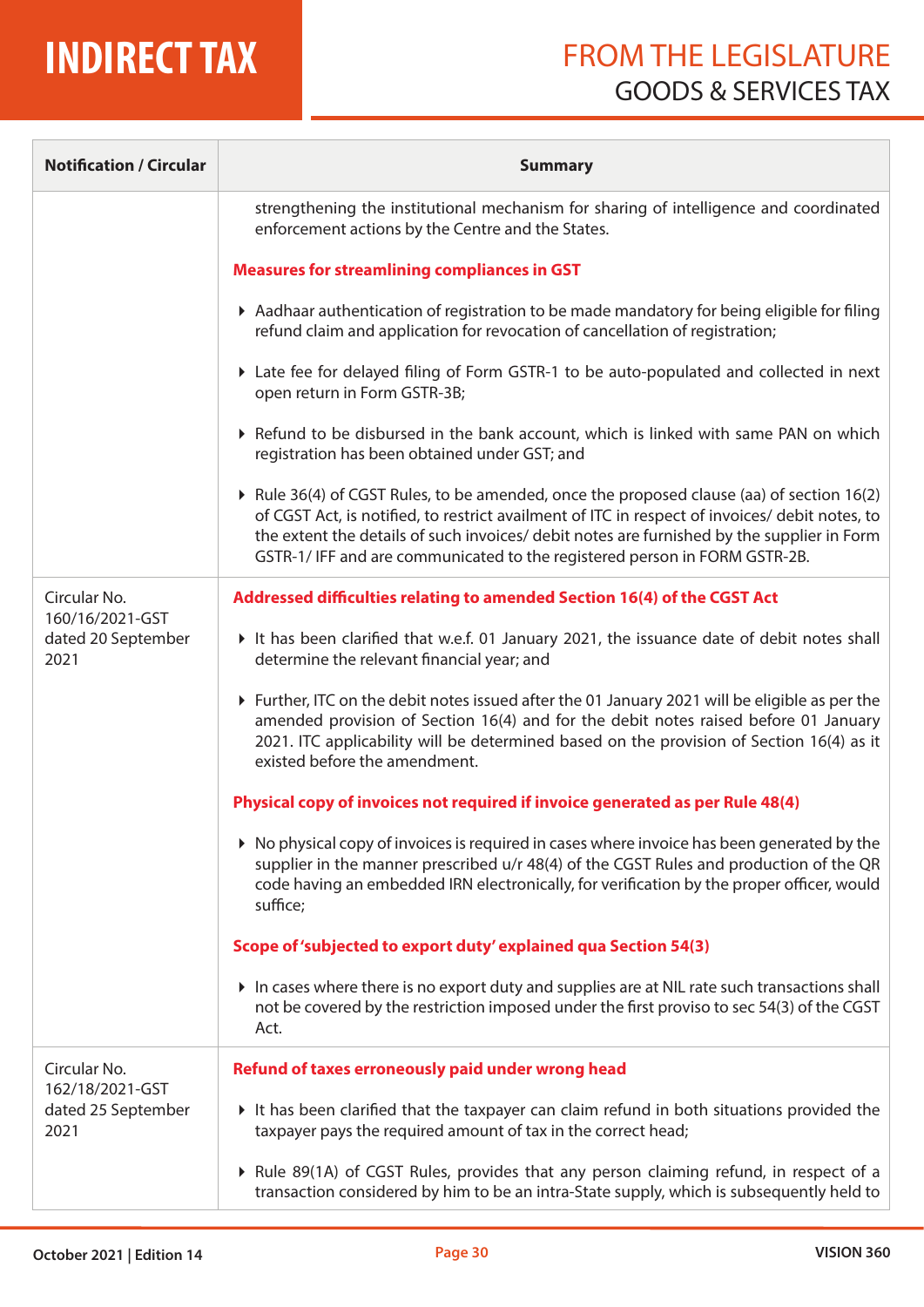| <b>Notification / Circular</b>                  | <b>Summary</b>                                                                                                                                                                                                                                                                                                                                             |
|-------------------------------------------------|------------------------------------------------------------------------------------------------------------------------------------------------------------------------------------------------------------------------------------------------------------------------------------------------------------------------------------------------------------|
|                                                 | be an inter-State supply, may file an application in Form RFD-01, within 2 years from the<br>date of payment of the tax;                                                                                                                                                                                                                                   |
|                                                 | In this regard, it has been clarified that in respect to aforementioned section along with<br>new inserted Rule 89(1A) of CGST Rules, the refund can be claimed before the expiry of 2<br>years from the date of payment of tax under the correct head as the case may be;                                                                                 |
|                                                 | Further, for the exports made before the insertion of Rule 89(1A) vide Notification No.<br>355/2021- Central Tax dated 24 September 2021, refund can be filed before the expiry of<br>2 years from the date of issuance of the said notification;                                                                                                          |
|                                                 | ▶ For the exports made before the insertion of Rule 89(1A) vide Notification No. 355/2021-<br>Central Tax dated 24 September 2021, refund can be filed before the expiry of 2 years<br>from the date of issuance of the said notification; and                                                                                                             |
|                                                 | ▶ Refund will not be allowed under aforementioned sections where tax adjustment has<br>been made through issuance of credit note u/s 34 of the CGST Act.                                                                                                                                                                                                   |
| Circular No.<br>159/15/2021-GST                 | <b>Clarification on the scope of Intermediary Services</b>                                                                                                                                                                                                                                                                                                 |
| dated 23 September<br>2021                      | The arrangement of intermediary requires a minimum of three parties, two of them<br>transacting in the supply of goods or services or securities (the main supply) and one<br>arranging or facilitating (the ancillary supply) the said main supply. An activity between<br>only two parties can, therefore, NOT be considered as an intermediary service; |
|                                                 | A person involved in supply of main supply on principal-to-principal basis to another<br>person cannot be considered as supplier of intermediary service;                                                                                                                                                                                                  |
|                                                 | $\triangleright$ The Intermediary must arrange or facilitate some other supply, which is the main supply,<br>and does not himself provides the main supply. Thus, the role of intermediary is only<br>supportive;                                                                                                                                          |
|                                                 | In cases wherein the person supplies the main supply, either fully or partly, on<br>principal-to-principal basis, the said supply cannot be covered under the scope of<br>'intermediary'; and                                                                                                                                                              |
|                                                 | The specific provision of place of supply of 'intermediary services' under section 13 of the<br>IGST Act shall be invoked only when either the location of supplier of intermediary<br>services or location of the recipient of intermediary services is outside India.                                                                                    |
| <b>GSTN</b> advisory dated<br>16 September 2021 | <b>EWB generation where principal supply is 'supply of service'</b>                                                                                                                                                                                                                                                                                        |
|                                                 | The EWB is not required to be generated in cases where the principal supply is purely a<br>supply of service not involving movement of goods, since in terms of Rule 138 of CGST<br>Rules, EWB is required to be generated for movement of goods.                                                                                                          |
|                                                 | However, clarifies that in cases where along with the principal supply of service,<br>movement of some goods is also involved, EWB may be generated by entering the details<br>of HSN code of the goods, along with SAC of services involved like printing,                                                                                                |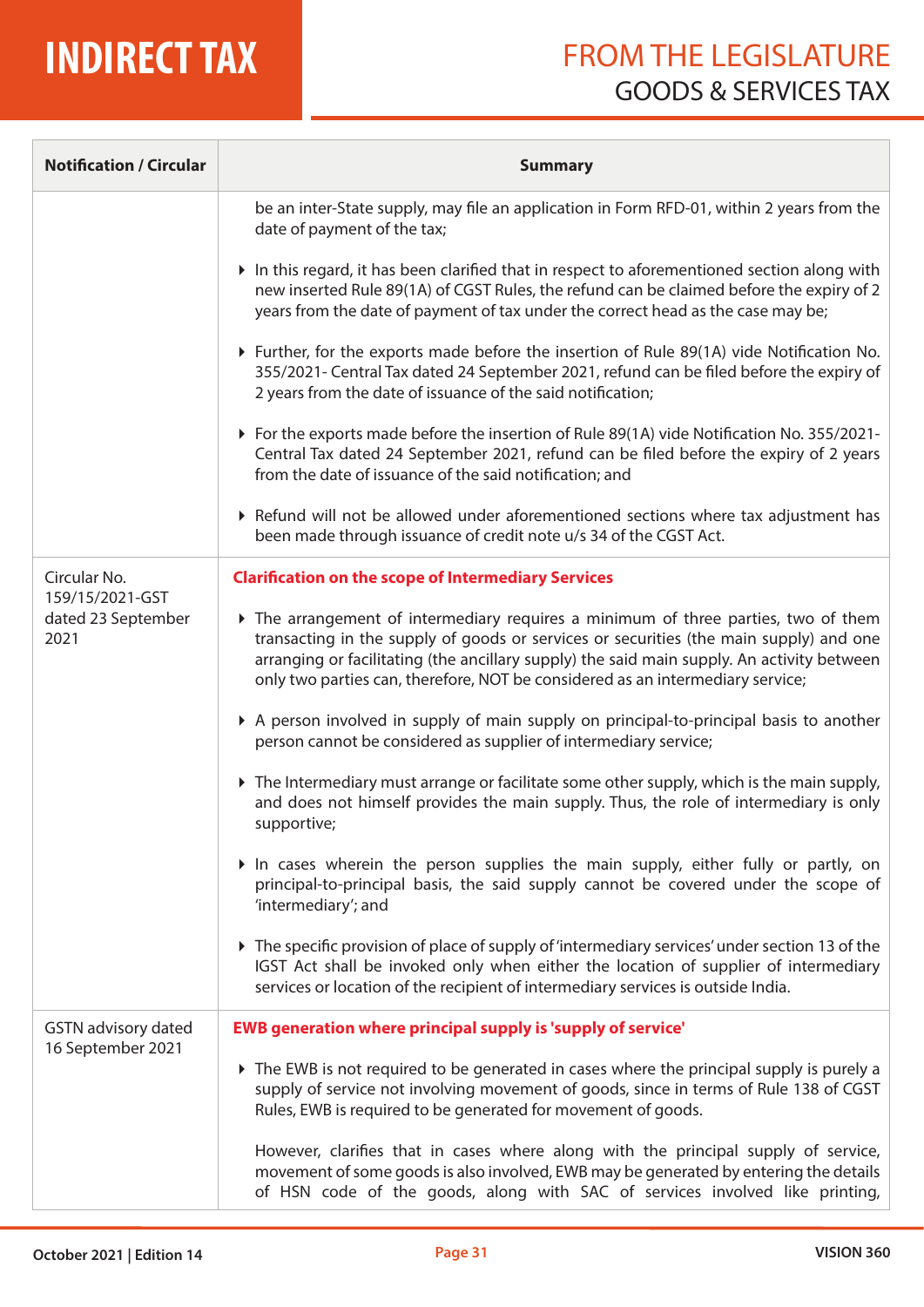| <b>Notification / Circular</b>                                | <b>Summary</b>                                                                                                                                                                                                                                                                                                                                                                                                                                                                                                                                                                                                                                                                                                                                                                                                                                                                                                                                                                                                                                                                                                                                                                  |
|---------------------------------------------------------------|---------------------------------------------------------------------------------------------------------------------------------------------------------------------------------------------------------------------------------------------------------------------------------------------------------------------------------------------------------------------------------------------------------------------------------------------------------------------------------------------------------------------------------------------------------------------------------------------------------------------------------------------------------------------------------------------------------------------------------------------------------------------------------------------------------------------------------------------------------------------------------------------------------------------------------------------------------------------------------------------------------------------------------------------------------------------------------------------------------------------------------------------------------------------------------|
|                                                               | works-contract, catering, pandal or shamiana services, etc.                                                                                                                                                                                                                                                                                                                                                                                                                                                                                                                                                                                                                                                                                                                                                                                                                                                                                                                                                                                                                                                                                                                     |
| Circular No.<br>161/17/2021-GST<br>dated 20 September<br>2021 | <b>Clarification on supply of services by a subsidiary/sister concern</b><br>A Company incorporated in India and a body corporate incorporated by or under the<br>laws of a country outside India, which is also referred to as foreign company under<br>Companies Act, are separate persons under CGST Act, and thus are separate legal entities.<br>Accordingly, these two separate persons would not be considered as 'merely<br>establishments of a distinct person';<br>▶ Supply of services by a subsidiary/ sister concern/ group concern, etc. of a foreign<br>company, which is incorporated in India under the Companies Act, to the establishments<br>of the said foreign company located outside India, would not be barred by the condition<br>(v) of Section 2(6) of the IGST Act for being considered as export of services, as it would<br>not be treated as supply between merely establishments of distinct persons; and<br>▶ Supply from a company incorporated in India to its related establishments outside India,<br>which are incorporated under the laws outside India, would not be treated as supply to<br>merely establishments of distinct person. |
| Instruction No.<br>02/2021-22 IGST dated<br>22 September 2021 | Instruction on SCN issuance for GST evasion cases in time-bound matter<br>The time limit of 3/5 years for issuance of orders u/s 73 and 74 of the CGST Act has already<br>kicked in and further deferral in issuing SCN may leave little time with Adjudicating<br>Authority to pass orders within stipulated time mentioned under said Sections.<br>Accordingly, present situation warrants for extra efforts on the part of field formations<br>and strict monitoring at supervisory level.                                                                                                                                                                                                                                                                                                                                                                                                                                                                                                                                                                                                                                                                                   |

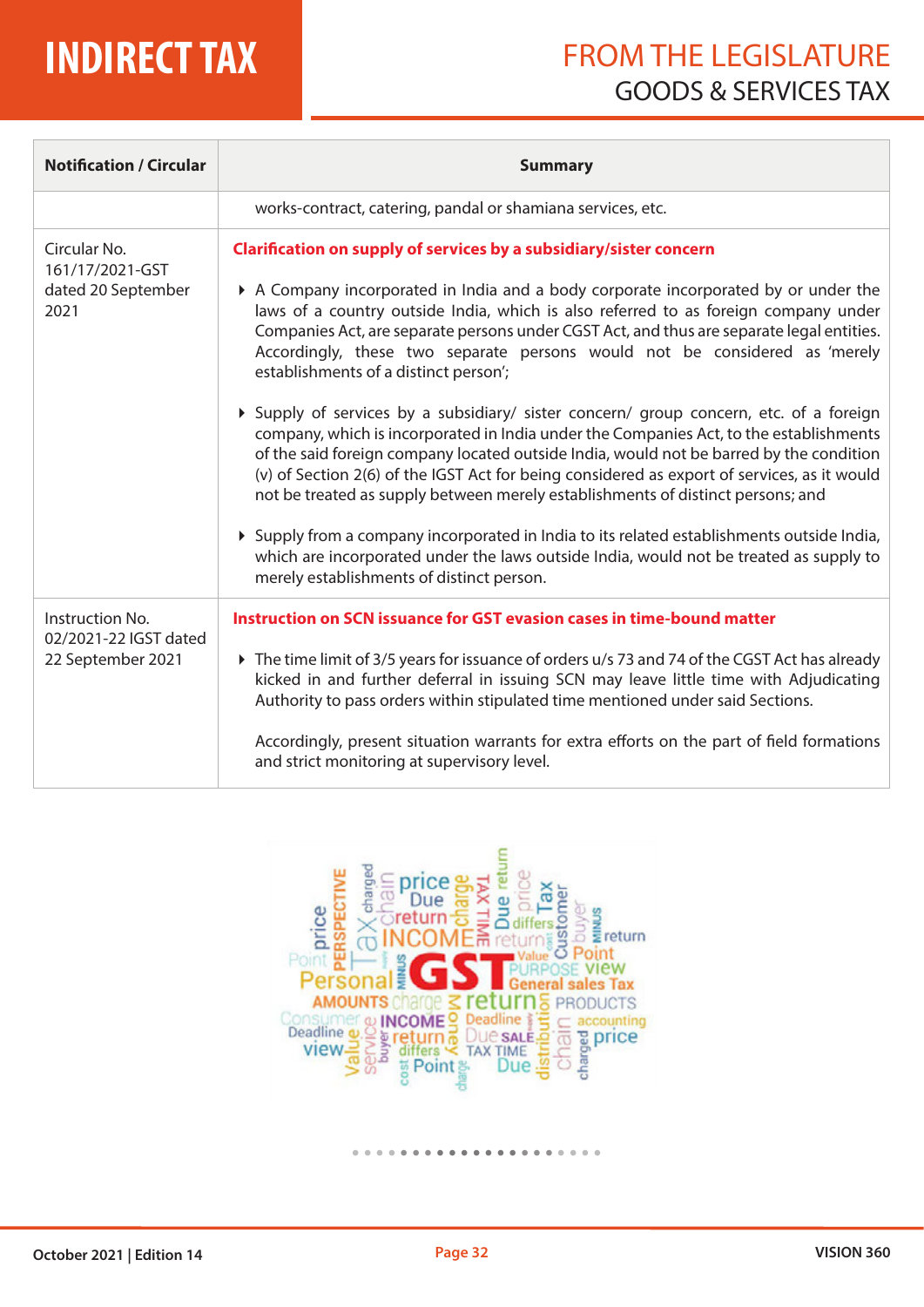### **Bombay HC allows GSTIN ID amendment under EDI System**

#### **Sinochem India Private Limited 2021-TIOL-1859-HC-MUM-CUS**

The Petitioner had sought to amend BOE u/s. 149 of the Customs Act for change in the GSTN ID. The Revenue had denied such request on the ground that no such GSTIN ID amendments can be made under the EDI System. Aggrieved, the Petitioner had preferred a Writ before the Bombay HC.

The HC observed that although the opening words of Section 149 provides that, "save as otherwise provided in sections 30 and 41", it has not been demonstrated that such other provisions in the Act do stand in the way of the Petitioners' prayers for amendment. The HC further observed that the amendments sought for by them cannot be allowed because such amendment is requested on the basis of documentary evidence which were not in existence at the time of clearance of the goods.

The HC noted that the Petitioner had prayed for amendment of documents only. Any deficiency in the system cannot be used by the Respondents as a shield so as to deny relief to a party. It was further noted that if indeed the system does not permit, the deficiency has to be covered up manually until improvements are affected in the system for such amendment. Accordingly, the HC allowed the Writ Petition and directed the Respondent to reconsider the amendment application.

#### **Authors' Note**

Section 149 of the Customs Act has been drafted to provide for amendment of any document and not merely Bill of Entry and Shipping Bill. Accordingly, the Bombay HC has correctly held in the instant case that exercise of the said right cannot be denied on account of procedural lapse at the Revenue's end. In case of such deficiencies in the portal, it is imperative on the Government to correct the same.

#### *• • • • • • • • • • • • • • • • • • • • •*

### **SC dismisses Revenue's SLP as the proceedings has been initiated by DRI under Customs Act**

### **Agarwal Metals and Alloys 2021-TIOL-233-SC-CUS-LB**

Investigations had been initiated by the DRI against various firms on information that they are indulging in 'Aluminium scrap' undervaluation. The Tribunal in such cases had accepted the Appellants' submission that import prices declared by it are indeed comparable and further held adoption of insurance value for alleging under-valuation as improper. Accordingly, the Tribunal had held that the Revenue had proceeded to redetermine the value of imported aluminium scrap on the basis of the DGOV circular without considering and overlooking the contemporaneous data available before it on record.

Aggrieved, the Revenue had pursued the matter right upto the SC. The SC observed that it its own judgement earlier this year in the case of Canon India Private Limited [2021-TIOL-123-SC-CUS-LB], had interpreted Section 28(4) of the Customs Act to hold that only 'the proper officer' could issue notices, and DRI do not classify as 'proper officer' under the said provision. Basis the above observation, the SC had dismissed the Revenue's SLP as the notices in the instant case had also been issued by the DRI.

#### **Authors' Note**

In March of this year, the SC had pronounced its judgement in Canon India (supra). The said judgement had been widely appreciated and welcomed by the Trade and Indus-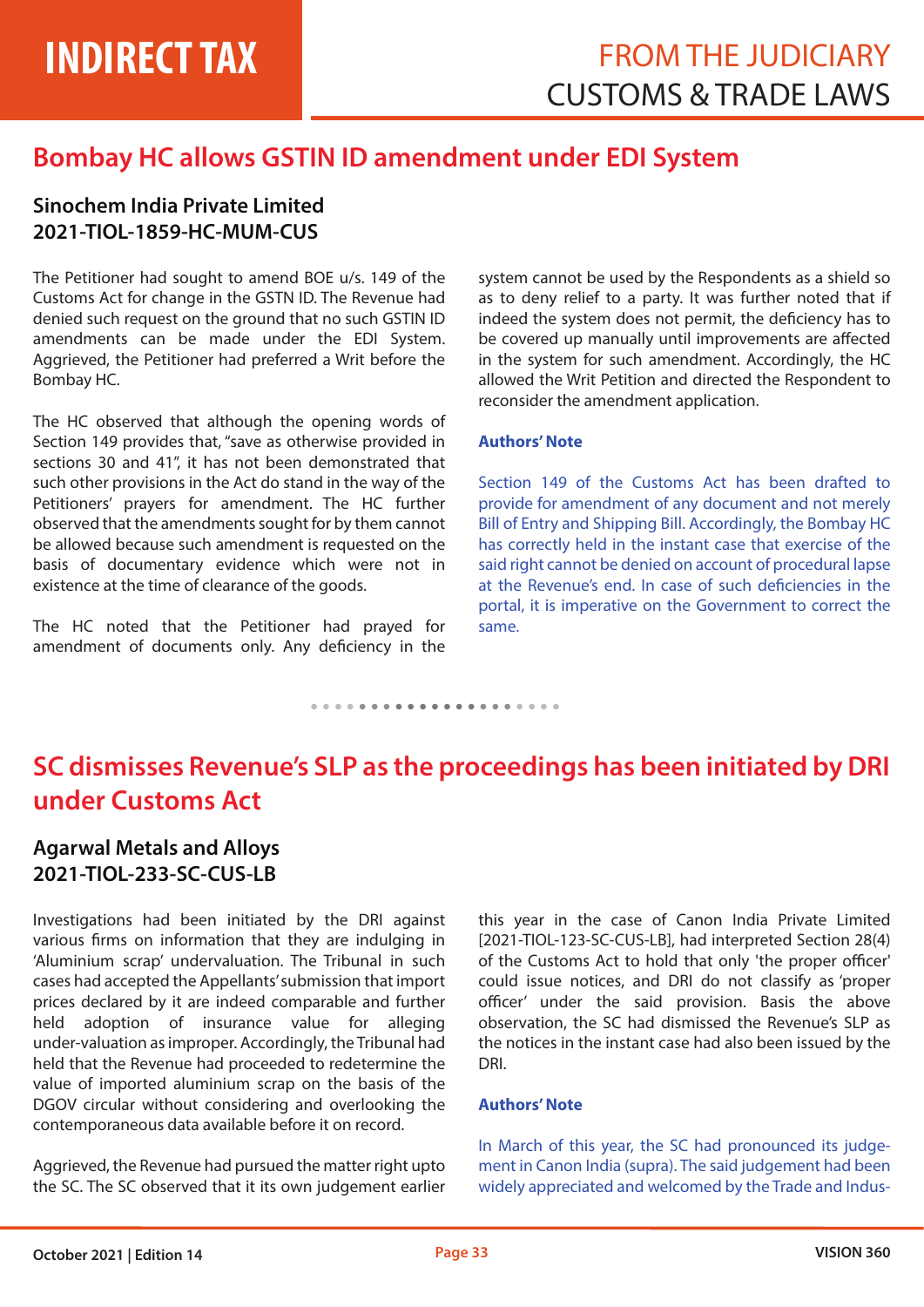### **INDIRECT TAX** FROM THE LEGISLATURE CUSTOMS & TRADE LAWS

try as it nullifies even the recovery proceedings initiated by the Revenue authorities u/s. 28AAA of the Customs Act. Also, it should be noted that even in the GST Law, the recovery provisions u/s. 73/74 of the CGST Act uses the term 'proper officer'. Accordingly, it is contemplated that the GST Council might suitably amend the said provision to widen its scope to include the GST Intelligence Departments as 'proper officers.'

#### *• • • • • • • • • • • • • • • • • • • • •*

### **Delhi Tribunal allows refund of CVD post GST introduction**

### **Flexi Caps and Polymers Private Limited 2021-TIOL-611-CESTAT-DEL**

The Appellant had obtained advance licenses under the Customs Act. However, failing to meet the EO, the Appellant had applied for redemption of the license and paid the applicable CVD/SAD along with applicable penalty on the imported items. Accordingly, the Appellant had become eligible to take the credit of CVD and Additional CVD paid on the said imports under the erstwhile CCE. However, by the time the Appellant could utilize the said credit, new CGST Law had come into effect. Therefore, the appellant filed an application  $u/s$ . 11B of the Excise Act, seeking refund of the said credit.

The said refund application had been sanctioned, however, it was subsequently overturned by the Commissioner (A) of GST. Aggrieved, the Appellant preferred an Appeal before the Delhi Tribunal. The Tribunal observed that Appeal filed before Commissioner (A) was not maintainable under the CGST Act for a refund application which was filed under the erstwhile law. Accordingly, it was held that the refund rejection was not maintainable on this ground alone.

In view of the above observation, coupled with the fact that the entire duty had already been paid, the Tribunal held that the Revenue had wrongly rejected the refund despite an unambiguous provision, not only giving entitlement of refund to the appellant but also recognizing the refund eligibility under the erstwhile law to have been given in cash under the GST law.

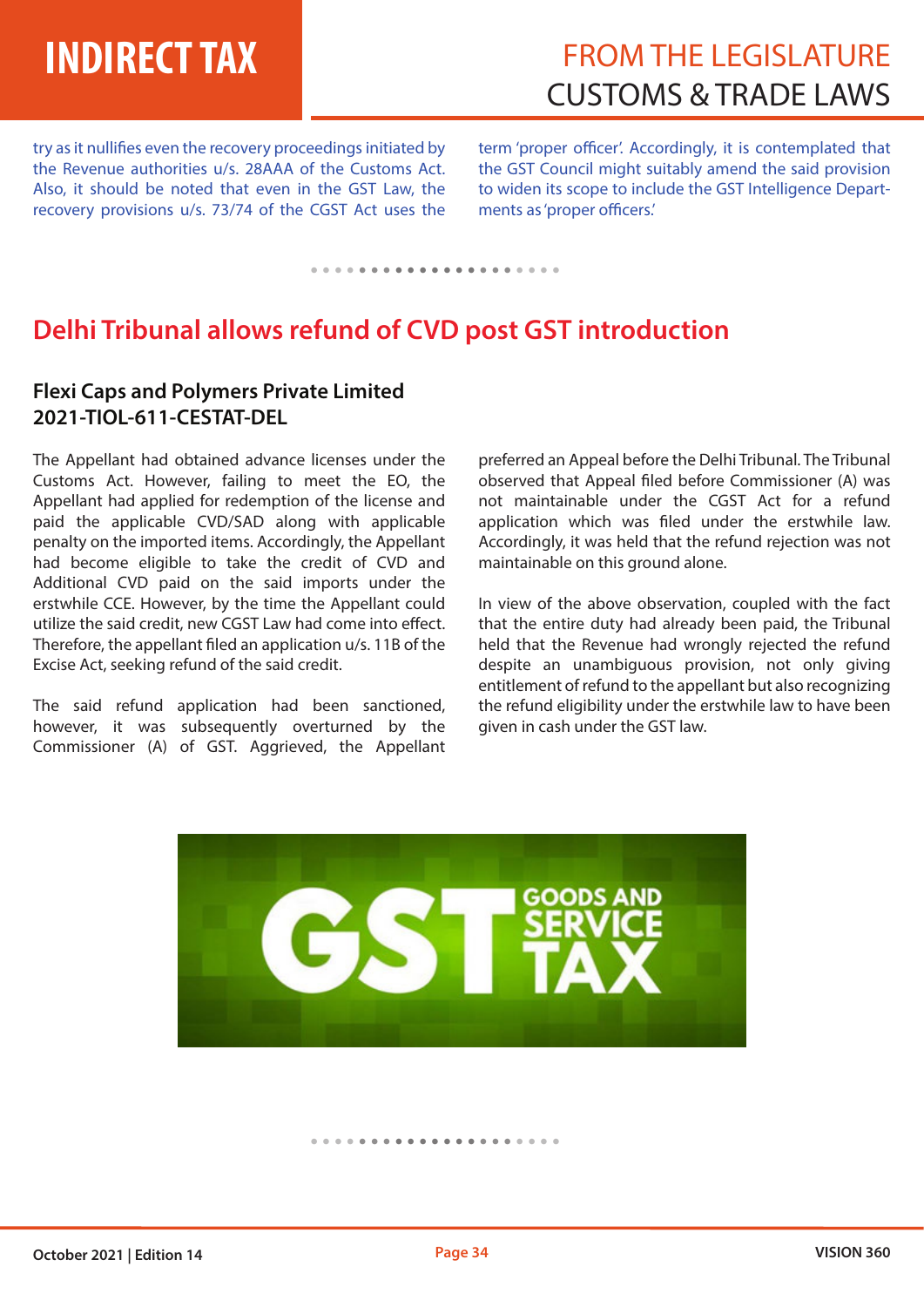### **Benefit cannot be denied for inadvertent error in reward column while ling SB, MEIS**

#### **Indian Metals and Ferro Alloys Limited 2021-TIOL-1871-HC-ORISSA-CUS**

During the course of filing details on the EDI system, the Petitioner had inadvertently ticked 'N' in the reward column of the shipping bill, instead of 'Y', even though, the SB had mentioned the intent to claim the MEIS benefit. As a result, the Appellant was unable to file its claim under the MEIS.

Accordingly, the Petitioner approached the HC after his request for amendment was denied by the Policy Relaxation Committee. The HC observed that the judicial forums on various occasions had extended the benefit of the reward scheme if it ticked inadvertently 'N' instead of 'Y' in the shipping bill in the reward column. The HC further observed that in the instant case too, as the Petitioner had declared its intent to claim the reward in as many words in the shipping bill in question itself, and inadvertently ticked 'N' in the reward column in the shipping bill in question,

there is no reason to deny the relief claimed for by the Petitioner. Accordingly, the HC directed the Revenue to allow the benefit of MEIS to the Petitioner.

#### **Authors' Note**

It is pertinent to note that recently the Bombay HC in the case of Portescap India Private Limited **[2021-TOL-522-HC-MUM-CUS]** had allowed the MEIS benefit even though they had inadvertently selected the intent as 'N' instead of 'Y'. The HC had reasoned that the inherent objective of MEIS is to promote manufacture and export of notified goods / products to notified markets and once this is done, such exporter is required to be rewarded by duty credit scrips which can be utilized by the exporter. Accordingly, such benefit shall not be disallowed on account of inadvertent errors.

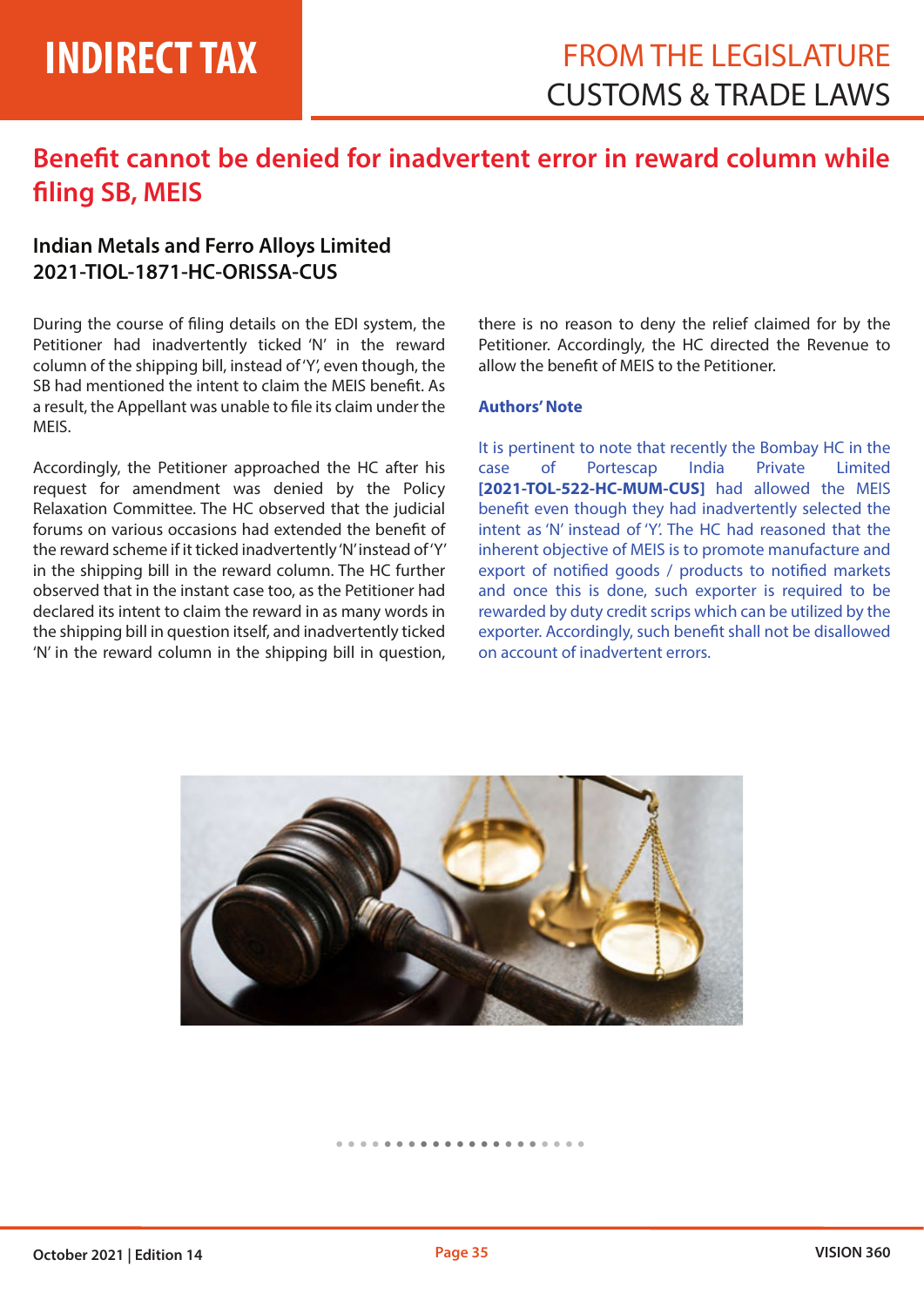# **INDIRECT TAX**

### FROM THE LEGISLATURE CUSTOMS & TRADE LAWS

| <b>Notification/Circular</b>                 | <b>Key Updates</b>                                                                                                                                                                                                                                                                                                                                                                                                                                                                                                                                                                                                                                                          |
|----------------------------------------------|-----------------------------------------------------------------------------------------------------------------------------------------------------------------------------------------------------------------------------------------------------------------------------------------------------------------------------------------------------------------------------------------------------------------------------------------------------------------------------------------------------------------------------------------------------------------------------------------------------------------------------------------------------------------------------|
| Notification No.<br>33/2015-2020 dated 28    | <b>Extension of FTP</b>                                                                                                                                                                                                                                                                                                                                                                                                                                                                                                                                                                                                                                                     |
| September 2021                               | Validity of Foreign Trade Policy 2015-20 is extended. This will now remain in effect till March<br>31, 2022.                                                                                                                                                                                                                                                                                                                                                                                                                                                                                                                                                                |
| Public Notice No.<br>25/2015-2020 dated 28   | <b>Extension of HBP</b>                                                                                                                                                                                                                                                                                                                                                                                                                                                                                                                                                                                                                                                     |
| September 2021                               | Validity of Handbook of Procedures 2015-20 is extended. This will now remain in effect till<br>March 31, 2022.                                                                                                                                                                                                                                                                                                                                                                                                                                                                                                                                                              |
| <b>Trade Notice</b><br>18/2021-2022 dated 20 | De-Activation of IECs not updated on the DGFT                                                                                                                                                                                                                                                                                                                                                                                                                                                                                                                                                                                                                               |
| September 2021                               | It has been notified that all IECs which are not yet updated shall be de-activated. However,<br>the concerned IEC holders are provided one final opportunity to update their IEC in this<br>interim period till 05 October 2021.                                                                                                                                                                                                                                                                                                                                                                                                                                            |
|                                              | The de-activation activity is being initiated in a phased manner and is in continuation with<br>the mandate of DGFT to all IEC holders to ensure that details in their IEC is updated<br>electronically every year during April-June period (for which no user charges will be borne by<br>the IEC holder).                                                                                                                                                                                                                                                                                                                                                                 |
|                                              | IEC so de-activated, would have the opportunity for automatic re-activation without any<br>manual intervention or a physical visit to the DGFT RA.                                                                                                                                                                                                                                                                                                                                                                                                                                                                                                                          |
| Notification No.<br>29/2015-2020 dated 23    | <b>Amendment in SEIS rates</b>                                                                                                                                                                                                                                                                                                                                                                                                                                                                                                                                                                                                                                              |
| September 2021                               | SEIS claim rates for various services exported have been revised for services rendered in<br>$\bullet$<br>the F.Y. 19-20;                                                                                                                                                                                                                                                                                                                                                                                                                                                                                                                                                   |
|                                              | Benefits to claim SEIS on payments received in Indian Rupees shall not be available on<br>$\bullet$<br>exports made in F.Y. 19-20;                                                                                                                                                                                                                                                                                                                                                                                                                                                                                                                                          |
|                                              | The benefit of SEIS claim to service providers has been limited with total entitlement<br>capped at INR 5 crore per IEC for F.Y. 2019-20; and                                                                                                                                                                                                                                                                                                                                                                                                                                                                                                                               |
|                                              | The deadline for filing of online application for SEIS claim for F.Y. 2019-20 shall be 31<br>December 2021. Further, the provisions of late cut shall not be applicable for applications<br>pertaining to F.Y. 2019-20 and such applications shall get time-barred thereafter.                                                                                                                                                                                                                                                                                                                                                                                              |
| Notification No.<br>29/2015-2020 dated 23    | <b>Extension of Export Obligation Period</b>                                                                                                                                                                                                                                                                                                                                                                                                                                                                                                                                                                                                                                |
| September 2021                               | The period of Export Obligation has been extended till 31 December 2021 for Advance<br>Authorisations and Export Promotion Capital Goods Schemes which expired on 01 August<br>2020 to 31 July 2021 without payment of composition fee. However, this extension is<br>subject to 5% additional Export Obligation on the balance of original or extended Export<br>Obligation;<br>Further, the option to avail Export Obligation extension with payment of composition fees<br>would remain available; and<br>As for the holders of the Scheme who have already obtained extension upon payment of<br>composition fees, shall not be permitted to avail refund of such fees. |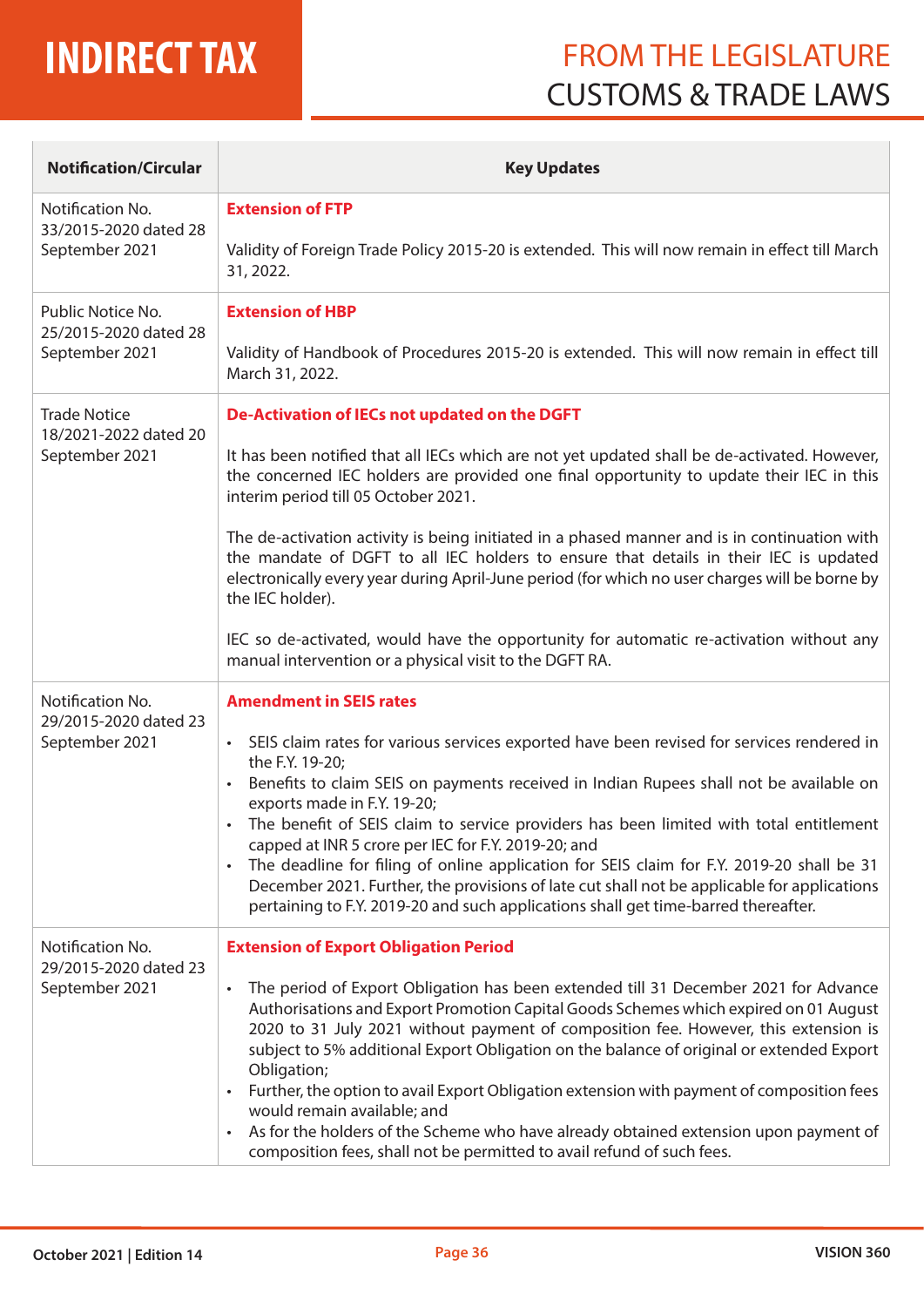| <b>Notification/Circular</b>               | <b>Key Updates</b>                                                                                                                                                                                                                                                                                                             |  |  |  |
|--------------------------------------------|--------------------------------------------------------------------------------------------------------------------------------------------------------------------------------------------------------------------------------------------------------------------------------------------------------------------------------|--|--|--|
| Notification No.<br>45/2021-Customs dated  | <b>Extension of exemption of import duty on import of COVID-19 vaccine</b>                                                                                                                                                                                                                                                     |  |  |  |
| 29 September 2021                          | The CBIC has further extended exemption from the whole of the duty of customs leviable on<br>COVID-19 vaccine till 31 December 2021.                                                                                                                                                                                           |  |  |  |
| Notification No.<br>76/2021-Customs (N.T.) | <b>Procedure for duty-credit issuance under RoDTEP</b>                                                                                                                                                                                                                                                                         |  |  |  |
| dated 23 September<br>2021                 | The CBIC has notified that issuance of duty credit scrips for RoDTEP shall be subject to the<br>following conditions:                                                                                                                                                                                                          |  |  |  |
|                                            | It is issued in lieu of remission of any duty or tax, chargeable on any material used in the<br>$\bullet$<br>manufacture or processing of goods or for carrying out any operation on such goods in<br>India that are exported, where such duty or tax or levy is not exempted, remitted or<br>credited under any other Scheme; |  |  |  |
|                                            | It is issued against export of goods notified in the prescribed Appendix of the FTP, at the<br>respective rate and cap notified under the said Appendix;                                                                                                                                                                       |  |  |  |
|                                            | It is issued against the shipping bill or bill of export, presented u/s. 50 of the said Customs<br>Act on or after 01 January 2021, and where the order permitting clearance and loading of<br>goods for exportation u/s. 51 of the Customs Act has been made;                                                                 |  |  |  |
|                                            | It is issued after the claim is allowed by Customs upon necessary checks, including on the<br>$\bullet$<br>basis of risk evaluation through appropriate selection criteria, and after filing of export<br>manifest or export report; and                                                                                       |  |  |  |
|                                            | It is issued in accordance with any rules or regulations issued in relation to duty credit,<br>e-scrip or electronic duty credit ledger.                                                                                                                                                                                       |  |  |  |
|                                            | It has further been notified that in case of contravention of the duty credit scrips, the<br>Jurisdictional Officer may cancel the credit scrips.                                                                                                                                                                              |  |  |  |

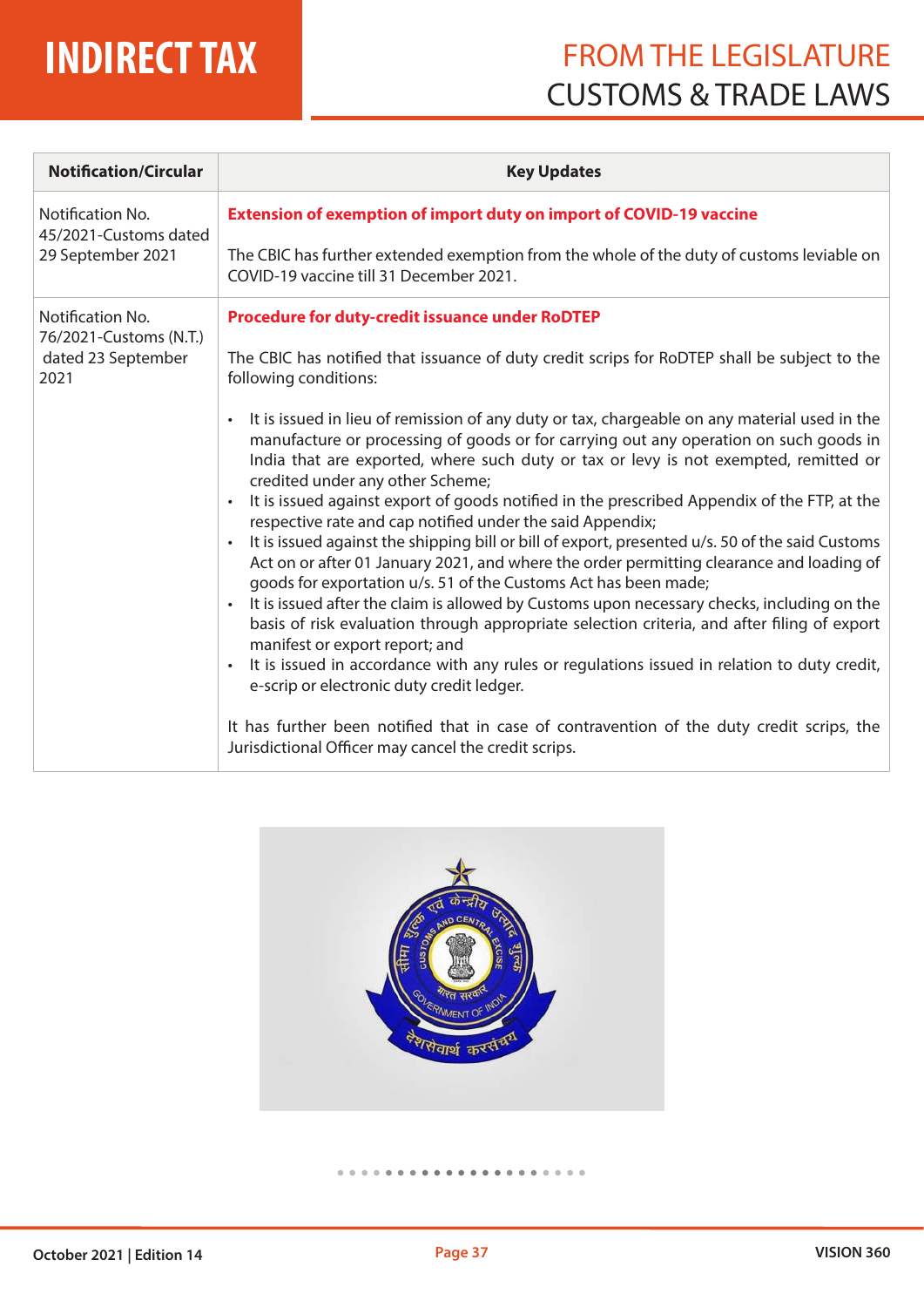### **HC follows Meethelaveetil ruling, quashes ROC order disqualifying Director under Section 164**

#### **Synthalapadi Narayanarupa Swarupa vs. Union of India & Ors. W.P.No. 11595 of 2021 and W.M.P.Nos. 12344 & 12346 of 2021**

The Petitioner was disqualified as a Director by the ROC under Section 164(2)(a) of the Companies Act, for non-filing of financial statements or annual returns for continuous period of three financial years by the defaulting companies on whose board the Petitioner was also a Director, due to which, he was prohibited from being appointed or reappointed as Director in any other company for 5 years.

Aggrieved, the Petitioner preferred a writ petition before the HC contending that that the action taken by ROC was arbitrary and unreasonable.

Placing reliance on its ruling in Meethelaveetil Kaitheri Muralidharan *[2020 SCC OnLine Mad 2958]* wherein the issue as to whether the ROC was entitled to deactivate the DIN was elaborately dealt with, the HC allowing the writ petition of the Petitioner directed the ROC to permit Petitioner to continue as Director in the existing Companies, and to get reappointed as Director in any Company or be appointed as a Director in any other Company without any hindrance.

#### **Authors' Note**

As per Company law, if a person is a Director of five companies, which may be referred to as companies A to E, if the default is committed by company A by not filing nancial statements or annual returns, the said Director of company A would incur disqualification and would vacate office as Director of companies B to E. However, the said person would not vacate office as Director of company A. If such person does not vacate office and continues to be a Director of company A, it is necessary that such person continues to retain the DIN. In this connection, it is also pertinent to point out that it is not possible to file either the financial statements or the annual returns without a DIN. Consequently, the Director of Defaulting Company A, in the above example, would be required to retain the DIN so as to make good the deficiency by filing the respective documents. Thus, apart from the fact that the Appointment and Qualification of Director Rules, do not empower the ROC to deactivate the DIN, such deactivation would also be contrary to Section 164(2) read with Section 167(1) of Companies Act, inasmuch as the person concerned would continue to be a Director of the Defaulting Company.

### *• • • • • • • • • • • • • • • • • • • • •*

### **HC transfers proceedings to NCLT after passing winding-up order, pursuant to creditors' application**

#### **Raviraj Takawane vs. SKK Steel Enterprises Pvt. Ltd. Interim Application No.31 of 2021 in Appeal (L) No.440 of 2018**

An application was filed by four financial creditors in the HC seeking transfer of a company petition to the NCLT.

Before the HC the question for consideration was whether, after a winding up order has been passed by the HC, an

application can be made for transfer of a company petition to the NCLT for disposal.

Referring to Section 434 of the Companies Act and relying on Apex Court's precedents in this regard, the HC observed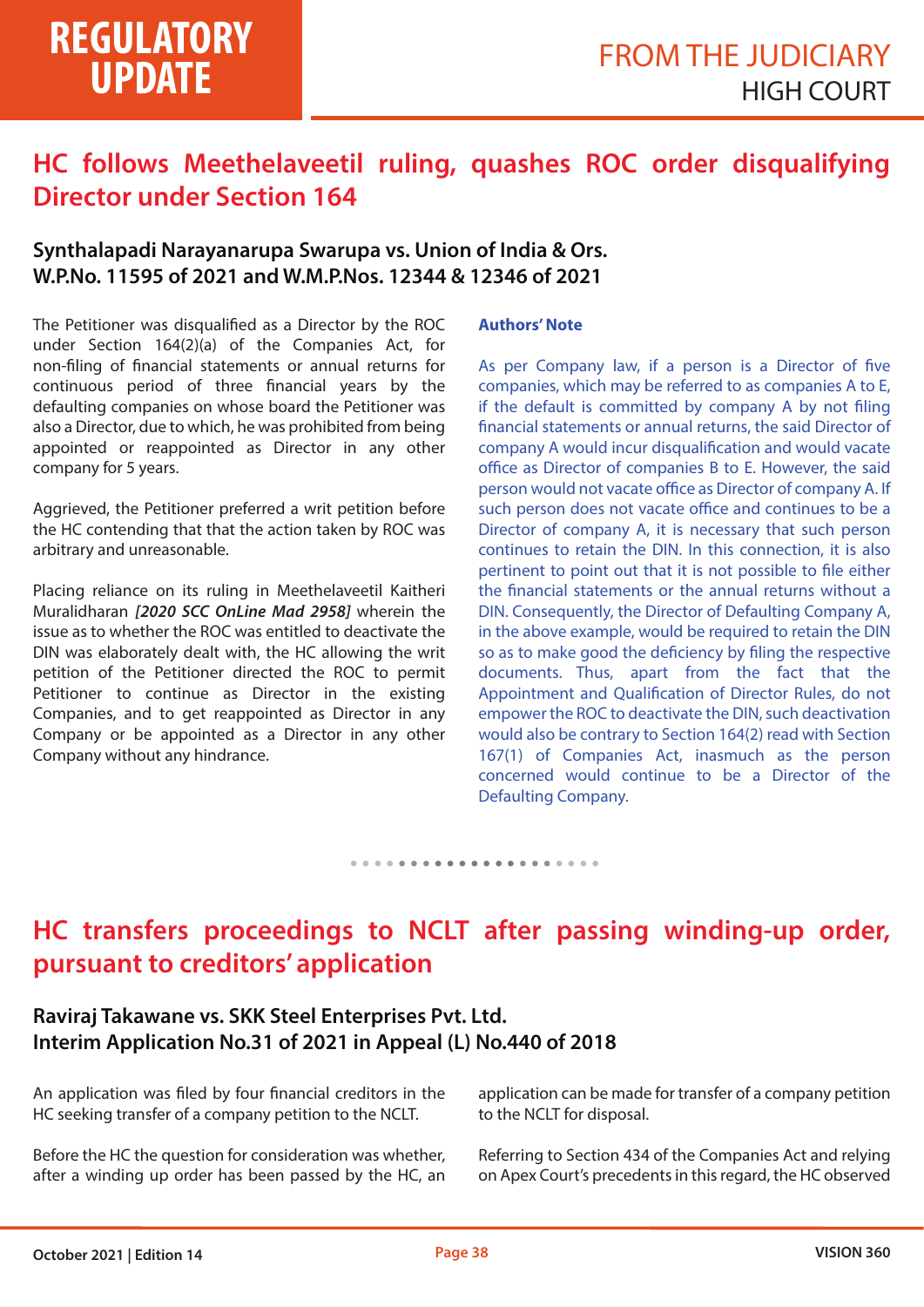# **REGULATORY**

that the Court may by order transfer such proceedings to the NCLT and the proceedings so transferred shall be dealt with by the NCLT as an application for initiation of CIRP.

Further, adhering to the principles laid down by SC, the HC

observed that the applicants, being financial creditors of the said Company were entitled to bring an application under the proviso to Section 434(1)(c) of the Companies Act, and the application would be maintainable despite the fact that a winding up order had already been passed.

*• • • • • • • • • • • • • • • • • • • • •* 

### **SC rejects plea challenging CIRP withdrawal basis resolution of CoC**

#### **K.N. Rajakumar vs. V. Nagarajan & Ors. 2021-TIOLCORP-34-SC-IBC-LB**

The appellant had joined the Corporate Debtor as a junior assistant and since he was not receiving his salary regularly sought to get relieved from the services and settlement of his salary dues, However, as the Corporate Debtor requested him to continue in the service, he continued to do so on a salary which was much less than the one he was entitled to for 49 years.

Post retirement, the Appellant issued a Demand Notice to the Corporate Debtor calling upon the Corporate Debtor to pay dues of outstanding salary amounting along with interest.

On failure of the Corporate Debtor to comply with the notice, The Appellant filed an application under Section 9 of the IBC, before the NCLT and CIRP was initiated against the Corporate Debtor and RP was also appointed.

Aggrieved, the Corporate Debtor approached the NCLAT which allowed the appeal of the Corporate Debtor and set aside the order of the NCLT.

Aggrieved, the Appellant filed an application before the SC seeking permission to file appeal which was rejected by the SC. In the meantime, an application was filed by the Corporate Debtor which was allowed by the SC granting the liberty to approach CoC for settlement under Section 12A of the IBC.

The CoC in its meeting decided to withdraw CIRP initiated in respect of the Corporate Debtor and the NCLT accepted the application of withdrawal of CIRP and directed the RP to hand over the management of the Corporate Debtor to the Board of Directors.

Aggrieved, the Appellant filed an application in the NCLT seeking to set aside the withdrawal of CIRP initiated against the Corporate Debtor as decided in the CoC meeting which was dismissed by the NCLT.

Aggrieved, by the resolution of the CoC meeting and the order passed by the NCLT, the Appellant approached the SC which observed that the Adjudicating Authority was entitled to withdraw the application admitted under Section 7 or Section 9 or Section 10, on an application made by the applicant with the approval of 90% voting share of the CoC.

Further, noting that Appellant's earlier petition under Section 9 of IBC to initiate CIRP against the Corporate Debtor basis pending salary dues which was admitted by NCLT, was set aside by NCLAT, and the said NCLAT order was never challenged by the Appellant, the issue had attained finality when the appeal filed by the Corporate Debtor came to be allowed by NCLAT.

#### **Authors' Note**

In the instant case, SC rightly remarked that one of the principal objects of the IBC was providing for revival of the Corporate Debtor and to make it a going concern. Every attempt had to be first made to revive the concern and make it a going concern, liquidation being the last resort.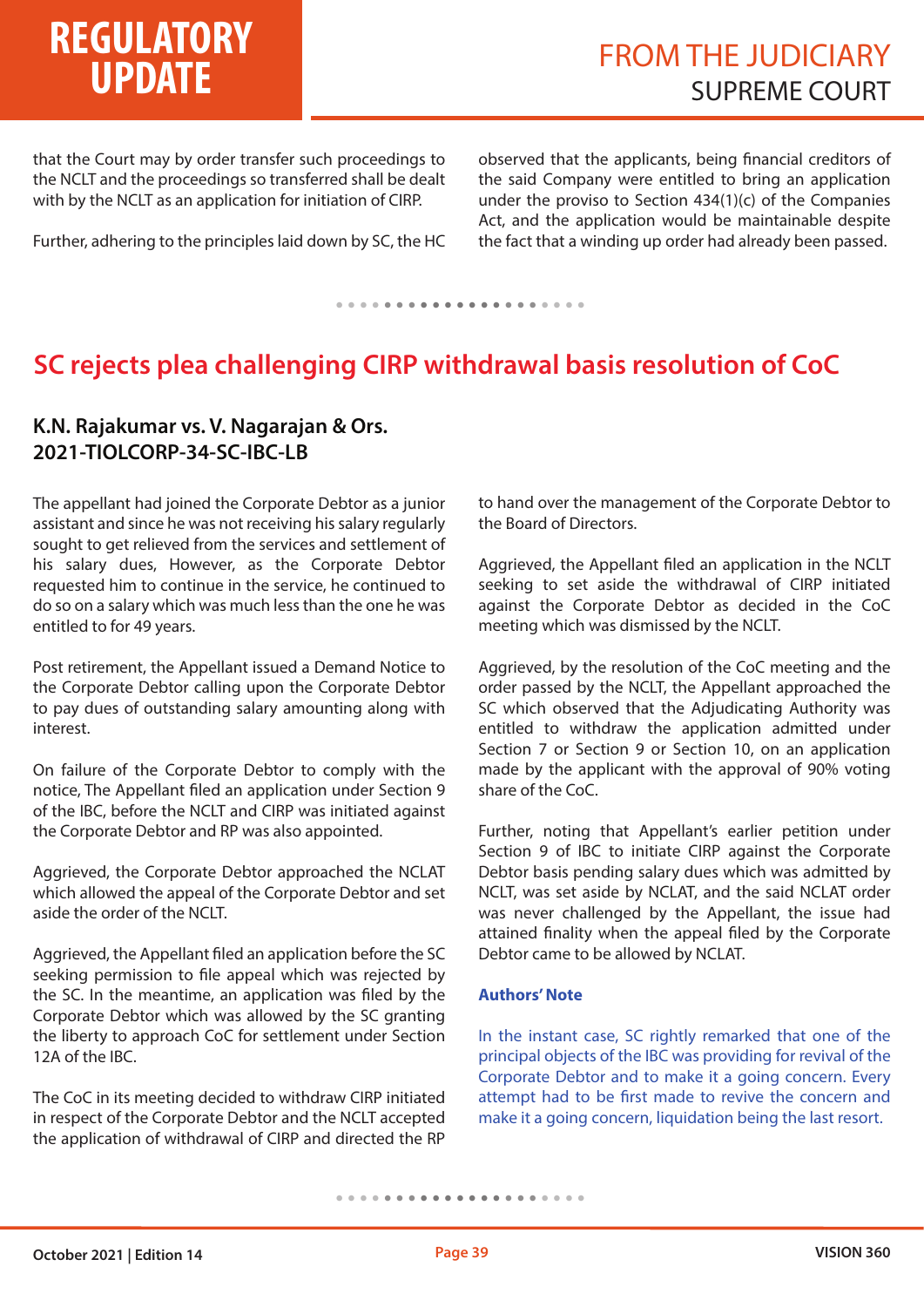### **SC holds IBC moratorium applicable only to Corporate Debtor, allows homebuyers to initiate proceedings against Promoters**

### **Anjali Rathi & Ors. vs. Today Homes & Infrastructure Pvt. Ltd. & Ors. SLP (C) No. 12150 of 2019**

The Petitioners were a group of homebuyers in a group housing project being developed by the Respondent. The home buyer agreement envisaged that possession of the apartments would be delivered within a period of thirty-six months, which in almost all cases was to be in 2014.

The grievance of the Petitioners was that the project was abandoned by the developer. As a result, they instituted proceedings before the National Consumer Dispute Redressal Commission ('NCDRC') seeking refund of their money with interest.

The NCDRC allowed their claim by directing the Respondent to refund the principal amount paid by the petitioners together with 12 per cent interest from the date of deposit along with costs within four weeks. There was a provision in the order for interest being enhanced to 14 per cent if the amount was not paid within the stipulated period. This order of the NCDRC had attained finality.

Execution proceedings under Sections 25 and 27 of the Consumer Protection Act were also instituted by the Petitioners. However, these execution proceedings were repeatedly adjourned and the Petitioners were not satisfied with the settlement terms offered by the Judgment Debtor.

Since no settlement was arrived at, the Managing Director of the first respondent was directed to appear personally. The Respondent filed a petition before the HC to challenge the order of the NCDRC requiring the personal presence of the Managing Director. However, the HC issued notice to the Petitioners and also issued a direction that no coercive steps shall be taken against the Managing Director of the Respondent.

In the meantime, an operational creditor approached the NCLT initiating proceedings under Section 9 of the IBC. The NCLT admitted the petition, following which the CIRP was initiated and a moratorium was declared under Section 14 of the IBC.

The order of the NCLT resulted in the filing of an SLP before the SC by the Petitioners. The grievance raised was that the application filed for the initiation of corporate insolvency against the Respondent was merely to stall the refund of the amount due to the homebuyers, in terms of the order of the NCDRC.

Thereafter, the Petitioners lodged their claims before the RP, though without prejudice to their contentions in the proceedings pending before the SC.

The SC thereby directed that a meeting of the CoC be convened within a period of two weeks so that a final decision could be taken on whether any of the Resolution Plans were acceptable to it.

By a vote of 96.93 per cent, the CoC approved the Resolution Plan which was submitted by the consortium of home buyers. However, the Resolution Plan was awaiting approval before the NCLT.

Aggrieved, the Petitioners approached the SC before which the Corporate Debtor contended that proceedings could not continue due to the moratorium.

The SC observed that moratorium which restrains initiation/continuation of proceedings was only in relation to the Corporate Debtor and not in respect of its Directors/Management, against whom proceedings could continue.

Therefore, directing the NCLT to dispose of the approval application within 6 weeks, SC held that Petitioners could not be prevented by moratorium from initiating proceedings against the Promoters of the Corporate Debtor in relation to honoring the settlements reached before the SC.

#### **Authors' Note:**

It is interesting to note that in the instant case the SC placed reliance on its ruling in P. Mohanraj & Ors. vs. Shah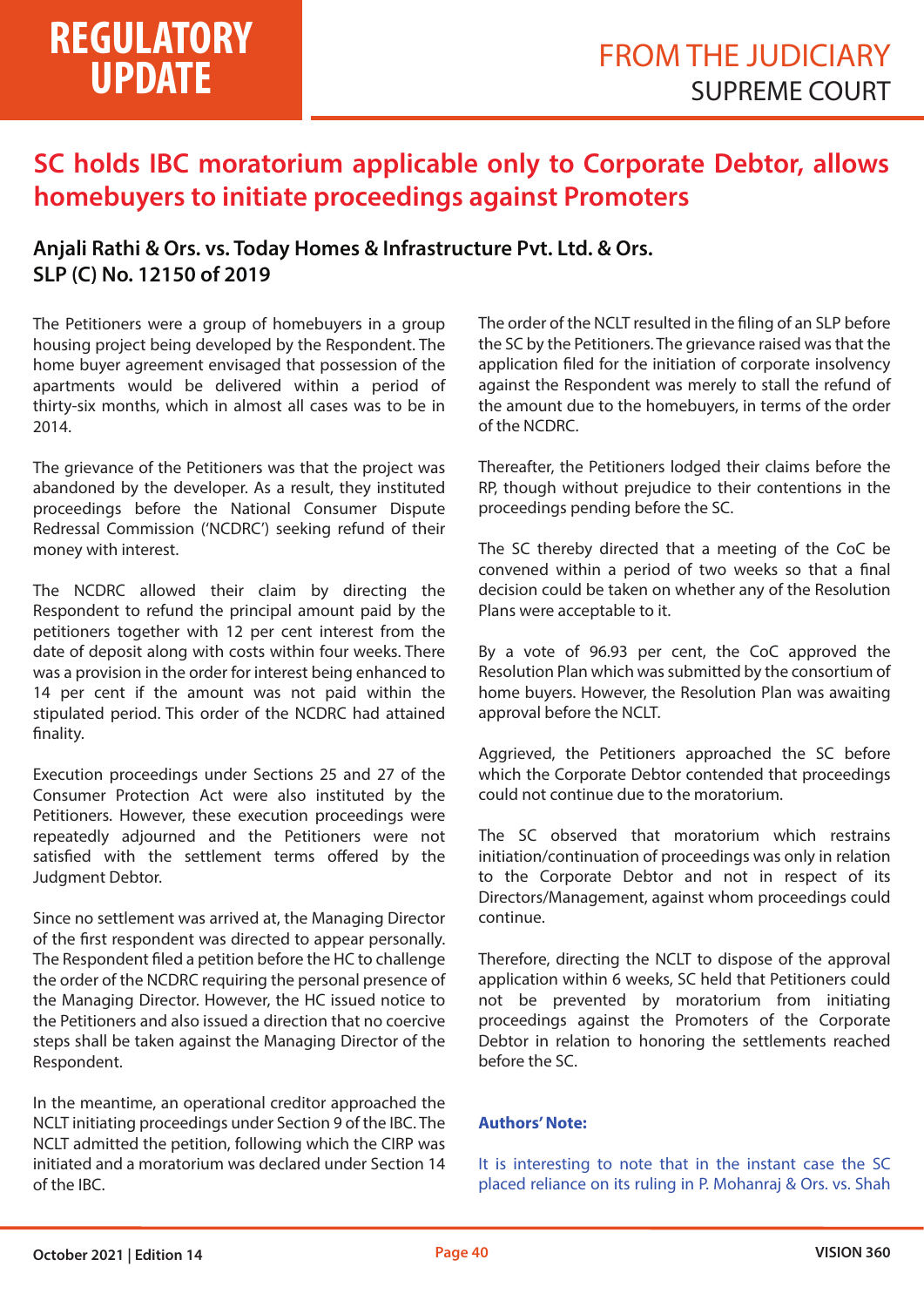# **REGULATORY**

Brothers Ispat Pvt. Ltd. **[2021-TIOLCORP-11-SC-IBC-LB]**, wherein it held that the proceedings under Section 138 and 141 of the Negotiable Instruments Act 1881 against the Corporate Debtor would be covered by the moratorium provision under Section 14 of the IBC. However, it also clarified that the moratorium was only in relation to the Corporate Debtor (as highlighted above) and not in respect of the Directors/Management of the Corporate Debtor, against whom proceedings could continue.

*• • • • • • • • • • • • • • • • • • • • •* 

### **SC holds NCLAT has no jurisdiction to condone delay in filing appeal beyond 15 days**

### **National Spot Exchange Ltd. vs. Anil Kohli, RP for Dunar Foods Ltd. 2021-TIOLCORP-33-SC-IBC**

The State Bank of India had initiated the insolvency proceedings before the NCLT under Section 7 of the IBC against the Corporate Debtor on the ground that Corporate Debtor had taken credit limits by hypothecating the commodities kept in the warehouses of the appellant. The NCLT admitted the petition and commenced the CIRP against the Corporate Debtor. The IRP was also appointed by the NCLT who invited the claims from the creditors of the Corporate Debtor.

The Appellant submitted its claim and also forwarded its claim through courier to IRP. In response to the public announcement by the IRP inviting the claims from the creditors of the Corporate Debtor, The Appellant submitted the claim of INR 673.85 Crores.

IRP rejected the claim of the appellant on the ground that there was no privity of contract between the Appellant and the Corporate Debtor and that there was no letter or guarantee issued by the Corporate Debtor in favour of the Appellant.

Aggrieved by the rejection of the claim by IRP, the Appellant approached the NCLT which rejected the Appellant's application and upheld the decision of the IRP not to include the claim of the Appellant as a creditor.

Aggrieved by the decision of the NCLT, the Appellant preferred an appeal before the NCLAT. There was a delay of 44 days in preferring the said appeal.

The appeal before the NCLAT was required to be filed within a maximum period of 45 days (30 days + 15 days). However, there was a further delay of 44 days beyond a total period of 45 days.

Therefore, considering sub-section (2) of Section 61 of the IBC, the NCLAT dismissed the appeal on the ground that it had no jurisdiction to condone the delay beyond 15 days and thereby the appeal was barred by limitation.

Aggrieved, the Appellant approached the SC which dismissing the appeal, upheld the order of the NCLAT holding that the NCLAT had no jurisdiction to condone delay in filing appeal beyond 15 days.

#### **Authors' Note:**

As per the proviso to Section 61(2) of the IBC, the Appellate Tribunal may allow an appeal to be filed after the expiry of the said period of 30 days if it is satisfied that there was sufficient cause for not filing the appeal, but such period shall not exceed 15 days.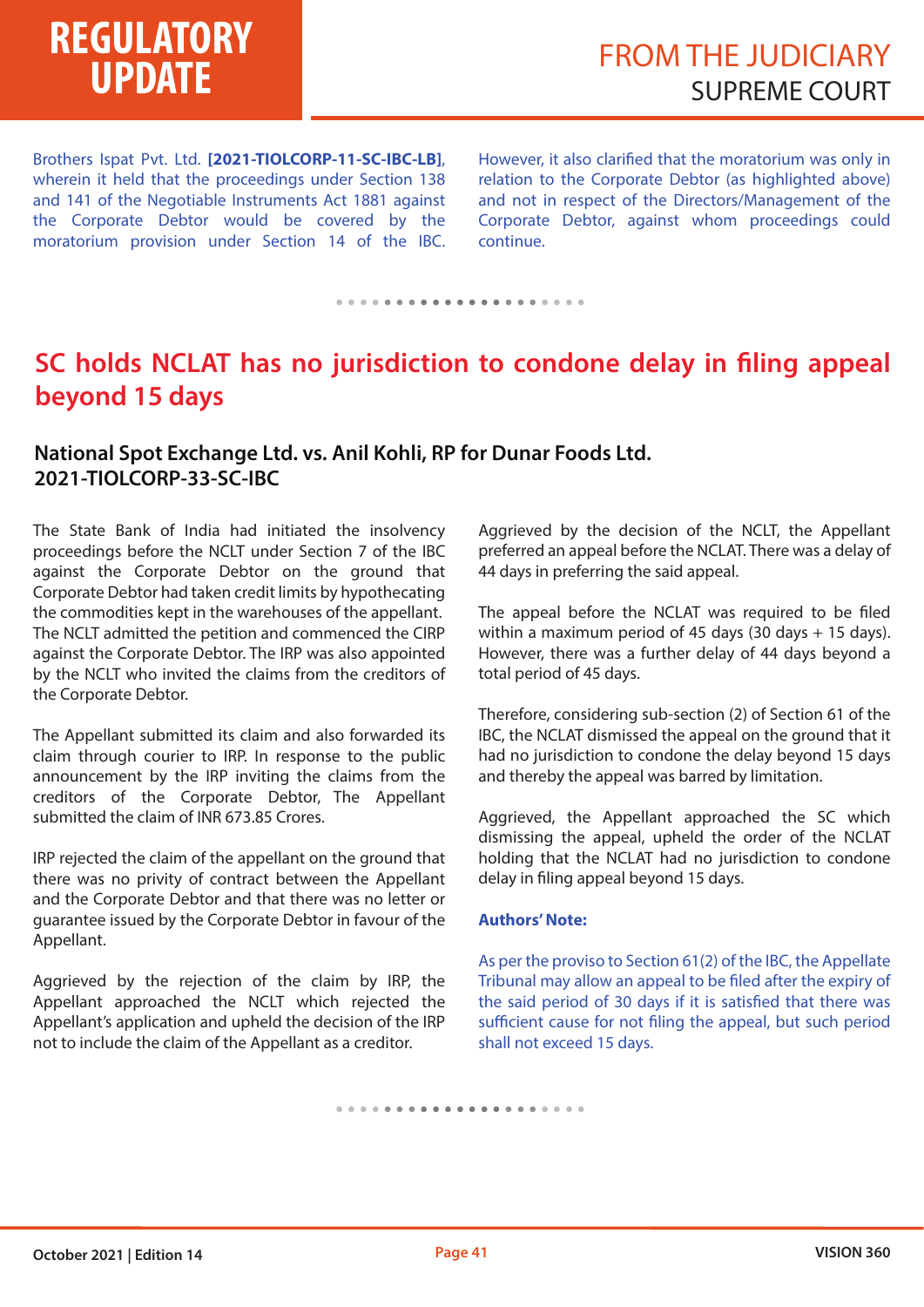### **SC holds Excise Department's subsequent demands no ground to prevent Bank from exercising secured creditor rights**

#### **Superintendent Central Excise & Customs vs. Kotak Mahindra Bank & Ors. 2021-TIOL-217-SC-CX**

The State Bank of India was a secured creditor and the debts were transferred to the Respondent. The debt was created on June 24, 1985. Amod Petrochem Pvt. Ltd., which gave the security of both movable and immovable property was in a difficult position financially. The Excise Department had also raised subsequent demands for the period 1985-1986 and 1986- 1987 on grounds of evasion of duty and penalty was also imposed along with the option of fine in lieu of confiscation.

The Respondent initiated proceedings before the Debt Recovery Tribunal under the SARFAESI Act. The debt was crystallized, and thereafter steps were taken in terms of Section 14 of the SARFAESI Act before the DM for attachment of properties, the movable properties stood sold.

As regards immovable property, SC noted that a direction was sought by the Bank before the HC with regards to non-implementation by the DM.

Aggrieved by the same, Bank filed a Letters Patent Appeal and by an elaborate judgment, the Letters Patent Appeal and the writ petition were allowed.

The SC had earlier directed status quo with regard to the nature, title and possession in respect of the immovable property by an order dated January 02, 2011, leave was granted thereafter and that is how the matter came up

before the Court after a decade.

The SC observed that undoubtedly, there was a creation of a secured debt in favour of the State Bank of India and thereafter the transfer of the debt to the Respondent.

The SC also opined that it was not possible for Revenue to plead that it had a crown debt which would take precedence over a secured liability.

Further, the SC observed that on realization of the dues of the Bank, if amounts were still left, those amounts could be utilized to satisfy the dues of the Excise Department and if there were still amounts left, the debtor would be the beneficiary of the same.

The SC further remarked that the great irony of the situation was that the Bank was required to protect an immovable property for more than a decade on account of this issue pending and consequently, incurred further amounts for the said purpose.

Thus, stating that it was unnecessary to go into other issues sought to be raised by the parties, the SC dismissing Revenue's SLP, held that the Respondent could not be prevented from exercising its rights as a secured creditor on the pretext that there was a debt to the Excise Department arising from the confiscation order.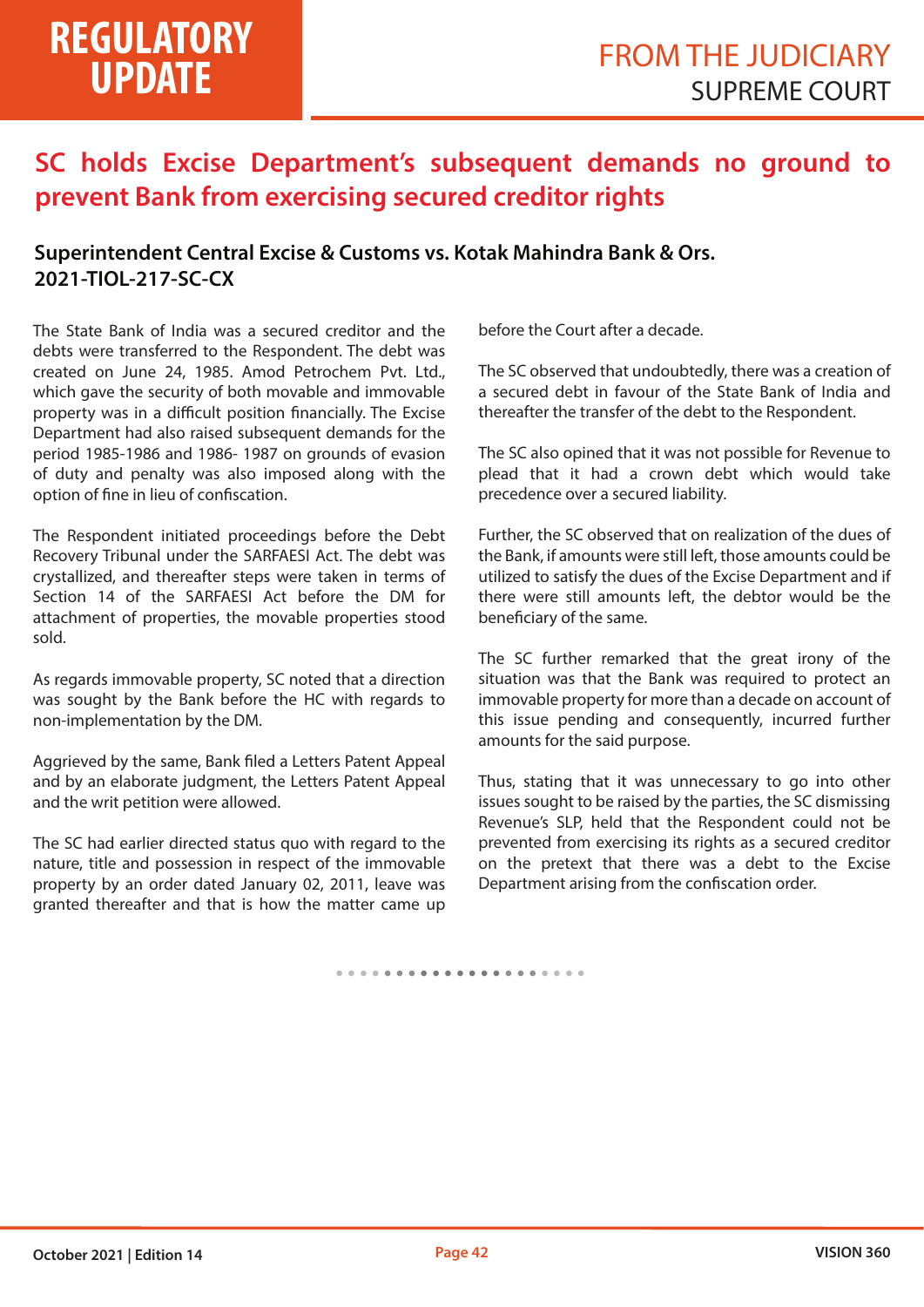### **Extension of last date of filing of Cost Audit Report to Board of Directors**

Pursuant to representations received from various stakeholders, MCA has extended the last date of filing of Cost Audit Report under rule 6(5) of the Companies (Cost Records and Audit), Rules 2014.

In view of the extraordinary disruption caused due to the pandemic, it has been decided that if cost audit report for the financial year 2020-21 by the cost auditor to the Board of Directors of the companies is submitted by 31st October, 2021 then the same would not be viewed as violation of rule 6(5) of Companies (cost records and audit) Rules, 2014.

Consequently, the cost audit report for the financial year ended on 31st March, 2021 shall be filed in e-form CRA-4 within 30 days from the date of receipt of the copy of the

cost audit report by the company. However, in case a company has got extension of time for holding Annual General Meeting under section 96(1) of the Act then e-form CRA-4 may be filed within the timeline provided under the proviso to rule 6(6) of the companies (Cost Records and Audit) Rules, 2014.

#### **Authors' Note:**

This extension was expected as similar relaxations were given in previous year as well i.e. to align the cost audit report filing with extended AGM timelines. Though the corporate world is resuming its normal operations including work from office, however such extensions are needed to support them to ensure the compliances with applicable laws.

### **Change in Foreign Exchange Management (Export of Goods and Services) rules to prescribe the interest rates on advances received against export of goods**

*• • • • • • • • • • • • • • • • • • • • •* 

Reserve Bank of India vide Notification No. FEMA 23(R)/5/2021-RB dated Setpember 8, 2021 has notified Foreign Exchange Management (Export of Goods and Services) (Amendment) Regulations 2021 thru gazette notification. The regulation 15 has been amended to include the optional interest rate on advance received against export of goods. As per erstwhile provisions, an exporter of goods was allowed to pay interest on advances received subject to a maximum limit of LIBOR + 100 basis points. However same has been changed to prescribe that interest may be paid as per above rate or other applicable benchmark as may be directed by the Reserve Bank of India.

#### **Authors' Note:**

For more than 40 years, the London Interbank Offered Rate—commonly known as Libor—has been a key benchmark for setting the interest rates on international transactions. However over a period of time there has been various issues with LIBOR rates and banks aren't transacting the way they used to transact earlier and hence LIBOR has become less relevant in international market. Keeping this is view, RBI has kept an option to prescribe rates to be used in case of export import of goods.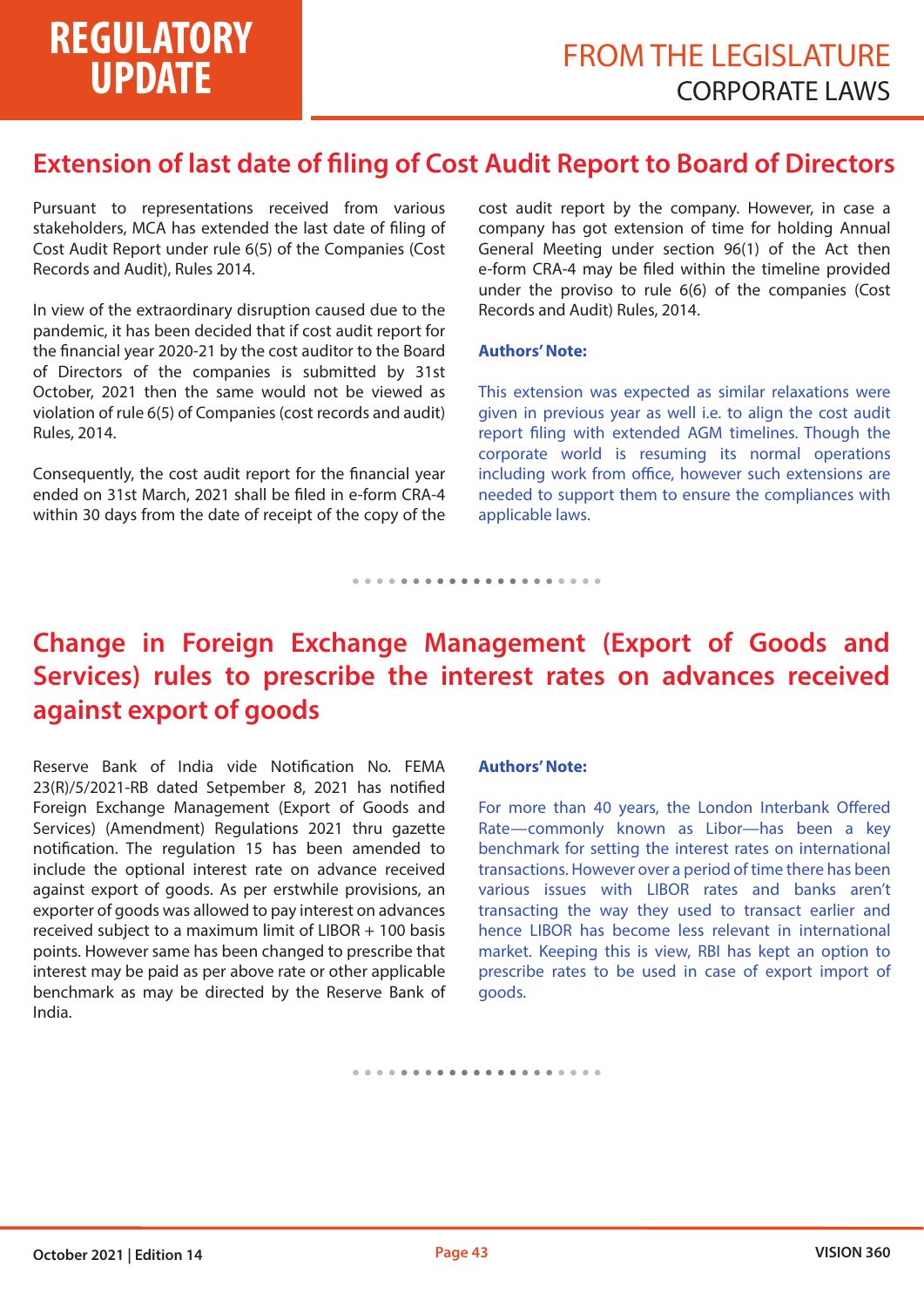### **Insolvency and Bankruptcy Board of India launches Electronic Platform for Auctions under liquidation process**

Vide notification no. IBBI/LIQ/44/2021 dated September 30, 2021, IBBI has launched electronic platform for hosting public notices of auctions of assets liquidation under the IBBI (Liquidation Process) Regulations 2016.

Liquidators are presently auctioning liquidation assets on various auction platforms. The information regarding such auctions is not available at a centralized place. A centralized platform hosting all public notices of auctions of liquidation assets of ongoing liquidation processes would improve visibility for the liquidation assets being sold, and may expedite the process and lead to better realization.

Considering the above, the Board has provided an electronic platform on its website for hosting public notices of auctions of liquidation assets. The Board hereby designates this platform for the purposes of clause (5) of paragraph 1 of Schedule I of the Liquidation Process Regulations.

Liquidators are, therefore, directed to upload the public notice of every auction of any liquidation asset, with effect from 1st October, 2021, at IBBI webpage on the day of its publication in newspapers, through their designated login page.

#### **Authors' Note:**

This move would bring in more transparency in the liquidation process as now Resolution Professional will be required to upload all notices on a centralized place therefore enabling potential investors to access and evaluate proposals more independently and then make bids for revival and acquisition of business. This is in addition to amendments brought in during July 2021 where it was mandated to file form CIRP 8 containing important details of the plan on an electronic platform. With such changes, it is evident that Government wants to make the resolution process as transparent as possible to achieve the intended goal.

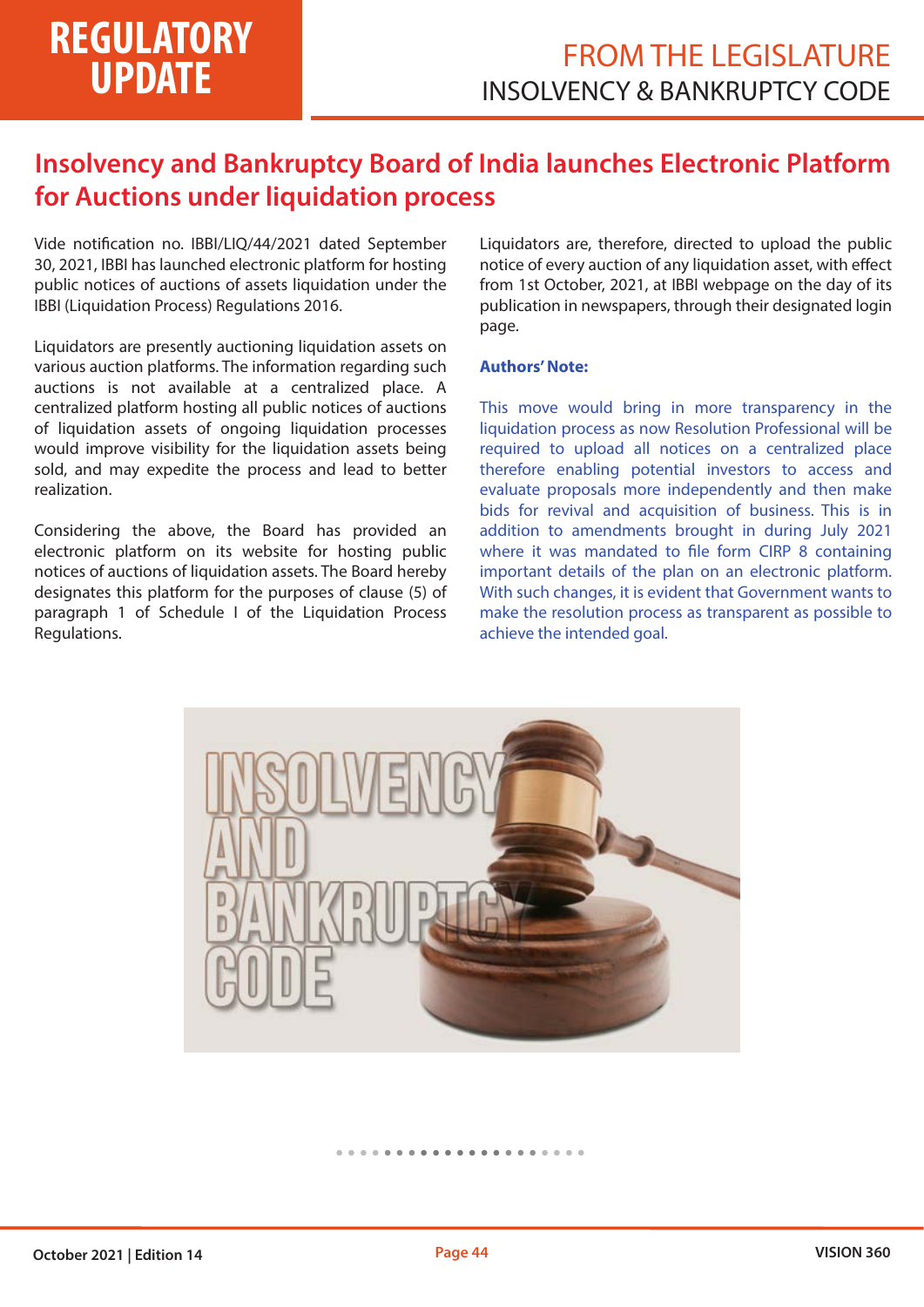### **G-24 submits its observations before the OECD Inclusive Framework Secretariat to address the tax challenges arising from digitalisation of the economy**

To address tax challenges arising from digitalisation of the economy, the Working Group on Tax Policy and International Tax Cooperation of G-24 ('Working Group') has submitted its observations before the OECD Inclusive Framework Secretariat comprising of member countries such as Argentina, Brazil, Egypt, India, Kenya, Mexico, Morocco, Nigeria, South Africa, and Sri Lanka who are also the members of OECD/G20 BEPS Inclusive Framework.

The Working Group has demanded for an inclusive process for concerns of developing economies and for reallocation of 30% or more of MNE's non-routine profits under Amount A of Pillar One along with recommended gradual exclusion of digital service tax and progressive implementation of Amount A and also Subject to Tax Rule

('STTR') broad enough to address the base erosion of developing countries.

Further, favouring a high minimum effective tax rate under the Global Anti-Base Erosion Rules, Working Group laid emphasis on dispute prevention over dispute resolution, forewarning that in the medium run without a meaningful share in Amount A and a broader STTR, any solution would be sub-optimal and unsustainable.

#### **Reference:**

https://www.g24.org/wp-content/uploads/2021/09/Com ments-of-the-G24-on-the-IF-July-Statement.pdf

#### *• • • • • • • • • • • • • • • • • • • • •*

### **Model Manual on Exchange of Information prepared by Global Forum, World Bank Group & African Development Bank released by OECD**

A new version of Manual on Exchange of Information ('EOI') jointly prepared by Global Forum on Transparency and Exchange of Information for Tax Purposes along with World Bank Group and African Development Bank was released by OECD.

The new edition covers broader range of exchange of information tools tailored to address specific needs of various jurisdictions and also contains checklists and various templates to fortify the communication amongst jurisdictions.

The Manual also provides a detailed guide to assist jurisdictions, irrespective of their stage of implementation of EOI, to put in place the necessary processes and

procedures which aim at improving the existing ones to ensure effective EOI.

Comprising of three chapters viz.,: (i) Introduction (ii) Competent Authority and EOI Units and (iii) Tax Auditors, the Manual aims at assisting various jurisdictions in developing their own approach towards EOI.

#### **Reference:**

https://www.oecd.org/tax/exchange-of-tax-information/g lobal-forum-secretariat-african-development-bank-and-w orld-bank-group-deliver-new-model-manual-on-exchang e-of-information-for-tax-purposes.htm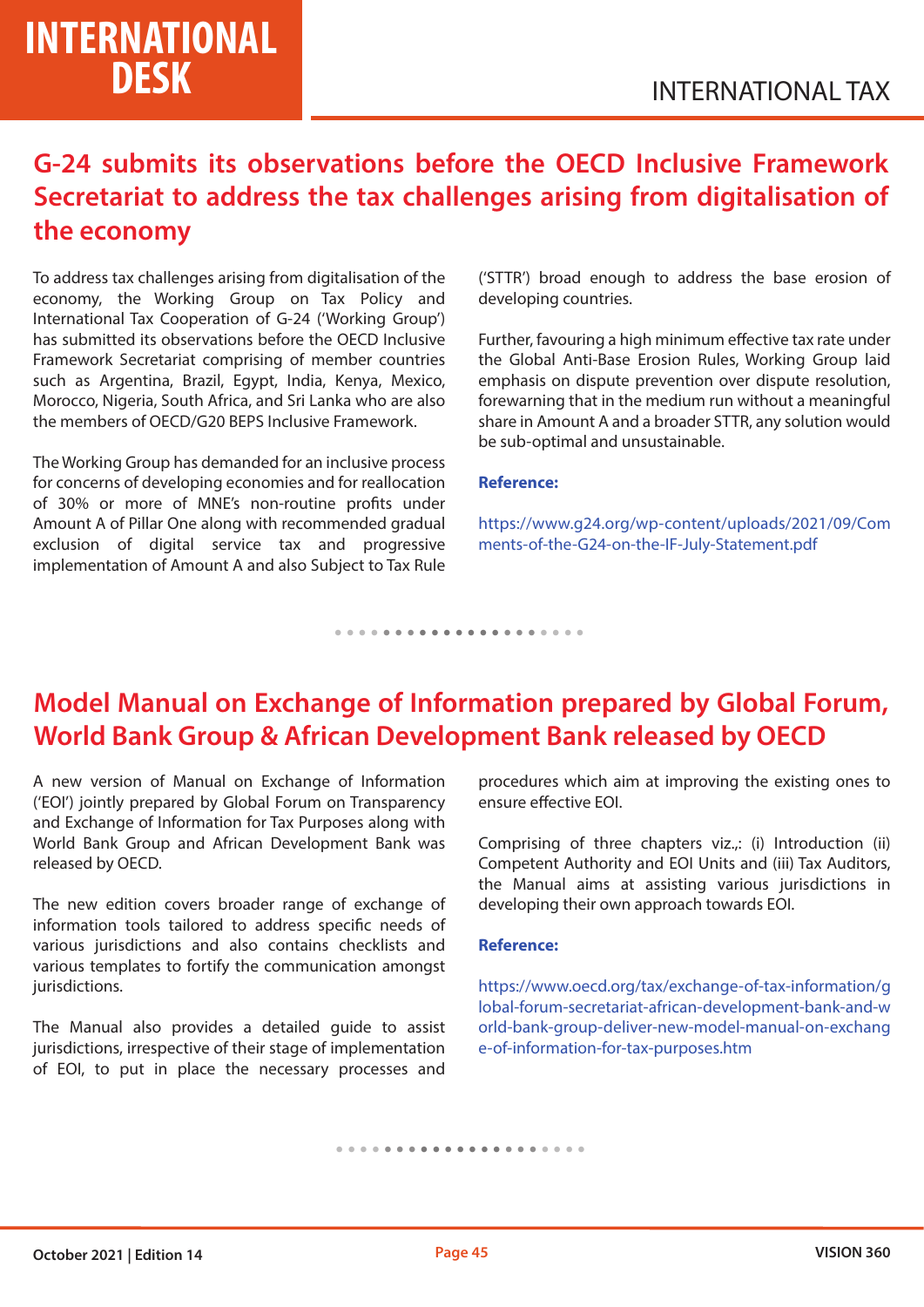### **Comments on Draft Agenda invited by UN Tax Committeet**

The UN Tax Committee had sought inputs into their work plan for the next four years. The Committee had invited stakeholders to share their thoughts on what its work plan could be before its next virtual session on October 19, 2021. This was to ensure that the Committee's agenda was practical and relevant to developing countries and included the most pressing challenges faced by them in tax policy and administration.

The draft agenda as it currently stands was drawn up during the 22nd session by the previous Committee membership, with inputs from the member states and other observers participating.

The UN Tax Committee primarily sought written comments in relation to the Draft Agenda on:

• Areas that should be given priority from the issues identified in the agenda, including the reason for prioritizing the identified issue(s) and the expected outcome from the proposed Committee work;

- Any other issue(s) that should be included in the Committee's work plan, considering its mandate, composition and expected outcome from the proposed Committee work; and
- Any additional value that the Committee can bring to developing countries in their tax policy and administration in the context of the COVID-19 pandemic response, recovery and resilience building and efforts to achieve the Sustainable Development Goals.

Comments on the above issues were to be submitted till September 21, 2021; but are yet to be posted on the Committee website.

#### **Reference:**

https://www.un.org/development/desa/financing/post-n ews/comments-draft-agenda-un-tax-committee

#### *• • • • • • • • • • • • • • • • • • • • •*

### **Bahrain to increase VAT rate to 10% effective Jan 1, 2022**

The Council of Ministers in Bahrain has approved an increase in the standard rate of VAT from 5% to 10% with effect from January 1, 2022. This is to re-stabilise the Fiscal Balance Programme which was adversely impacted by COVID- 19.

It is expected that the zero-rate applicable on supplies including basic food, healthcare, education, oil and gas sector, construction of new buildings, local and international transport, and investment metals may not be affected. It is also expected that the VAT exemption for certain financial services and real estate may continue.

Details of transitional rules, if any, have not yet been published and are awaited.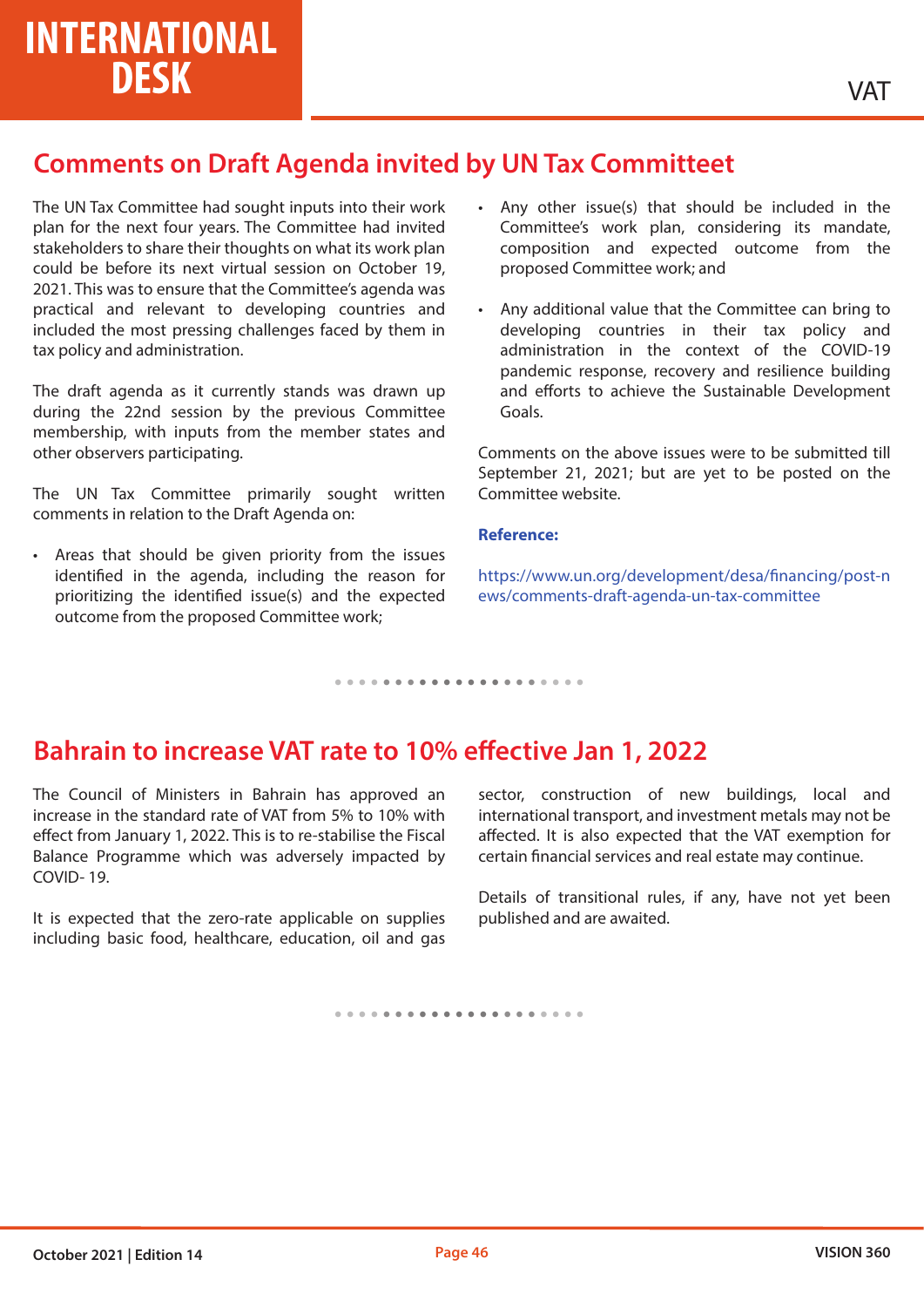# **SPARKLE ZONE**

### **GST: Recent Evolution!**

ast few days have seen multiple changes to the GST law through GST Council's recommendations as well as CBIC's ast few days have seen<br>multiple changes to<br>the GST law through<br>GST Council's<br>recommendations as<br>well as CBIC's<br>clarifications. These range from changes in tax rates, clarifying scope of export of service, intermediary service, reducing the scope of charging interest on ITC, refund of unutilized ITC on export of goods and others. We have put together our thoughts on such changes and their impact on business.

#### **No interest on ineligible ITC 'availed'**

The GST Council in its 45th meeting held on September 17, 2021 recommended that interest on wrongful/ineligible ITC be charged only when the same is utilized. Presently, the provisions of Section 50(3) of the Central Goods and Services Tax Act, 2017 ('CGST Act') triggers charge of interest on mere availment of wrongful/ineligible ITC, even when the same is yet to be utilized. Such charge of interest on availment was seen

inappropriate inter alia as it is only when such ITC is utilized that the revenue suffers loss. Notably the recommendations are made for retrospective effect from July 01, 2017 and thus will provide respite to many.

Present recommendation of the GST Council is also in line with some of its previous recommendations with regard to Section 50(1) of the CGST Act which provides that such interest be charged only on that part of GST

liability which a taxpayer pays after utilizing ITC (i.e., net cash liability).

The actual amendment however lacked the retrospective effect as recommended by GST Council, owing to 'technical issues', and although CBIC clarified that it would not press for recovery of interest for prior period, it did not stop the authorities from initiating disputes. The issue was settled only when Madras High Court in Maansarovar Motors Private Limited vs. Assist. Commissioner identified the intent of GST Council and discarded all the revenue claims for interest that pertained to ITC. Given this background, it is also important to see if the recommendations of GST Council with regard to Section 50(3) are indeed given retrospective



effect as recommended or another legal battle needs to be fought in regard thereto.

#### **Scope of 'Intermediary', 'Export of Service' and its impact on cross border transactions between Group companies, sister concerns, subsidiaries, etc.**

Sectors such as Business Process Outsourcing, Knowledge Process Outsourcing and Legal Process outsourcing are treated as 'intermediary' and specific provisions for place of supply of intermediary services [Section 13(8)(b)] are invoked by revenue, which provide that a place of supply for such services would be the location of supplier of services – which inevitably is in India. Consequently, these services despite having been provided to an overseas recipient are excluded from the scope of 'export of service'.

Needless to say, it has also spiked multiple catenae of legal disputes, mostly resulting in favor of revenue and depriving due export benefits. Some of such recent incidences are rulings of AAR in Vserv Global P Ltd. **[2018-TIOI-263-AAR-GST]** affirmed

in **[2019-TIOL-37-AAAR-GST]** and Mayank Vinodkumar Jain (Order No. GST-ARA-57/2019-20/B-11 dated 22.01.2020).

> Now, in order to remove ambiguity caused in the interpretation of the scope 'intermediary services', the nature and scope of such services was examined by the CBIC in Circular No. 159/15/2021-GST. The

clarification lays down certain primary requirements for a service to qualify as an intermediary service. These requirements firstly envisage an intermediary service to be a transaction where minimum three parties are involved viz. facilitator, supplier, recipient. It thus eliminates a bipartite transaction from scope of intermediary service. Secondly, an intermediary service envisages mutual existence of two distinct supplies – a 'main supply' between supplier and recipient on a principal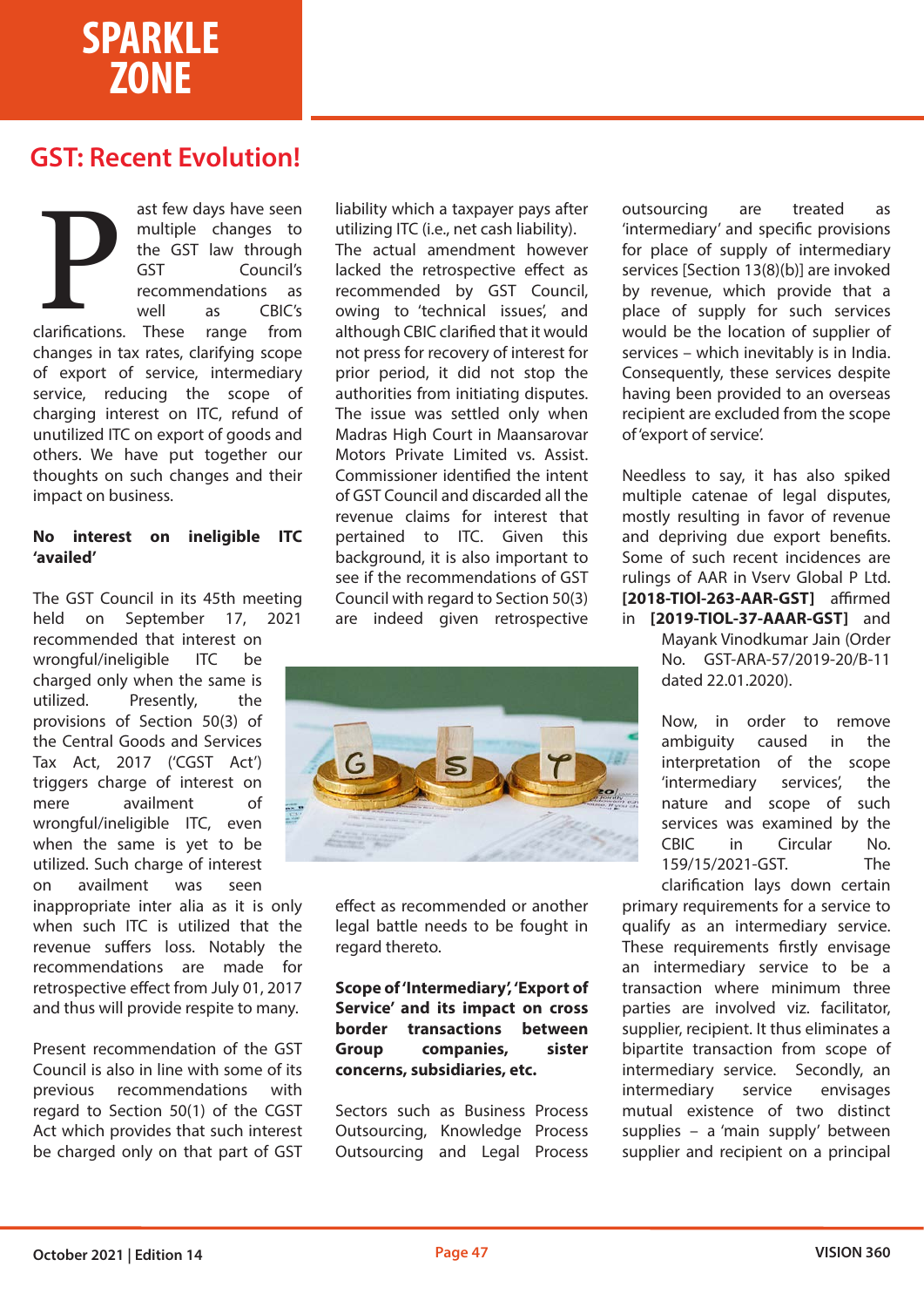# **SPARKLE ZONE**

### GST: Recent Evolution!

to principal basis and supply of 'facilitating' service by a facilitator a.k.a. 'intermediary'.

It is interesting to note here that the present clarification is accompanied by another CBIC Circular No. 161/17/2021-GST dated September 20, 2021 which distinguishes a 'branch' / 'agency' / 'representational office' from 'subsidiary/group company/ sister concern' for the purpose of definition of 'export of service' and clarifies that a transaction between subsidiary/sister concern/group concern etc. of a foreign company, which is incorporated in India under the

Companies Act, 2013 and establishments of the said foreign company located outside India, which are incorporated in the respective jurisdiction would not be excluded from the scope of export of service. The anomaly in the interpretation was yet another obstacle for sectors such as BPO/KPO/LPO, IT etc.

#### **ITC on Debit Note**

The CBIC has issued its Circular No. 160/16/2021-GST dated September 20th, 2021 which interprets the amended Section 16(4) of the CGST Act, 2017 which delinks the date of issuance of debit note from the date of issuance of the underlying invoice for the purposes of availing credit.

The Circular clarifies that date of issuance of debit note would determine the relevant financial year for the purposes of Section 16(4) and that such amendment would also be applicable in respect of a situation where Debit note was issued prior to January 01, 2021 and ITC could be availed in view of the stated amendment vide filing GSTR 3B for the month of September 2021.

The clarification was much needed. especially in light of rulings, such as I-tech Plast India Pvt. Ltd., the Advance Ruling authority in its

# **THERE IS NO NEED TO CARRY THE PHYSICAL COPY OF TAX INVOICE WHERE INVOICE HAS BEEN GENERATED BY THE SUPPLIER AS PER RULE 48(4)!**

order dated 30.11.2020, that didn't interpret the amendment to Section 16(4) in its correct spirit. With such a clarification, it is hoped that confusion in relation to time period within which ITC can be taken in respect of debit note will go away.

#### **Other Miscellaneous clarications**

As regards the issue of whether carrying physical tax invoice is

*• • • • • • • • • • • • • • • • • • • • •* 

mandatory during transportation of goods when e-invoice is generated, it has been clarified that there is no need to carry the physical copy of tax invoice where invoice has been generated by the supplier as per Rule 48(4) of Central Goods and Services Tax Rules, 2017 and production of QR code having an embedded Invoice Reference Number ('IRN') electronically for verification purpose before the proper officer would suffice. A similar clarification was issued by GSTN last year.

> Further, the scope of the proviso to Section 54(3) of the CGST Act has also been clarified which restricted refund of unutilized ITC when exported goods are subjected to export duty. It is clarified that the term 'subjected to export duty' used in proviso to Section 54(3) of the CGST Act means where the goods are actually leviable to export duty and suffering export duty at the time of export.

Therefore, goods in respect of which either NIL rate is specified in Second Schedule to the Customs Tariff Act, 1975 or which are fully exempted from payment of export duty by virtue of any customs notification or which are not covered under Second Schedule to the Customs Tariff Act. 1975, would continue to be eligible for refund of unutilized ITC.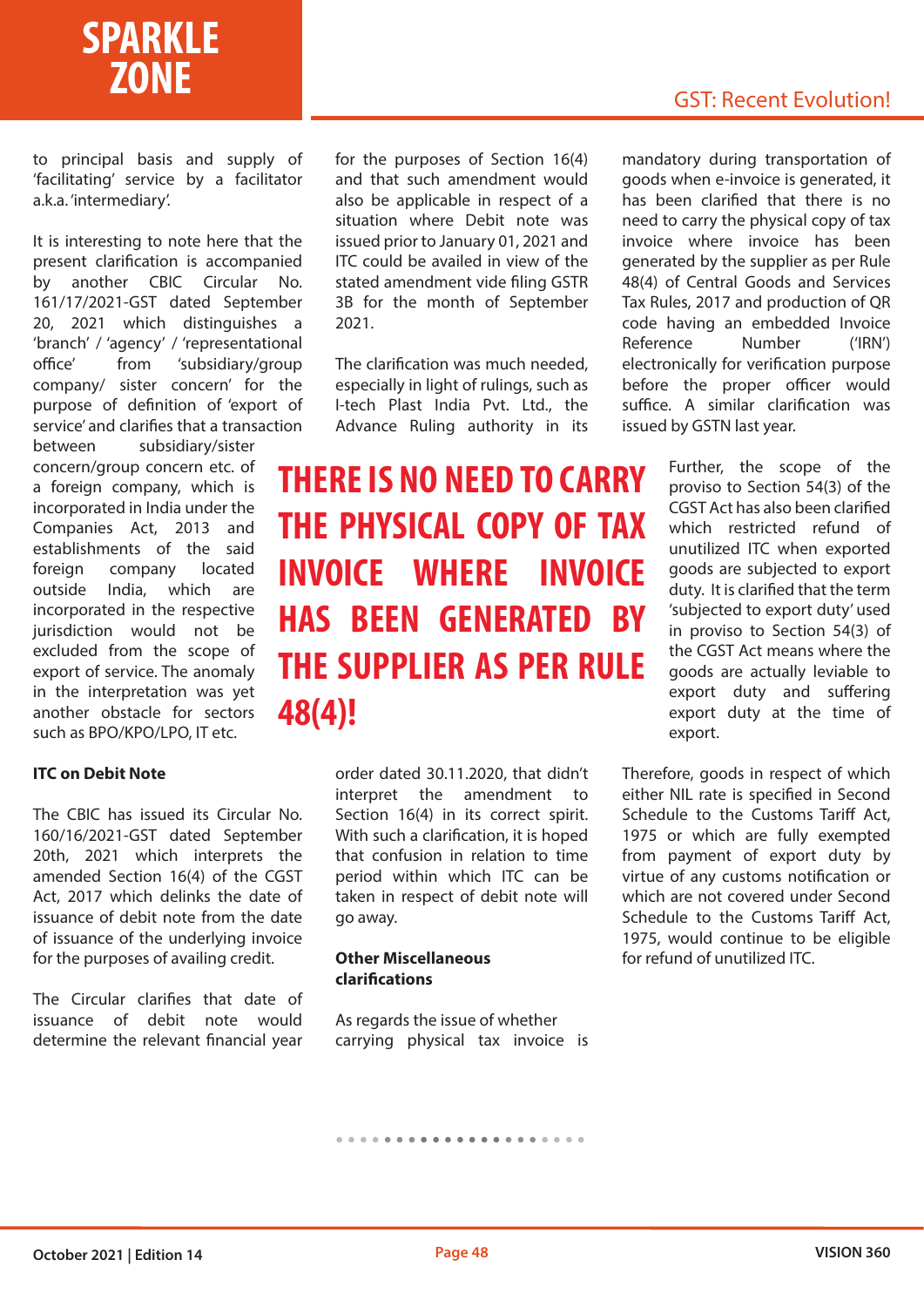# **GLOSSARY**

| Abbreviation    | Meaning                                          | Abbreviation        | Meaning                                             |
|-----------------|--------------------------------------------------|---------------------|-----------------------------------------------------|
| AAAR            | Appellate Authority of Advanced Ruling           | <b>ITA</b>          | <b>Interactive Tax Assistant</b>                    |
| AAR             | Authority of Advance Ruling                      | <b>ITAT</b>         | Hon'ble Income Tax Appellate Tribunal               |
| <b>ACIT</b>     | Assistant Commissioner of Income Tax             | <b>ITC</b>          | Input Tax Credit                                    |
| AE              | <b>Associated Enterprise</b>                     | <b>ITES</b>         | Information Technology Enabled Services             |
| <b>ALP</b>      | Arm's Length Price                               | <b>MAT</b>          | Minimum Alternate Tax                               |
| AMP             | Advertisement Marketing and Promotion            | <b>MRP</b>          | Maximum Retail Price                                |
| AO              | Assessing Officer                                | <b>NAA</b>          | National Anti-Profiteering Authority                |
| APA             | <b>Advance Pricing Agreement</b>                 | <b>NCLAT</b>        | National Company Law Appallete Tribunal             |
| <b>APU</b>      | Authorized Public Undertaking                    | <b>NCLT</b>         | National Company Law Tribunal                       |
| AY              | Assessment Year                                  | <b>OECD</b>         | Organization for Economic Co-operation              |
| <b>BEPS</b>     | <b>Base Erosion and Profit Shifting</b>          |                     | and Development                                     |
| CASS            | Computer aided selection of cases for Scrutiny   | <b>PCIT</b>         | Principal Commissioner of Income Tax                |
| <b>CBDT</b>     | <b>Central Board of Direct Taxes</b>             | PLI                 | <b>Production Linked Incentive</b>                  |
| <b>CBEC</b>     | <b>Central Board of Excise and Customs</b>       | R&D                 | Research and Development                            |
| <b>CBIC</b>     | Central Board of Indirect Taxes and Customs      | <b>RFCTLARR Act</b> | Right to Fair Compensation and Transparency in Land |
| <b>CENVAT</b>   | <b>Central Value Added Tax</b>                   |                     | Acquisition, Rehabilitation and Resettlement Act    |
| <b>CESTAT</b>   | Custom Excise and Service Tax Appellate Tribunal | <b>RoDTEP</b>       | Remission of Duties and Taxes on Export of Products |
| <b>CGST Act</b> | Central Goods and Services Tax Act, 2017         | <b>SC</b>           | Hon'ble Supreme Court                               |
| <b>CIRP</b>     | Corporate Insolvency Resolution Process          | <b>SCM</b>          | Subsidies and Countervailing Measures               |
| CIT(A)          | Commissioner of Income Tax (Appeal)              | <b>SCRR</b>         | Securities Contracts (Regulation) Rules, 1957       |
| <b>CLU</b>      | Changing Land Use                                | <b>SLP</b>          | <b>Special Leave Petition</b>                       |
| <b>CSR</b>      | <b>Corporate Social Responsibility</b>           | <b>TCS</b>          | Tax Collected at Source                             |
| <b>CWF</b>      | <b>Consumer Welfare Fund</b>                     | <b>TDS</b>          | Tax Deducted at Source                              |
| <b>DCIT</b>     | Deputy Commissioner of Income Tax                | The CP Act          | The Consumer Protection Act, 2019                   |
| <b>DGAP</b>     | Directorate General of Anti-Profiting            | The IT Act/The Act  | The Income-tax Act, 1961                            |
| <b>DGFT</b>     | Directorate General of Foreign Trade             | The IT Rules        | The Income-tax Rules, 1962                          |
| <b>DRP</b>      | <b>Dispute Resolution Panel</b>                  | <b>TPO</b>          | <b>Transfer Pricing Officer</b>                     |
| Finance Act     | The Finance Act, 1994                            | <b>UN TP Manual</b> | United Nations Practice Manual on Transfer Pricing  |
| GST             | Goods and Services Tax                           | <b>VAT</b>          | Value Added Tax                                     |
| HC              | Hon'ble High Court                               | <b>VSV</b>          | Vivad se Vishwas                                    |
| <b>IBC</b>      | International Business Corporation               | <b>NeAC</b>         | National e-Assessment Centre                        |
| IGST            | Integrated Goods and Services Tax                | The LT Act          | The Limitation Act, 1963                            |
| <b>IGST Act</b> | Integrated Goods and Services Tax Act, 2017      | <b>CIRP</b>         | Corporate Insolvency Resolution Process             |
| <b>IRP</b>      | <b>Invoice Registration Portal</b>               | <b>MPS</b>          | Minimum Public Shareholding                         |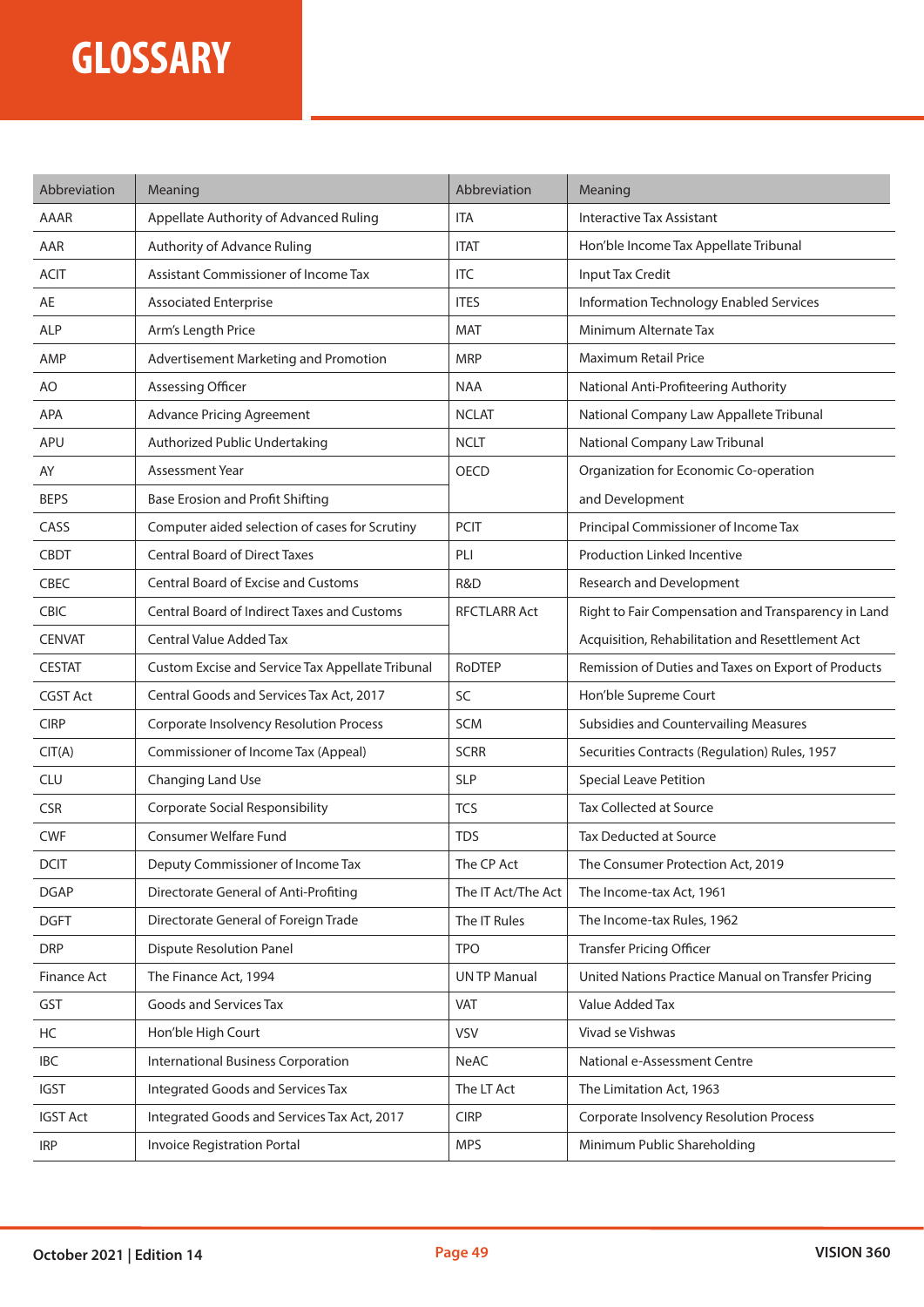# **PUBLISHER & AUTHORS**



Taxindiaonline.com ('TIOL'), is a reputed and FIRST Govt of India (Press Information Bureau) recognised ONLINE MEDIA and resource company providing business-critical information, analyses, expert viewpoints, editorials and related news on developments in fiscal, foreign trade, and monetary policy domains. It covers the entire spectrum of taxation and trade that includes ECONOMY, LEGAL INFRASTRUCTURE, CORPORATE, PUBLIC ADMINISTRATION, INTERNATIONAL TRADE, etc. TIOL's credibility and promptness in providing information with authenticity has made it the only tax-based portal recognized by the various arms of the Government. TIOL's audience includes the ranks of TOP POLICY MAKERS, MINISTERS, BUREAUCRATS, MDs, CEOs, COOs, CFOs, FINANCIAL CONTROLLERS, AUDITORS, DIRECTORS, VPs, GMs, LAWYERS, CAs, etc. It's growing audience and subscriber-base comprises of multinational and domestic corporations, large and premium service providers, governmental ministries and departments, officials connected to revenue, taxation, commerce and more. TIOL also has a huge gamut of various business organisations relying on the exclusivity of its information besides the authenticity and quality. TIOL's credibility in making available wide coverage of different segments of the economy along with its endeavour to constantly innovate makes it stand at the top of this market.



**RAJAT CHHABRA**  (Partner)

**KETAN TADSARE** (Associate Partner)

**DHRUV BHATTACHARYA**  (Associate Director)

> **RAGHAV PRASAD** (Associate)

> **GARGEE PADHI** (Associate Trainee)



**GANESH KUMAR** (Partner)

**BHAVIK THANAWALA** (Associate Partner)

**RUSHABH LUHAR** (Associate Manager)

**SAKINA LAXMIDHAR**  (Associate)

> **VIREN NANDA** (Tax Executive)



**VISHAL GUPTA**  (Partner)

**MAMTA VERMA**  (Assistant Manager)

**MOHIT SHARMA** (Associate)

**PRASHANT SHARMA**  (Associate)

> **ANAY GULATI**  (Associate)

*Disclaimer: The information provided in this e-magazine is intended for informational purposes only and does not constitute legal opinion or advice. Readers are requested to seek formal legal advice prior to acting upon any of the information provided herein. This e-magazine is not intended to address the circumstances of any particular individual or corporate body. There can be no assurance that the judicial/quasi-judicial authorities may not take a position contrary to the views expressed herein. Publishers/authors therefore cannot and shall not accept any responsibility for loss occasioned and/or caused to any person acting or refraining from acting as a result of any material contained in this e-magazine.*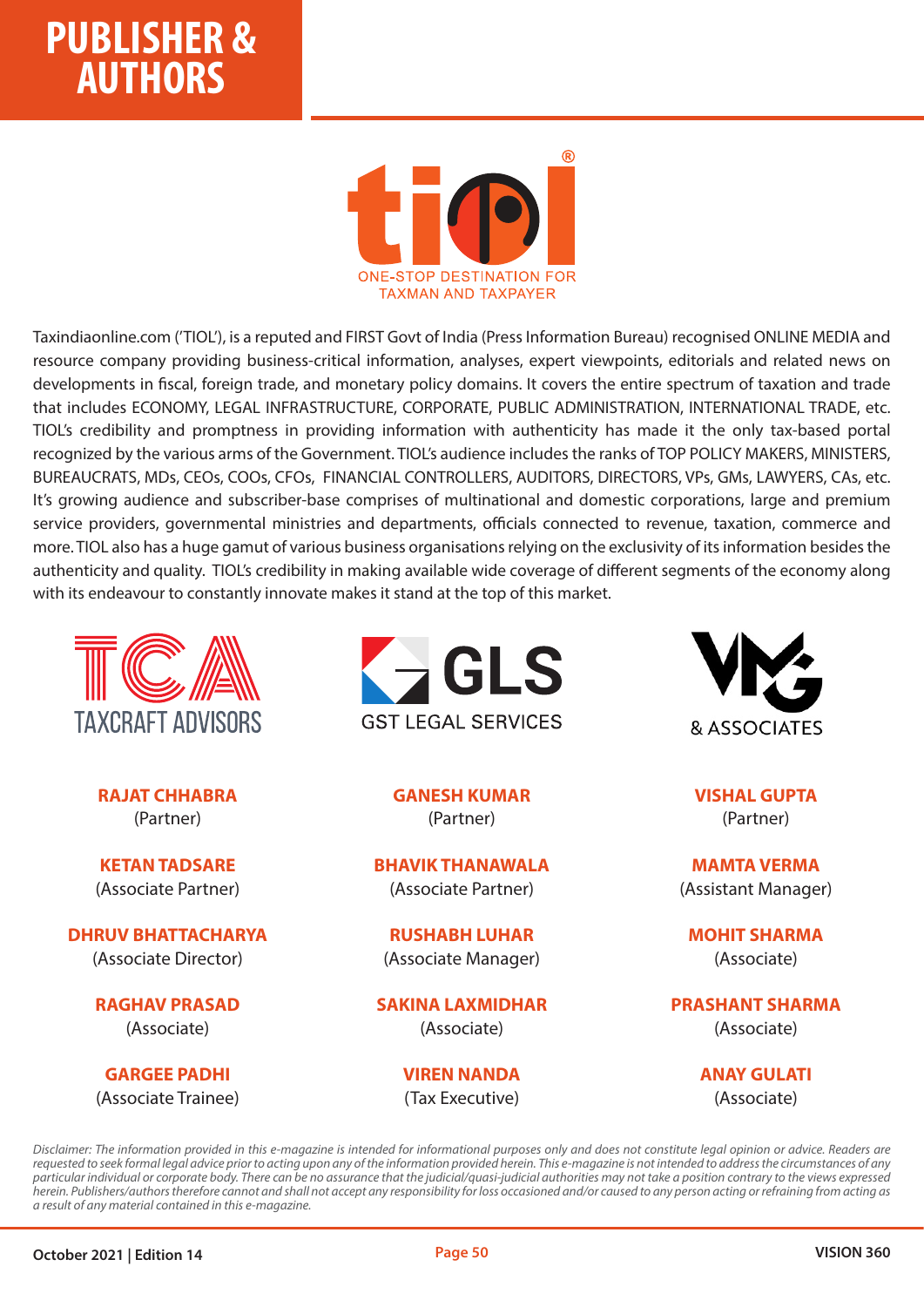# **FIRM INTRODUCTION**



Taxcraft Advisors LLP ('TCA') is a multidisciplinary advisory, tax and litigation firm having multi-jurisdictional presence. TCA team comprises of professionals with diverse expertise, including chartered accountants, lawyers and company secretaries. TCA offers wide-ranging services across the entire spectrum of transaction and business advisory, litigation, compliance and regulatory requirements in the domain of taxation, corporate & allied laws and financial reporting.

TCA's tax practice offers comprehensive services across both direct taxes (including transfer pricing and international tax) and indirect taxes (including GST, Customs, Trade Laws, Foreign Trade Policy and Central/States Incentive Schemes) covering the whole gamut of transactional, advisory and litigation work. TCA actively works in trade space entailing matters ranging from SCOMET advisory, BIS certifications, FSSAI regulations and the like. TCA (through its Partners) has also successfully represented umpteen industry associations/trade bodies before the Ministry of Finance, Ministry of Commerce and other Governmental bodies on numerous tax and trade policy matters affecting business operations, across sectors.

With a team of experienced and seasoned professionals and multiple offices across India, TCA offers a committed, trusted and long cherished professional relationship through cutting-edge ideas and solutions to its clients, across sectors.



GST Legal Services LLP ('GLS') is a consortium of professionals offering services with seamless cross practice areas and top of the line expertise to its clients/business partners. Instituted in 2011 by eminent professionals from diverse fields, GLS has constantly evolved and adapted itself to the changing dynamics of business and clients requirements to offer comprehensive services across the entire spectrum of advisory, litigation, compliance and government advocacy (representation) requirements in the field of Goods and Service Tax, Customs Act, Foreign Trade, Income Tax, Transfer Pricing and Assurance Services.

Of-late, GLS has expanded its reach with offerings in respect of Product Centric Regulatory Requirements (such as BIS, EPR, WPC), Environmental and Pollution Control laws, Banking and Financial Regulatory laws etc. to be a single point solution provider for any trade and business entity in India.

With a team of dedicated professionals and multiple offices across India, it aspires to develop and nurture long term professional relationship with its clients/business partners by providing the most optimal solutions in practical, qualitative and cost-efficient manner. With extensive client base of national and multinational corporates in diverse sectors, GLS has fortified its place as unique tax and regulatory advisory firm with in-depth domain expertise, immediate availability, transparent approach and geographical reach across India.



VMG & Associates ('VMG') is a multi-disciplinary consulting and tax firm. It brings unique experience amongst consulting firms with its partners having experience of Big 4 environment, big accounting, tax and law firms as coupled with significant industry experience. VMG offers comprehensive services across the entire spectrum of transaction support, business and risk advisory, financial reporting, corporate & allied laws, Direct & Indirect tax and trade related matters.

VMG has worked with a range of companies and have provided services in the field of business advisory such as corporate structuring, contract negotiation and setting up of special purpose vehicles to achieve business objectives. VMG is uniquely positioned to provide end to end solutions to start-ups companies where we offer a blend of services which includes compliances, planning as well as leadership support.

VMG team brings to the table a comprehensive and practical approach which helps clients to implement solutions in most efficient manner. With a team of experienced professionals and multiple offices, we offer long standing professional relationship through value advice and timely solutions to corporate sectors across varied Industry segments.



**RAJAT CHHABRA Taxcraft Advisors LLP** Founding Partner rajatchhabra@taxcraftadvisors.com +91 90119 03015



**GANESH KUMAR GST Legal Services LLP**  Founding Partner ganesh.kumar@gstlegal.co.in +91 90042 52404



**VISHAL GUPTA VMG & Associates**  Founding Partner vishal.gupta@vmgassociates.in +91 98185 06469